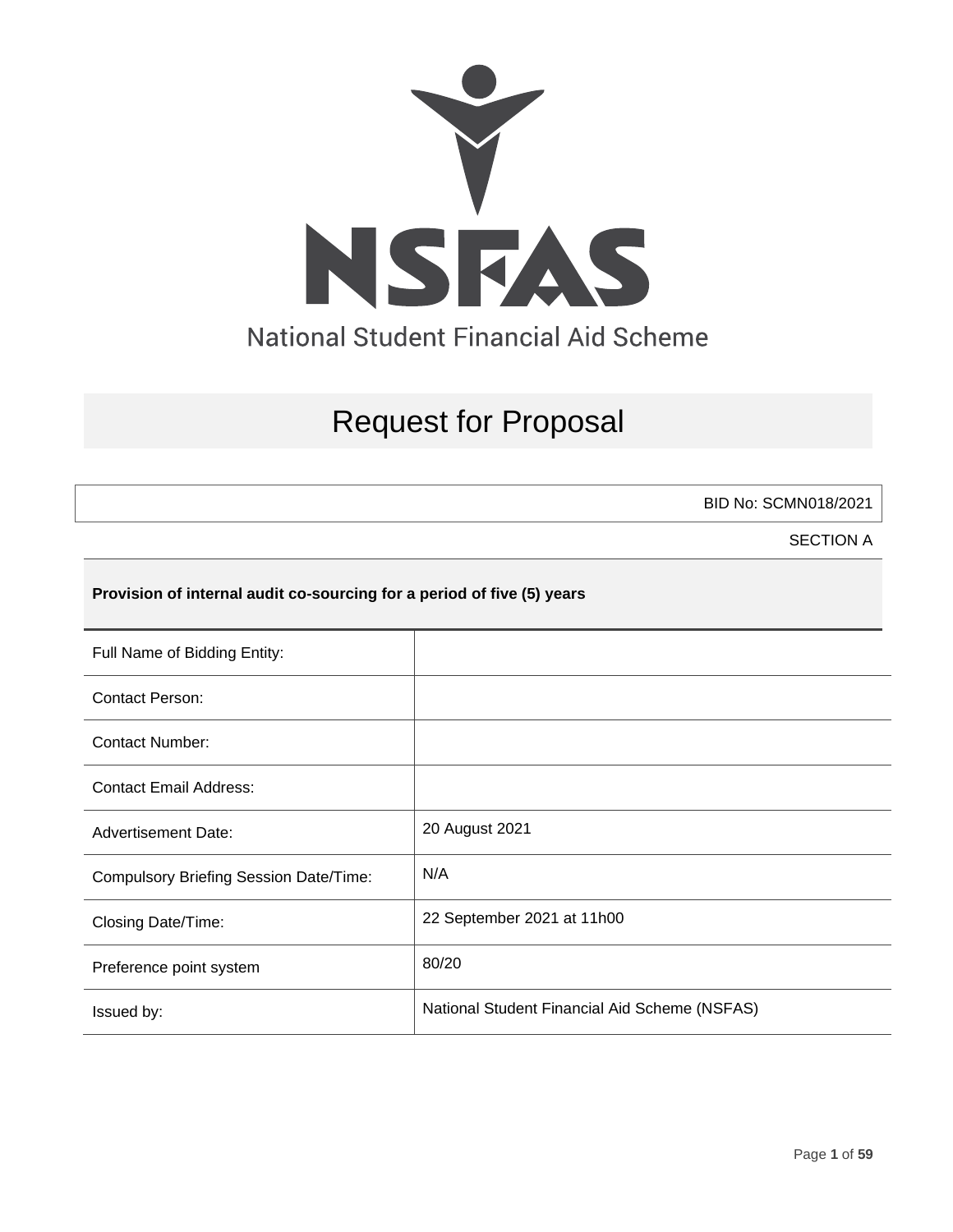# **INVITATION TO BID (SBD1)**

|                                                                                                                                                                      | YOU ARE HEREBY INVITED TO BID FOR REQUIREMENTS OF THE NATONAL STUDENT FINANCIAL AID SCHEME (NSFAS) |                     |                  |                                                                        |                                  |                                                                                      |                      |                              |                              |
|----------------------------------------------------------------------------------------------------------------------------------------------------------------------|----------------------------------------------------------------------------------------------------|---------------------|------------------|------------------------------------------------------------------------|----------------------------------|--------------------------------------------------------------------------------------|----------------------|------------------------------|------------------------------|
| <b>BID NUMBER:</b>                                                                                                                                                   |                                                                                                    | <b>SCMN018/2021</b> |                  | <b>CLOSING DATE:</b>                                                   |                                  | 22 September 2021                                                                    | <b>CLOSING TIME:</b> |                              | 11:00AM                      |
| <b>DESCRIPTION</b>                                                                                                                                                   |                                                                                                    |                     |                  | Provision of internal audit co-sourcing for a period of five (5) years |                                  |                                                                                      |                      |                              |                              |
|                                                                                                                                                                      |                                                                                                    |                     |                  |                                                                        |                                  | BID RESPONSE DOCUMENTS MUST BE DEPOSITED IN THE BID BOX SITUATED AT (STREET ADDRESS) |                      |                              |                              |
| <b>NSFAS Office, 10 Brodie Road</b>                                                                                                                                  |                                                                                                    |                     |                  |                                                                        |                                  |                                                                                      |                      |                              |                              |
| 2nd Floor, House Vincent Building                                                                                                                                    |                                                                                                    |                     |                  |                                                                        |                                  |                                                                                      |                      |                              |                              |
| <b>Wynberg, Cape Town</b>                                                                                                                                            |                                                                                                    |                     |                  |                                                                        |                                  |                                                                                      |                      |                              |                              |
| 7801                                                                                                                                                                 |                                                                                                    |                     |                  |                                                                        |                                  |                                                                                      |                      |                              |                              |
| BIDDING PROCEDURE ENQUIRIES MAY BE DIRECTED TO                                                                                                                       |                                                                                                    |                     |                  |                                                                        |                                  | <b>TECHNICAL ENQUIRIES MAY BE DIRECTED TO:</b>                                       |                      |                              |                              |
| <b>CONTACT PERSON</b>                                                                                                                                                |                                                                                                    | <b>SCM</b>          |                  |                                                                        | <b>CONTACT PERSON</b>            |                                                                                      |                      | <b>SCM</b>                   |                              |
| <b>TELEPHONE NUMBER</b>                                                                                                                                              |                                                                                                    | 021 763 3200        |                  |                                                                        | <b>TELEPHONE NUMBER</b>          |                                                                                      |                      | 021 763 3200                 |                              |
| <b>FACSIMILE NUMBER</b>                                                                                                                                              |                                                                                                    | N/A                 |                  |                                                                        | <b>FACSIMILE NUMBER</b>          |                                                                                      |                      | N/A                          |                              |
| <b>E-MAIL ADDRESS</b>                                                                                                                                                |                                                                                                    |                     | SCM@NSFAS.ORG.ZA |                                                                        | <b>E-MAIL ADDRESS</b>            |                                                                                      |                      |                              | SCM@NSFAS.ORG.ZA             |
| <b>SUPPLIER INFORMATION</b>                                                                                                                                          |                                                                                                    |                     |                  |                                                                        |                                  |                                                                                      |                      |                              |                              |
| NAME OF BIDDER                                                                                                                                                       |                                                                                                    |                     |                  |                                                                        |                                  |                                                                                      |                      |                              |                              |
| POSTAL ADDRESS                                                                                                                                                       |                                                                                                    |                     |                  |                                                                        |                                  |                                                                                      |                      |                              |                              |
| STREET ADDRESS                                                                                                                                                       |                                                                                                    |                     |                  |                                                                        |                                  |                                                                                      |                      |                              |                              |
| <b>TELEPHONE NUMBER</b>                                                                                                                                              |                                                                                                    | CODE                |                  |                                                                        |                                  | <b>NUMBER</b>                                                                        |                      |                              |                              |
| <b>CELLPHONE NUMBER</b>                                                                                                                                              |                                                                                                    |                     |                  |                                                                        |                                  |                                                                                      |                      |                              |                              |
| <b>FACSIMILE NUMBER</b>                                                                                                                                              |                                                                                                    | CODE                |                  |                                                                        |                                  | <b>NUMBER</b>                                                                        |                      |                              |                              |
| <b>E-MAIL ADDRESS</b>                                                                                                                                                |                                                                                                    |                     |                  |                                                                        |                                  |                                                                                      |                      |                              |                              |
| VAT REGISTRATION NUMBER                                                                                                                                              |                                                                                                    |                     |                  |                                                                        |                                  |                                                                                      |                      |                              |                              |
| <b>SUPPLIER</b><br><b>COMPLIANCE STATUS</b>                                                                                                                          |                                                                                                    | <b>SYSTEM PIN:</b>  | TAX COMPLIANCE   |                                                                        | <b>OR</b>                        | CENTRAL SUPPLIER<br><b>DATABASE No:</b>                                              | <b>MAAA</b>          |                              |                              |
| <b>B-BBEE STATUS</b>                                                                                                                                                 |                                                                                                    |                     |                  | <b>TICK APPLICABLE BOX]</b>                                            |                                  | <b>B-BBEE STATUS LEVEL SWORN</b>                                                     |                      |                              | <b>[TICK APPLICABLE BOX]</b> |
| <b>LEVEL VERIFICATION</b><br><b>CERTIFICATE</b>                                                                                                                      |                                                                                                    |                     | Yes              | $\Box$ No                                                              | <b>AFFIDAVIT</b>                 |                                                                                      |                      | $\Box$ Yes                   | $\Box$<br>No                 |
|                                                                                                                                                                      |                                                                                                    |                     |                  |                                                                        |                                  |                                                                                      |                      |                              |                              |
| [A B-BBEE STATUS LEVEL VERIFICATION CERTIFICATE/ SWORN AFFIDAVIT (FOR EMES & QSEs) MUST BE SUBMITTED IN<br><b>ORDER TO QUALIFY FOR PREFERENCE POINTS FOR B-BBEET</b> |                                                                                                    |                     |                  |                                                                        |                                  |                                                                                      |                      |                              |                              |
| 1                                                                                                                                                                    | ARE YOU THE                                                                                        |                     |                  |                                                                        |                                  |                                                                                      | $\mathsf{T}$ Yes     |                              | $\Box$ No                    |
| <b>ACCREDITED</b><br>$\Box$ Yes                                                                                                                                      |                                                                                                    | $\Box$ No           | $\mathbf{2}$     | ARE YOU A FOREIGN<br>BASED SUPPLIER FOR THE GOODS                      |                                  | <b>IF YES, ANSWER THE</b>                                                            |                      |                              |                              |
| REPRESENTATIVE IN SOUTH<br>AFRICA FOR THE GOODS                                                                                                                      |                                                                                                    |                     |                  |                                                                        | <b>/SERVICES /WORKS OFFERED?</b> |                                                                                      |                      | <b>QUESTIONNAIRE BELOW 1</b> |                              |
| <b>IF YES ENCLOSE PROOFI</b><br>/SERVICES /WORKS OFFERED?                                                                                                            |                                                                                                    |                     |                  |                                                                        |                                  |                                                                                      |                      |                              |                              |
| <b>QUESTIONNAIRE TO BIDDING FOREIGN SUPPLIERS</b>                                                                                                                    |                                                                                                    |                     |                  |                                                                        |                                  |                                                                                      |                      |                              |                              |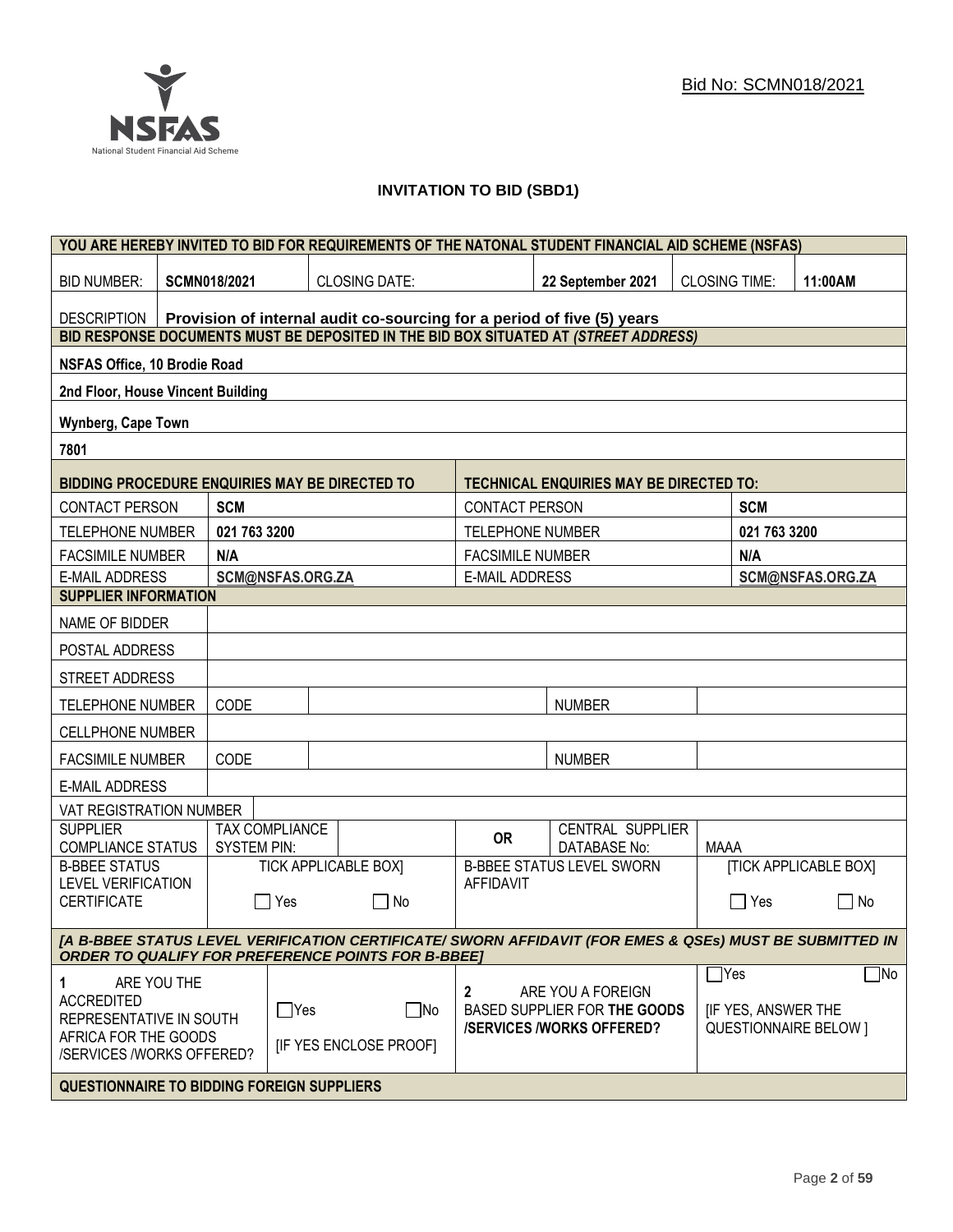

| IS THE ENTITY A RESIDENT OF THE REPUBLIC OF SOUTH AFRICA (RSA)?                                                                                                                                                                                                                     | $\Box$ YES $\Box$ NO |
|-------------------------------------------------------------------------------------------------------------------------------------------------------------------------------------------------------------------------------------------------------------------------------------|----------------------|
| DOES THE ENTITY HAVE A BRANCH IN THE RSA?                                                                                                                                                                                                                                           | $\Box$ YES $\Box$ NO |
| DOES THE ENTITY HAVE A PERMANENT ESTABLISHMENT IN THE RSA?                                                                                                                                                                                                                          | $\Box$ YES $\Box$ NO |
| DOES THE ENTITY HAVE ANY SOURCE OF INCOME IN THE RSA?                                                                                                                                                                                                                               | $\Box$ YES $\Box$ NO |
| IS THE ENTITY LIABLE IN THE RSA FOR ANY FORM OF TAXATION?<br>IF THE ANSWER IS "NO" TO ALL OF THE ABOVE, THEN IT IS NOT A REQUIREMENT TO REGISTER FOR A TAX COMPLIANCE STATUS<br>SYSTEM PIN CODE FROM THE SOUTH AFRICAN REVENUE SERVICE (SARS) AND IF NOT REGISTER AS PER 2.3 BELOW. | $\Box$ YES $\Box$ NO |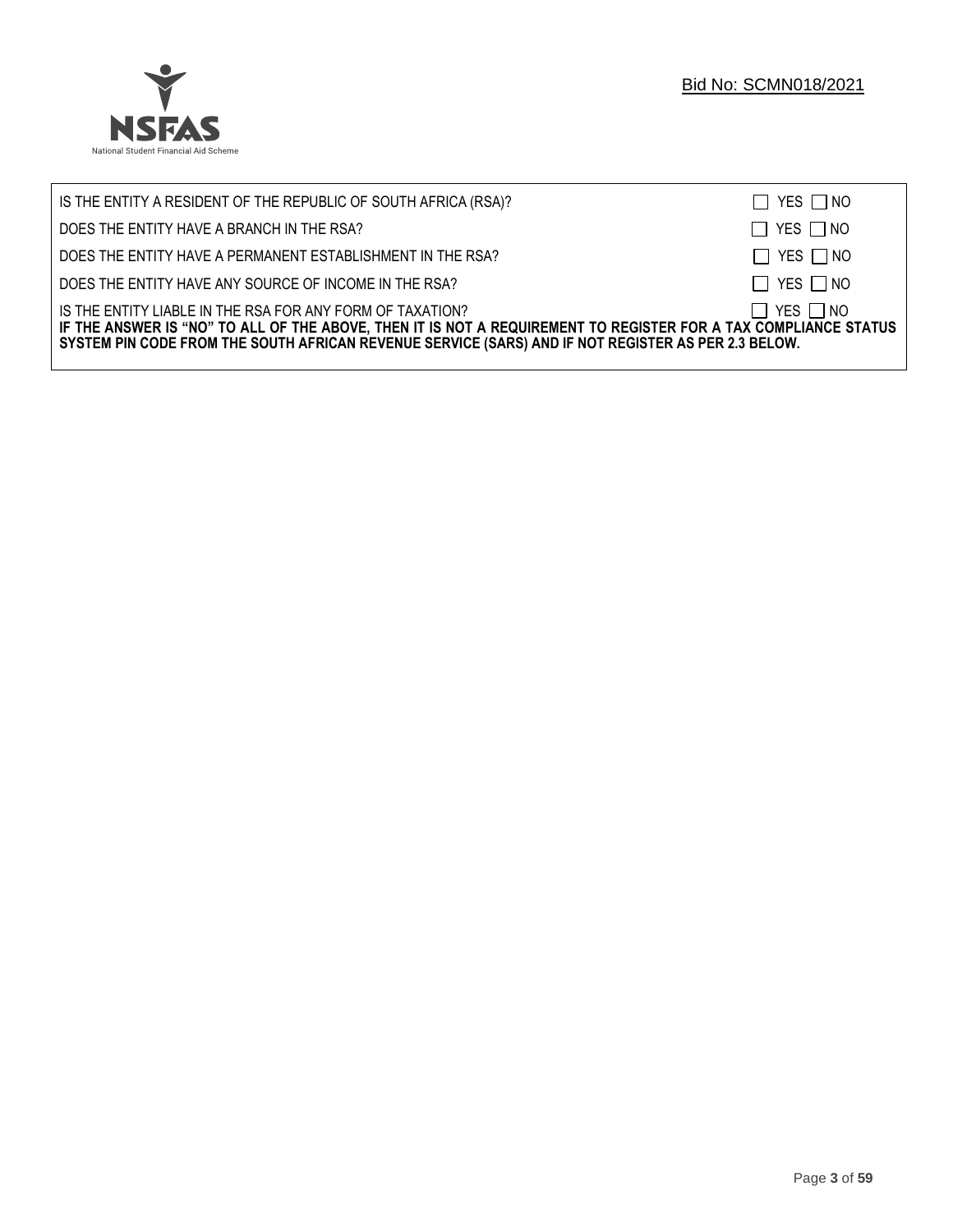

# **TERMS AND CONDITIONS FOR BIDDING**

| $\overline{1}$ . | <b>BID SUBMISSION:</b>                                                                                    |
|------------------|-----------------------------------------------------------------------------------------------------------|
|                  | 1.1. BIDS MUST BE DELIVERED BY THE STIPULATED TIME TO THE CORRECT ADDRESS. LATE BIDS WILL NOT BE ACCEPTED |
|                  | FOR CONSIDERATION.                                                                                        |
|                  | 1.2. ALL BIDS MUST BE SUBMITTED ON THE OFFICIAL FORMS PROVIDED-(NOT TO BE RE-TYPED) OR IN THE MANNER      |
|                  | PRESCRIBED IN THE BID DOCUMENT.                                                                           |
|                  | 1.3. THIS BID IS SUBJECT TO THE PREFERENTIAL PROCUREMENT POLICY FRAMEWORK ACT, 2000 AND THE PREFERENTIAL  |
|                  | PROCUREMENT REGULATIONS, 2017, THE GENERAL CONDITIONS OF CONTRACT (GCC) AND, IF APPLICABLE, ANY           |
|                  | OTHER SPECIAL CONDITIONS OF CONTRACT.                                                                     |
|                  | 1.4. THE SUCCESSFUL BIDDER WILL BE REQUIRED TO FILL IN AND SIGN A WRITTEN CONTRACT FORM (SBD7).           |
|                  |                                                                                                           |
|                  | 2. TAX COMPLIANCE REQUIREMENTS                                                                            |
| 2.1              | BIDDERS MUST ENSURE COMPLIANCE WITH THEIR TAX OBLIGATIONS.                                                |
| $2.2^{\circ}$    | BIDDERS ARE REQUIRED TO SUBMIT THEIR UNIQUE PERSONAL IDENTIFICATION NUMBER (PIN) ISSUED BY SARS TO        |
|                  | ENABLE THE ORGAN OF STATE TO VERIFY THE TAXPAYER'S PROFILE AND TAX STATUS.                                |
| 2.3              | APPLICATION FOR TAX COMPLIANCE STATUS (TCS) PIN MAY BE MADE VIA E-FILING THROUGH THE SARS WEBSITE         |
|                  | WWW.SARS.GOV.ZA.                                                                                          |
| 2.4              | BIDDERS MAY ALSO SUBMIT A PRINTED TCS CERTIFICATE TOGETHER WITH THE BID.                                  |
| 2.5              | IN BIDS WHERE CONSORTIA / JOINT VENTURES / SUB-CONTRACTORS ARE INVOLVED, EACH PARTY MUST SUBMIT A         |
|                  | SEPARATE TCS CERTIFICATE / PIN / CSD NUMBER.                                                              |
| 2.6              | WHERE NO TCS PIN IS AVAILABLE BUT THE BIDDER IS REGISTERED ON THE CENTRAL SUPPLIER DATABASE (CSD), A      |
|                  | CSD NUMBER MUST BE PROVIDED.                                                                              |
| 2.7              | NO BIDS WILL BE CONSIDERED FROM PERSONS IN THE SERVICE OF THE STATE, COMPANIES WITH DIRECTORS WHO         |
|                  | ARE PERSONS IN THE SERVICE OF THE STATE, OR CLOSE CORPORATIONS WITH MEMBERS PERSONS IN THE SERVICE        |
|                  | OF THE STATE."                                                                                            |
|                  | ND: EAII HDE TO DDOVINE I OD COMDI V WITH ANY OF THE ADOVE DADTICHI ADS MAY DENNED THE DIN INVALIN        |

# **NB: FAILURE TO PROVIDE / OR COMPLY WITH ANY OF THE ABOVE PARTICULARS MAY RENDER THE BID INVALID**.

|  | SIGNATURE OF BIDDER: |
|--|----------------------|
|--|----------------------|

SIGNATURE OF BIDDER: ……………………………………………

CAPACITY UNDER WHICH THIS BID IS SIGNED: …………………………………………… (Proof of authority must be submitted e.g. company resolution)

DATE: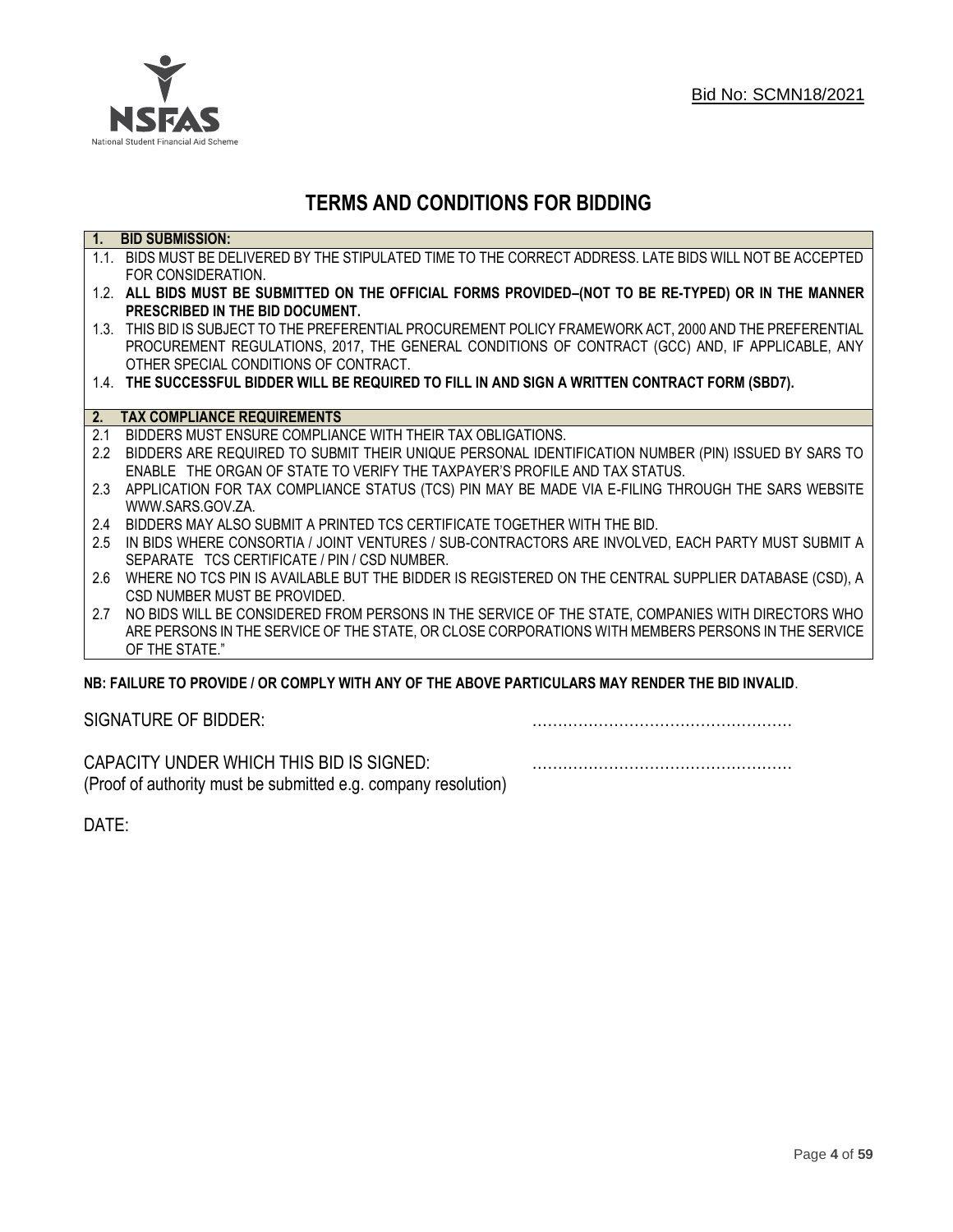

#### **NSFAS overview**

The National Student Financial Aid Scheme (NSFAS) is a statutory body providing financial aid to eligible students who wish to study at public universities and Technical Vocational Education and Training (TVET) colleges. NSFAS is mandated to manage and distribute funds in accordance with the provisions of the NSFAS Act (Act 56 of 1999).

# **Fraud and Corruption**

All providers are to take note of the implications of contravening the Prevention and Combating of Corrupt Activities Act, Act No 12 of 2004 and any other Act applicable.

The National Student Financial Aid Scheme is committed to conducting business ethically and is constantly introducing proactive measures to ensure that we identify and appropriately respond to any unlawful and unethical business practices. All NSFAS tenders are subject to certain audit processes and limited due diligence checks with the intend to identify any possible unlawful or unethical practices.

# **Reporting of any unlawful or unethical incidents to NSFAS**

Should any bidder, potential or current supplier of NSFAS or any other third party:

- receive any irregular contact or correspondence from anyone presenting themselves as an employee or representative of NSFAS
- receive any contact or correspondence from anyone soliciting any bribe of any form
- become aware of any irregular or illegal conduct by any party who has a relationship with NSFAS or any NSFAS official

you are requested to immediately report it to NSFAS's Governance, Risk and Compliance (GRC) Department. All information provided to the NSFAS GRC department will be treated with utmost confidentiality and in terms of the Protected Disclosures Act, Act 26 of 2000.

For any unlawful or unethical incidents, please email: [forensics@nsfas.org.za](mailto:forensics@nsfas.org.za)

All **questions for clarity** in relation to the bid must be submitted to [scm@nsfas.org.za.](mailto:scm@nsfas.org.za), and not to any other email address.

# **Reporting of any unlawful or unethical incidents to the South African Police**

Bidders, current or potential NSFAS suppliers or any other third party who become aware of any unlawful and unethical conduct are encouraged to report the matter to the South African Police. NSFAS request that details of such reports made to the SAP be shared with NSFAS official listed above so as to enable consolidation of possible related investigations.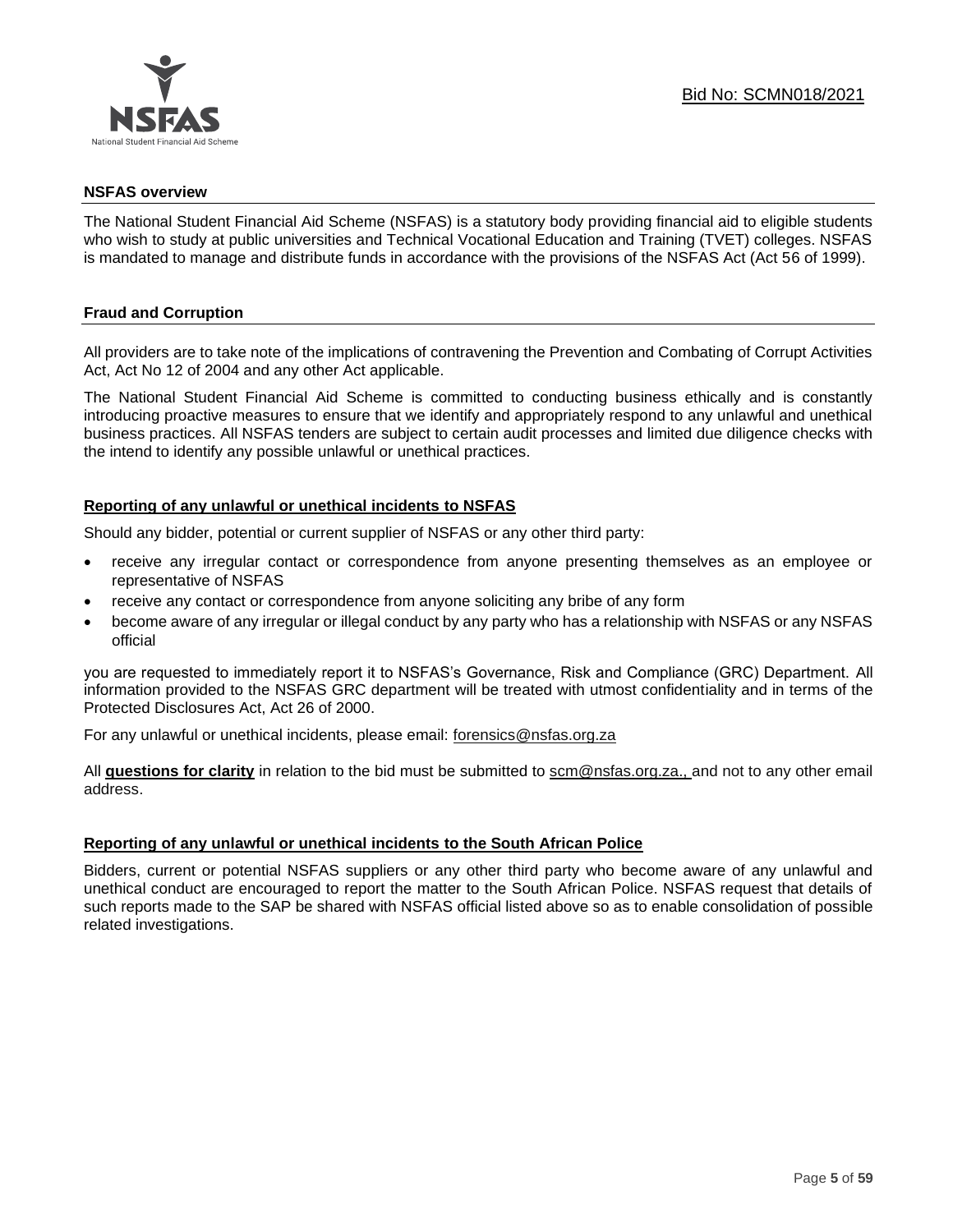

#### **Clarifications / Additional information / Rights**

# **Clarification**

Any clarification required by a bidder regarding the meaning or interpretation of the bid specifications, or any other aspect concerning the bid, are to be requested in writing by email from [scm@nsfas.org.za](mailto:scm@nsfas.org.za) (and not to any other email address) at least five (5) working days before the closing date of the bid. The bid number should be mentioned in all correspondence. Telephonic requests for clarification will not be accepted. Bidders are reminded that NSFAS SCM officials will never contact bidders telephonically or by other method other that through the official SCM email address listed above.

#### **Additional Information**

During the evaluation of the bids, additional information may be requested in writing from bidders, for clarity. Replies to such requests must be submitted, within 5 (five) working days from the date of request, or as otherwise indicated. Failure to comply, may lead to your bid being disregarded.

# **Rights**

The following rights are reserved:

- 1) NSFAS reserves the right to appoint more than one (1) service provider.
- 2) NSFAS further reserves the right to engage with the short-listed bidders for price negotiation and a site inspection where necessary.
- 3) NSFAS reserves the right to invite the shortlisted for a presentation as part of the bid process.
- 4) NSFAS reserves the right to not select the lowest price.
- 5) NSFAS reserves the right to not award the tender to the shortlisted bidder should any risk arise from any NSFAS due diligence assessment performed and/or any underperformance was identified in a previous and/or current contract held with the bidder.
- 6) NSFAS reserves the right to award the contract in whole or in parts.

#### **Consent**

By responding to this tender, both the entity and its directors provide consent to NSFAS to perform background checks which would include amongst others, the relevant Transunion checks, should it wish to do so.

By responding to this tender, the bidder agrees to all the terms and conditions as included in the bid document.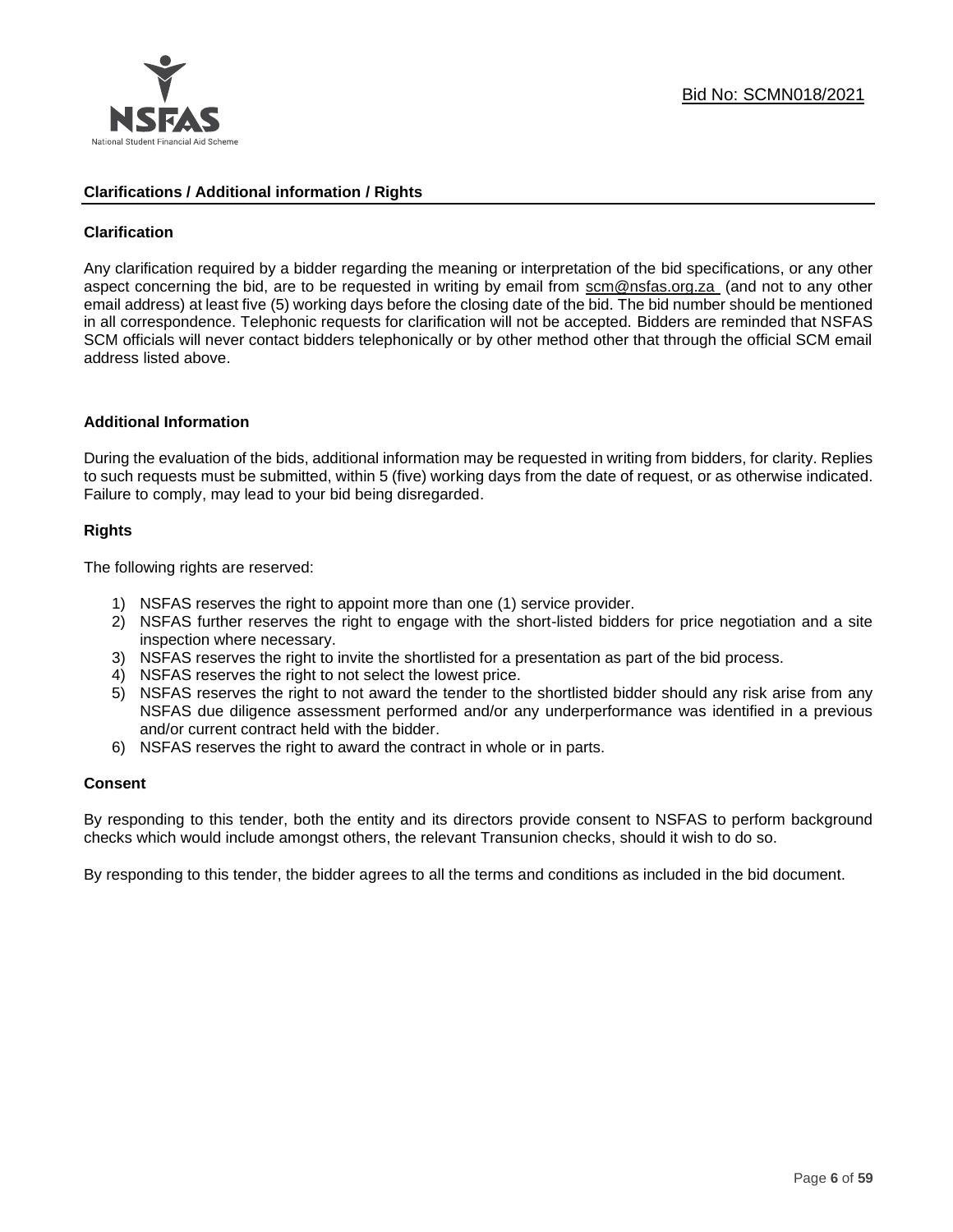

# **Bid submission**

**One (1) physical bid proposal** MUST be handed in/delivered to:

The deposit box situated at: 2nd Floor, House Vincent Brodie Road Wynberg 7801

Tenders can be delivered and deposited into the tender box between 08:30 and 16:00, Mondays to Fridays prior to the closing date, and between 08:30 and 11:00 on the closing date. Please do not leave bid submissions at the security desk or at the reception. ALL bid submissions muse be deposited into the tender box.

**Any bid submissions provided to NSFAS that is not submitted in the tender box will be disregarded.**

**No faxed or e-mailed bid proposals will be accepted.** The bidders are encouraged to index and paginate the bid proposal.

Respondents should ensure that tender documents are delivered to NSFAS in the tender box before the closing date and time of the tender. If the tender document is late, it will not be accepted and will be disregarded. Bid proposals submitted on time shall not be returned to the bidder.

Any tender submitted shall remain valid, irrevocable and open for written acceptance by NSFAS for a period of 120 (one hundred and twenty) days. A tender submitted shall further be deemed to remain valid after the expiry of the above mentioned 120-day period until formal acceptance by NSFAS, unless NSFAS is notified in writing by the tenderer of anything to the contrary (including any further conditions the tender may introduce). Any further conditions that the tenderer may introduce will be considered at the sole discretion of NSFAS.

Bidders should indicate on the cover of the bid proposal (in a sealed envelope/box), the following information:

- Bid number SCMN018/2021
- Closing date and time **22 September 2021 at 11:00**
- The name and address of the bidder

#### **Late bids**

Bids received late will not be considered for evaluation purposes. A bid will be considered late if it arrived even one second after 11:00 am or any time thereafter. The tender (bid) box shall be locked at exactly 11:00 am and bids arriving late will not be considered under any circumstances. Bidders are therefore strongly advised to ensure that bids be dispatched allowing enough time for any unforeseen events that may delay the delivery of the bid. Bids should not be given to the security or reception. It must be submitted in the tender box.

Bids sent to NSFAS via courier shall be deemed to be received at the date and time of arrival at the NSFAS premises (tender box) Bids received in the tender box after the closing date and time of the bid, shall therefore be deemed to be received late. Bidders should allow time to access the premises due to security arrangements that need to be observed.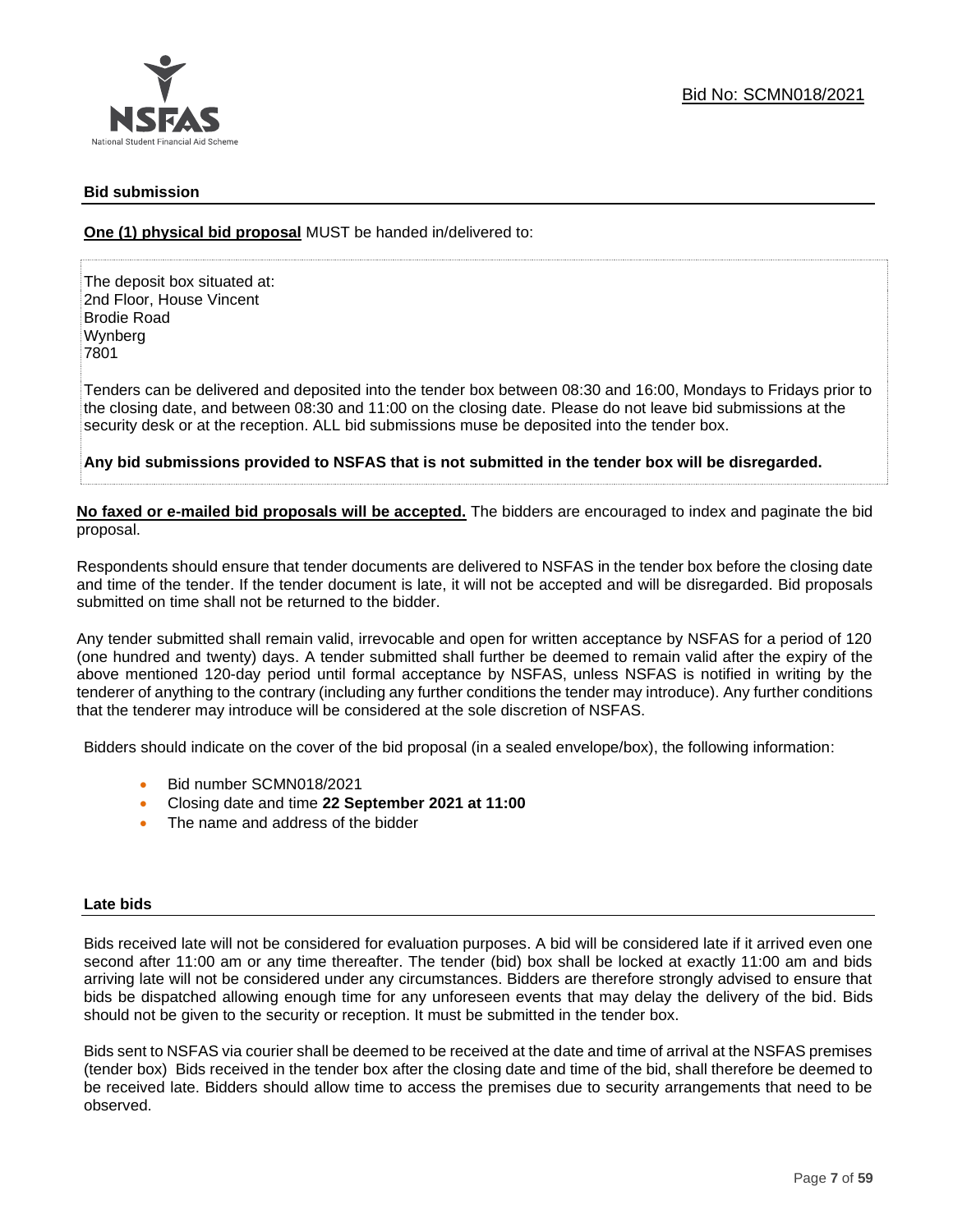

# **Response Structure:**

The contents of the bid document must be as follows, and numbering below, with each schedule punched, placed in a file and separated from the next schedule with a file divider.

Please complete the checklist below to verify your submission of the relevant documents. It is recommended that the format and flow of the tender file submission be aligned to the checklist.

| <b>Schedules</b>  | Description                                                                                                                                                                                                                                |     | Submitted<br>(tick box below): |  |
|-------------------|--------------------------------------------------------------------------------------------------------------------------------------------------------------------------------------------------------------------------------------------|-----|--------------------------------|--|
|                   |                                                                                                                                                                                                                                            | Yes | <b>No</b>                      |  |
| <b>Schedule 1</b> | Entity registration documentation                                                                                                                                                                                                          |     |                                |  |
| <b>Schedule 2</b> | Consent by the entity and its directors to perform the necessary background<br>checks which includes amongst others, the TransUnion checks.                                                                                                |     |                                |  |
| <b>Schedule 3</b> | Original Valid Tax Clearance Certificate/tax pin                                                                                                                                                                                           |     |                                |  |
| <b>Schedule 4</b> | BBB-EE Certificate, or,<br>BBBEE Sworn Affidavit for EME/QSE signed and stamped by Commissioner<br>of Oaths.                                                                                                                               |     |                                |  |
| <b>Schedule 5</b> | National Treasury Central Supplier Database (CSD) proof of registration -<br>please provide the latest full report. Note that the details of the Directors on<br>the SBD4 form must correspond to the details of the Directors on the CSD. |     |                                |  |
| Schedule 6        | Letter from Bank confirming banking details (not older than 3 months from<br>date of closing date of tender)                                                                                                                               |     |                                |  |
| Schedule 7        | Completed and signed Tender Documents: including the following.<br>SBD <sub>1</sub><br>SBD <sub>4</sub><br>SBD <sub>6.1</sub><br>SBD <sub>8</sub><br>SBD <sub>9</sub><br>General Conditions of Contracts (with every page initiated)       |     |                                |  |
| <b>Schedule 8</b> | Certificate of registration with IIA                                                                                                                                                                                                       |     |                                |  |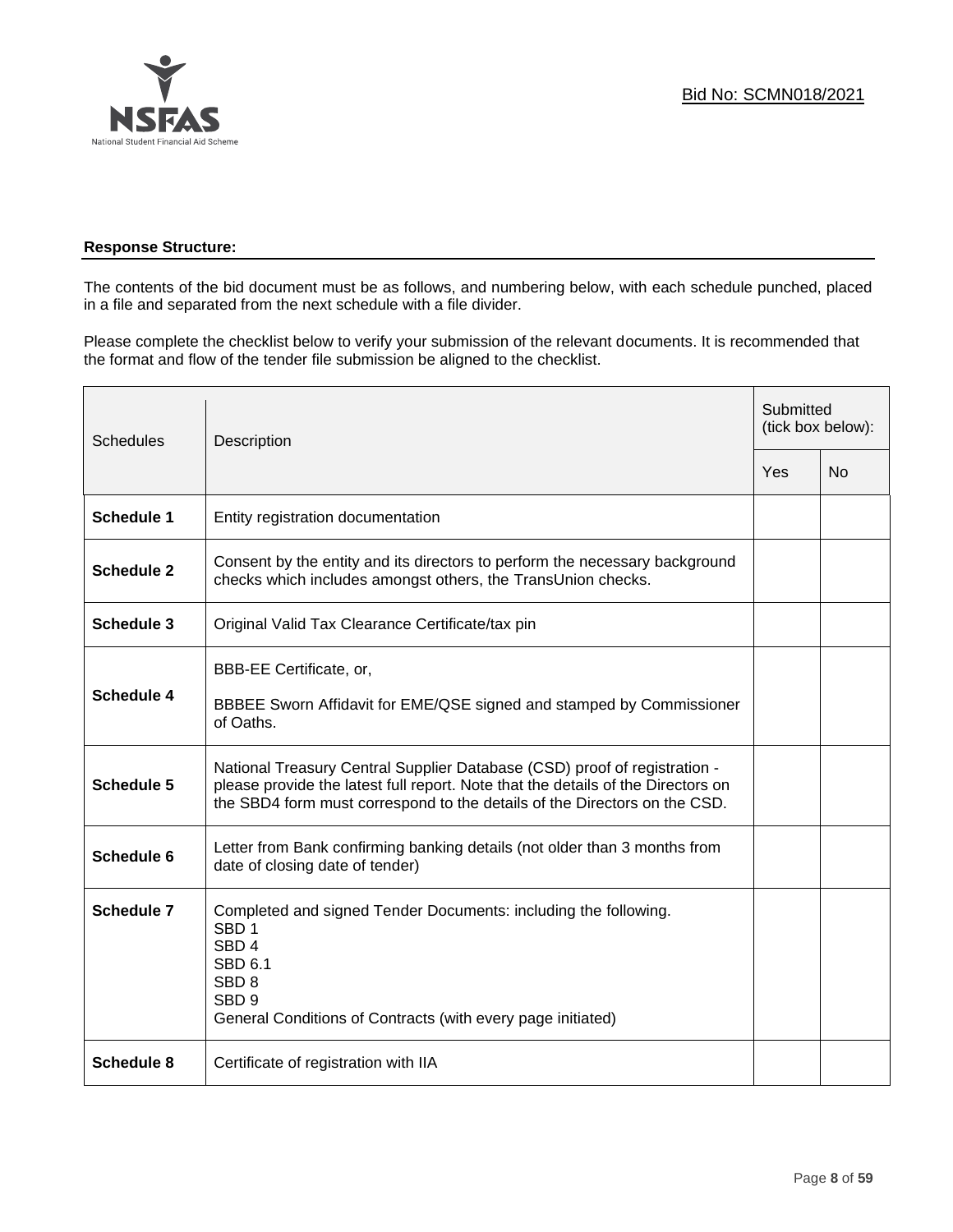# Bid No: SCMN018/2021



| Schedules          | Description                                                                                      |  | Submitted<br>(tick box below): |  |
|--------------------|--------------------------------------------------------------------------------------------------|--|--------------------------------|--|
|                    |                                                                                                  |  | <b>No</b>                      |  |
| Schedule 9         | <b>ISACA</b> certification                                                                       |  |                                |  |
| Schedule 10        | Confirmation of agreement to charge the rates as outlined in the pricing<br>schedule             |  |                                |  |
| Schedule 11        | Company profile detailing company experience                                                     |  |                                |  |
| Schedule 12        | CVs and qualifications of the team                                                               |  |                                |  |
| <b>Schedule 13</b> | Detailed methodology and approach and team allocation                                            |  |                                |  |
| Schedule 14        | Geographical presence                                                                            |  |                                |  |
| Schedule 15        | Transformation statistics in terms of the requirements per the functional<br>evaluation criteria |  |                                |  |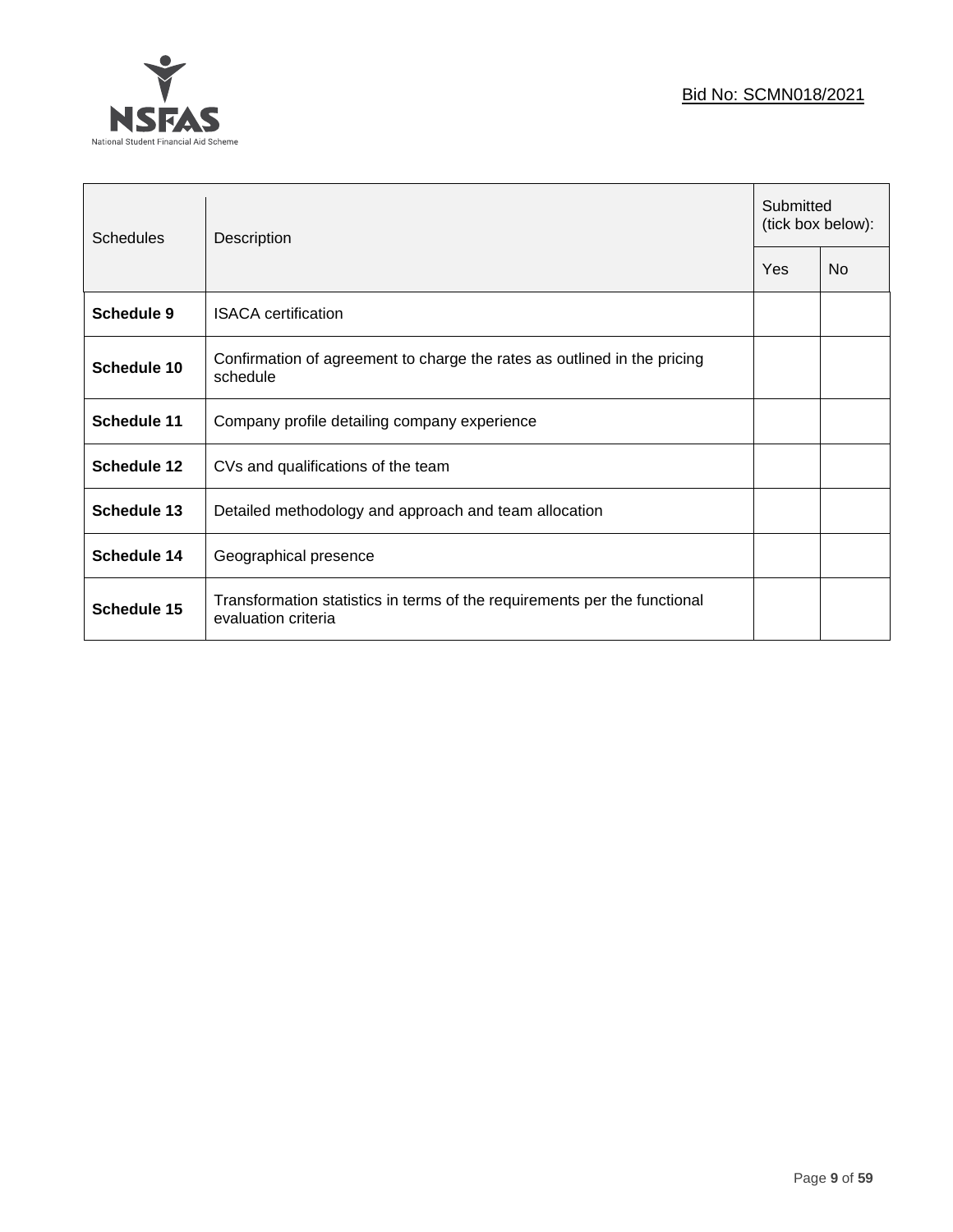# **Contract Negotiations**

The successful bidder (s) will be required to enter into a written contract/SLA with NSFAS. The final terms and conditions will be negotiated between NSFAS and the successful bidders (s). Should the awarded bidder fail to sign the SLA within a reasonable timeframe deemed by NSFAS, NSFAS reserves the right to cancel the award/contract and award the tender to the 2<sup>nd</sup> placed bidder.

# **Payments**

By responding to this bid document, the service provider agrees to the following

NSFAS will pay the successful bidder (s) the fees set out in the final contract according to the table of deliverables. No additional amounts will be payable by NSFAS to the successful bidder (s).

The successful bidder (s) shall invoice NSFAS for the services rendered in a reasonable timeframe. The invoices billed to NSFAS must be in relation to the original scope of work/terms of reference.

The invoice must be accompanied by supporting source document(s) containing detailed information, as NSFAS may reasonably require, for the purposes of establishing the specific nature, extent and quality of the services which were undertaken by the successful bidder (s). The purchase order number must be included in all invoices submitted to NSFAS.

No payment will be made to the successful bidder (s) unless an original tax invoice complying with section 20 of the VAT Act, 1991 (Act No 89 of 1991), as amended, has been submitted to NSFAS.

Payment shall be made by bank transfer into the successful bidder (s) back account normally 30 days after receipt of an acceptable, original, valid tax invoice.

Payments will only be made to the bidder in accordance with the purchase order issued to the awarded bidder. Any services delivered by the bidder outside of the original bid specifications and over and above the purchase order value will not be paid for as NSFAS is not liable for these payments. Should the service provider perform any additional work outside of the tender award and its requirements, NSFAS will not be held liable for such payment to the service provider. Should you receive any instruction from NSFAS that does not come from the SCM unit to perform any work outside of the original bid specification, NSFAS will not be held liable for this payment.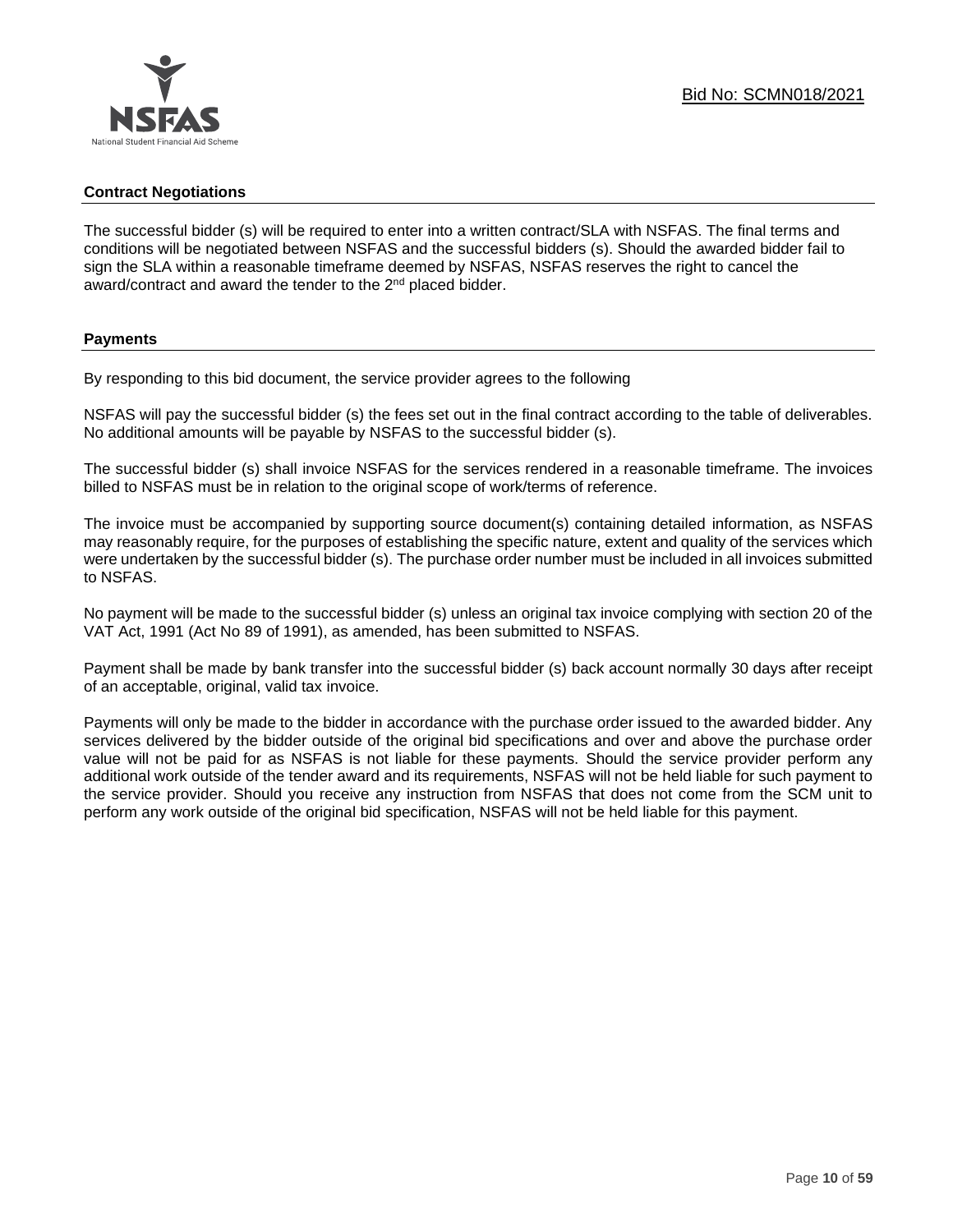

# **1. Purpose**

The objective of this bid is to appoint a panel of suitable, independent service providers that can augment the capacity of National Student Financial Aid Scheme (NSFAS) Internal Audit and Risk Management teams in providing NSFAS appropriate Information Technology (ICT) and Operational audit skills & services, including risk management services for a period of five (5) years.

# **2. Background**

The National Student Financial Aid Scheme (NSFAS) provides financial assistance to eligible students at public universities and at Technical Vocational Education and Training (TVET) colleges throughout South Africa.

NSFAS Internal Audit provides internal audit services across all its departments to ensure that independent assurance is provided on all core operations, and the systems of internal control that supports delivery of organisational strategy.

The Internal Audit plan estimates between one thousand (1 000) and one and a half thousand (1 500) hours required per annum for co-sourced staff for Information Technology (ICT) and Operational audits.

The Risk Management department estimates between eight hundred (800) and one thousand (1 000) hours required per annum for co-sourced staff in relation to risk management services.

#### **These estimated hours are merely for evaluation purposes of this bid and shall not be construed by the bidder as fixed hours nor as to having any right to claim work and/ or payment for the hours so estimated.**

In terms of the Public Finance Management Act (PFMA), Act No 1 of 1999, as amended, NSFAS should have an effective internal audit function under the control and direction of an Audit & Risk Committee. The function should also comply with the Institute of Internal Auditors' (IIA) standards and Information System standards.

To meet legislative and stakeholder requirements as well as its primary objective, the department has prepared a three-year internal audit strategic plan and a one-year operational plan. However, the Internal Audit department does not have enough internal resources and capacity to conduct Information Technology and Operational audits per the approved annual plan. NSFAS requires co-sourced assistance in relation to Information Technology and Operational audit assignments. The co-sourced service will be required to compliment the capacity and skills of the Internal Audit department.

NSFAS's internal audit function consists of four (4) professionals, which is the Internal Audit Lead, Internal Audit Senior and two (2) Internal Audit Practitioners. The Internal Audit Lead reports administratively to the Governance, Risk & Compliance Executive and functionally to the Audit & Risk Committee.

#### **3. Mandatory requirements**

*All bids must comply with the mandatory requirements and failure to comply with anyone (1) of these requirements will immediately disqualify the bid.*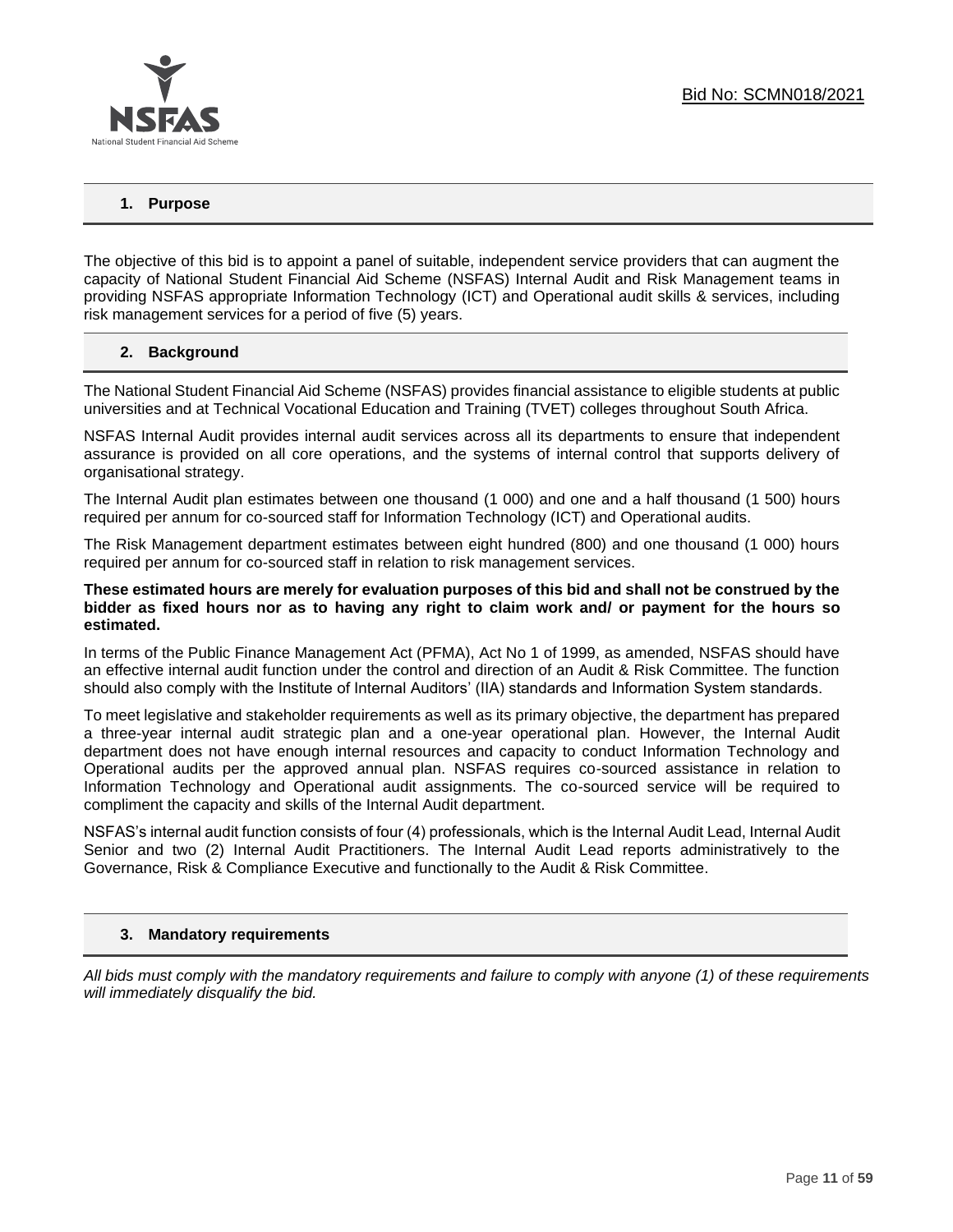

| No. | <b>Mandatory requirement</b>                                                                                                                                                                                                                                                                                                     | <b>Complied (Y/N)</b> | Page<br>reference<br>per bidder<br>proposal |
|-----|----------------------------------------------------------------------------------------------------------------------------------------------------------------------------------------------------------------------------------------------------------------------------------------------------------------------------------|-----------------------|---------------------------------------------|
|     | All bidders must furnish NSFAS with a valid certificate of<br>registration with the Institute of Internal Auditors (IIA SA).<br>This must be valid at the time of the closing date of the bid.                                                                                                                                   |                       |                                             |
| 2   | All bidders must furnish NSFAS with a valid certificate of<br>registration with the Information Systems Audit and Control<br>Association, Incorporated. (ISACA).                                                                                                                                                                 |                       |                                             |
| 3   | Confirmation that the bidder will furnish NSFAS with the<br>services set out in this RFP at a charge out rate aligned to<br>that of the Auditor General of South Africa (AGSA), which<br>is detailed in the pricing schedule of the RFP. The bidder<br>must agree to these charge out rates, and not propose any<br>other rates. |                       |                                             |

# **4. Functional specifications**

# **4.1. Audit Execution / Scope of Services**

- 4.1.1. The successful bidder will be required to perform a combination of the following audit services:
	- Operational Auditing
	- Compliance Auditing
	- Computer (IT) Auditing including, but not limited to, General IT Control reviews, Application Control reviews, Computer Aided Auditing Technique (CAATs) reviews, cyber security, and business continuity reviews.
- 4.1.2. All reviews must meet the International Standards for the Professional Practice of Internal Auditing and Code Ethics of the Institute of Internal Auditors.
- 4.1.3. The bidder will be further required to do the following:
	- 4.1.3.1. Perform risk-based internal audit control and compliance reviews in terms of the proposed internal audit plan in accordance with the NSFAS Internal Audit Methodology and templates.
	- 4.1.3.2. Perform audits in compliance with the Institute of Internal Auditors' standards on internal auditing.
	- 4.1.3.3. Undertake operational review audits.
	- 4.1.3.4. Have geographical presence or partnerships with other firms across the country so that travel costs are limited when performing on-site institutional audits.
	- 4.1.3.5. Ensure that line management is fully aware of the implications of the audit findings on business operations and the subsequent recommendations.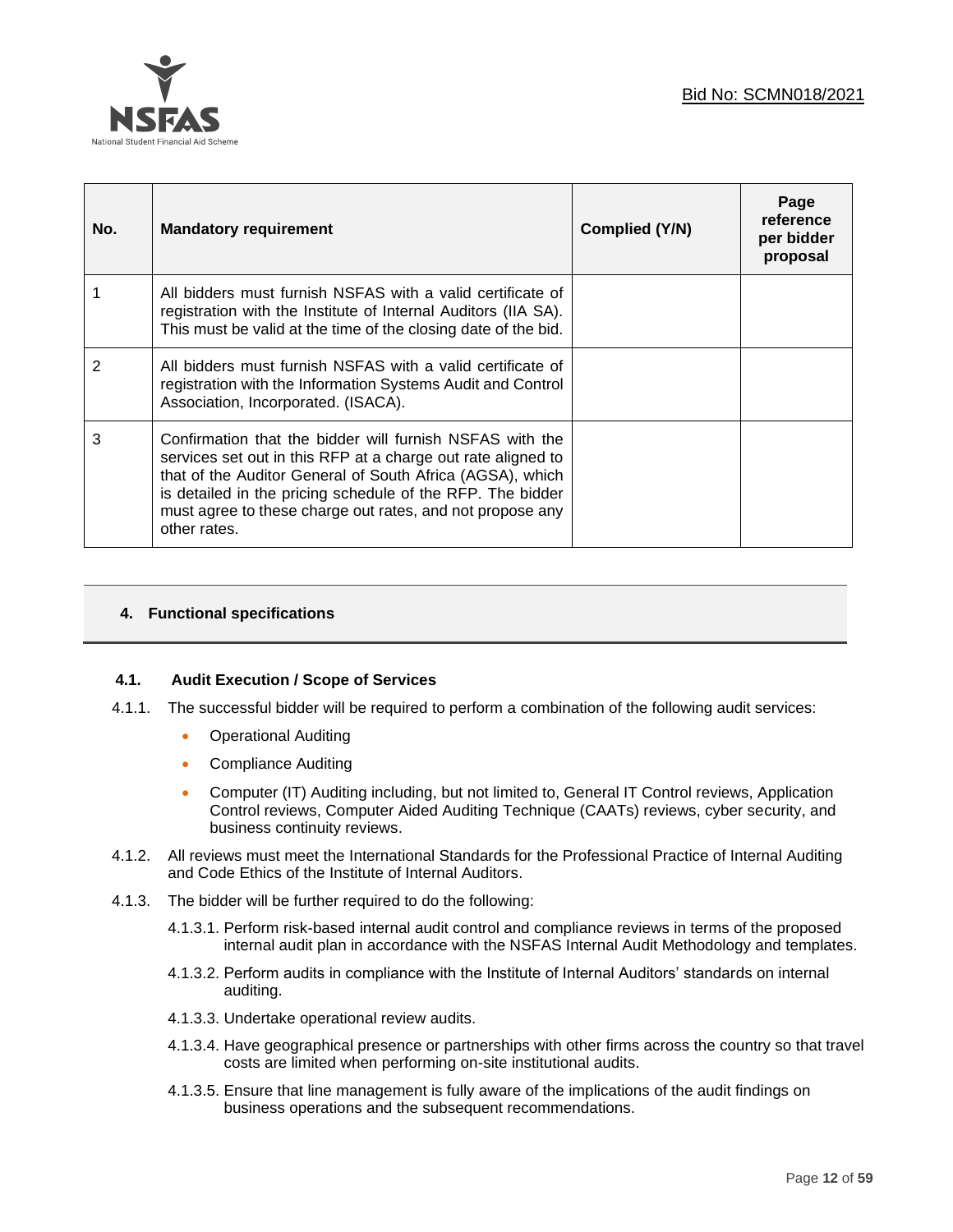

- 4.1.3.6. Provide a final report on the outcome and findings of audits, including recommendations and agreed management corrective action for internal audit follow-up in accordance with the NSFAS Internal Audit methodology.
- 4.1.3.7. Have the capacity to deal with any special internal audit projects.
- 4.1.3.8. Provide value-added services to management on how to improve the internal control environment.
- 4.1.3.9. Data analytical support where possible on all engagements where sufficient data sets are used as the population for sampling.
- 4.1.4. The co-sourced staff will form part of the NSFAS Internal Audit team, reporting to the NSFAS Internal Audit Lead.

# **4.2. Skills transfer plan**

The Bidders must provide a skills transfer plan for the identified Internal Audit staff including how the bidder will work together with the NSFAS Internal Audit Lead during the audits.

# **4.3. Monitoring Progress of Audit Projects**

Submit written reports on completion of each audit engagement to the Internal Audit Lead.

# **4.4. Fraud and Irregularities**

In planning and conducting its work, the internal audit service provider should seek to identify serious defects in the internal controls, which might result in possible malpractices. Any such defects must be reported immediately to the NSFAS Internal Audit Lead without disclosing these to any other staff member. This also applies to instances where serious fraud and irregularities is uncovered.

# **4.5. Risk Management**

In planning and conducting its work, the risk management service provider should seek working with the Chief Risk, Governance & Compliance Officer (CGRCO), Risk & Compliance Lead and relevant NSFAS staff, the selected service provider will be expected to (in no particular order of importance or sequence) to:

- Assist with the existing risk management practices in the organisation.
- Draft applicable risk management documents for approval by the CGRCO or possible adoption by the Audit & Risk Committee and Board.
- Develop and/or add to the Excel-based Risk Register, consistent with the processes in the ERM Framework.
- Interview NSFAS staff, members of the management team where applicable and when required to obtain an understanding of our business and the potential risk, categories, risk capacity, risk tolerance and risk appetite.
- Conduct facilitated risk identification and assessment sessions with staff across the organisation.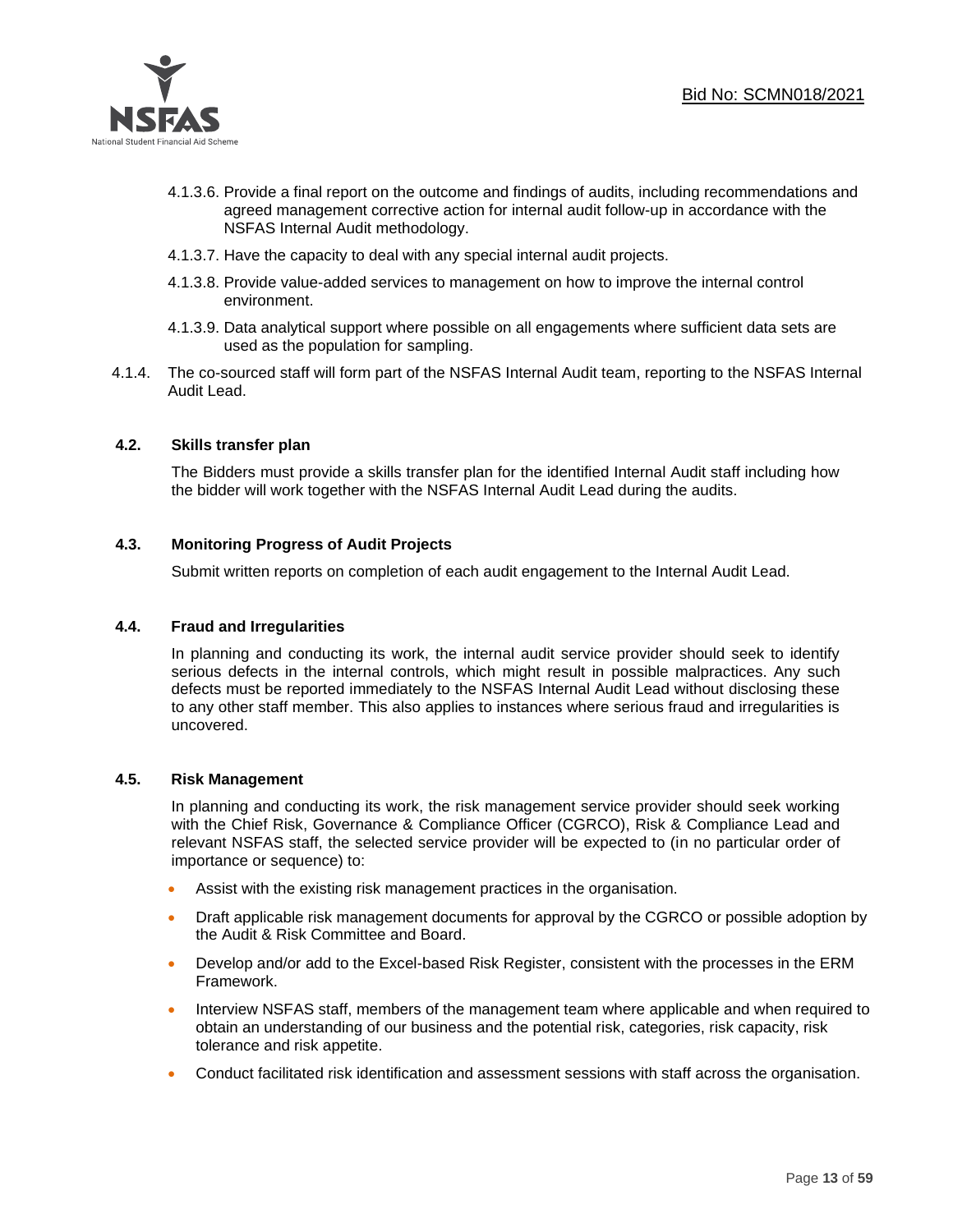

- Document all risks identified in the facilitated sessions in the Risk Register, including the assessment of likelihood and impact. In addition, this should include applicable controls, action plans and due dates.
- For risks designated a priority, document our existing risk mitigation strategies, assessed the adequacy of those strategies, and adjusted the risk mitigation strategies as appropriate.
- Identify key performance indicators for each "moderate" and "high" risks.
- Develop a Risk Dashboard or applicable risk report for periodic reporting of risk status or risk matters to the Management Committee. Audit & Risk Committee and the Board.
- Assist in the identification of critical processes and critical controls for continuous monitoring and audit evaluation.
- Conduct agreed upon procedures at the various Universities and TVET Colleges throughout the country.

# **4.6. Continuity and Profile of Staff on the Project**

The bidders must guarantee the availability of the same skill and experience should an audit team member have to leave the project.

# 4.7. **Independence and Objectivity of Audit Staff**

In carrying out the work, bidders shall ensure that staff maintains their objectivity by remaining independent of the activities they audit. The successful bidder shall comply with relevant IIA standards in this regard to, but not limited to, the following:

- Not be involved or have not been involved in the last 3 years, in the day-to-day operations of NSFAS.
- Not be responsible for generating or determining any material value for the purposes of the annual financial statements in the last three years.
- Not be responsible for the detailed development or implementation of operational systems and procedures currently in implementation at NSFAS.
- To declare independence in writing for each audit to be performed.

#### **4.8. National Presence**

The bidder must have presence in most of the nine (9) provinces in the Republic of South Africa, namely,

Western Cape, Northern Cape, Free state, Limpopo, North West, Eastern Cape, KwaZulu Natal, Gauteng and Mpumalanga.

#### **4.9. Costing**

In carrying out the work, bidders shall ensure that the charge out rate used per hour for billing purposes are aligned to the national charge out rates of the Auditor General of South Africa (AGSA) and that times sheet are completed for review and sign off by the Internal Audit Lead or Risk & Governance Lead on a weekly basis for verification and approval.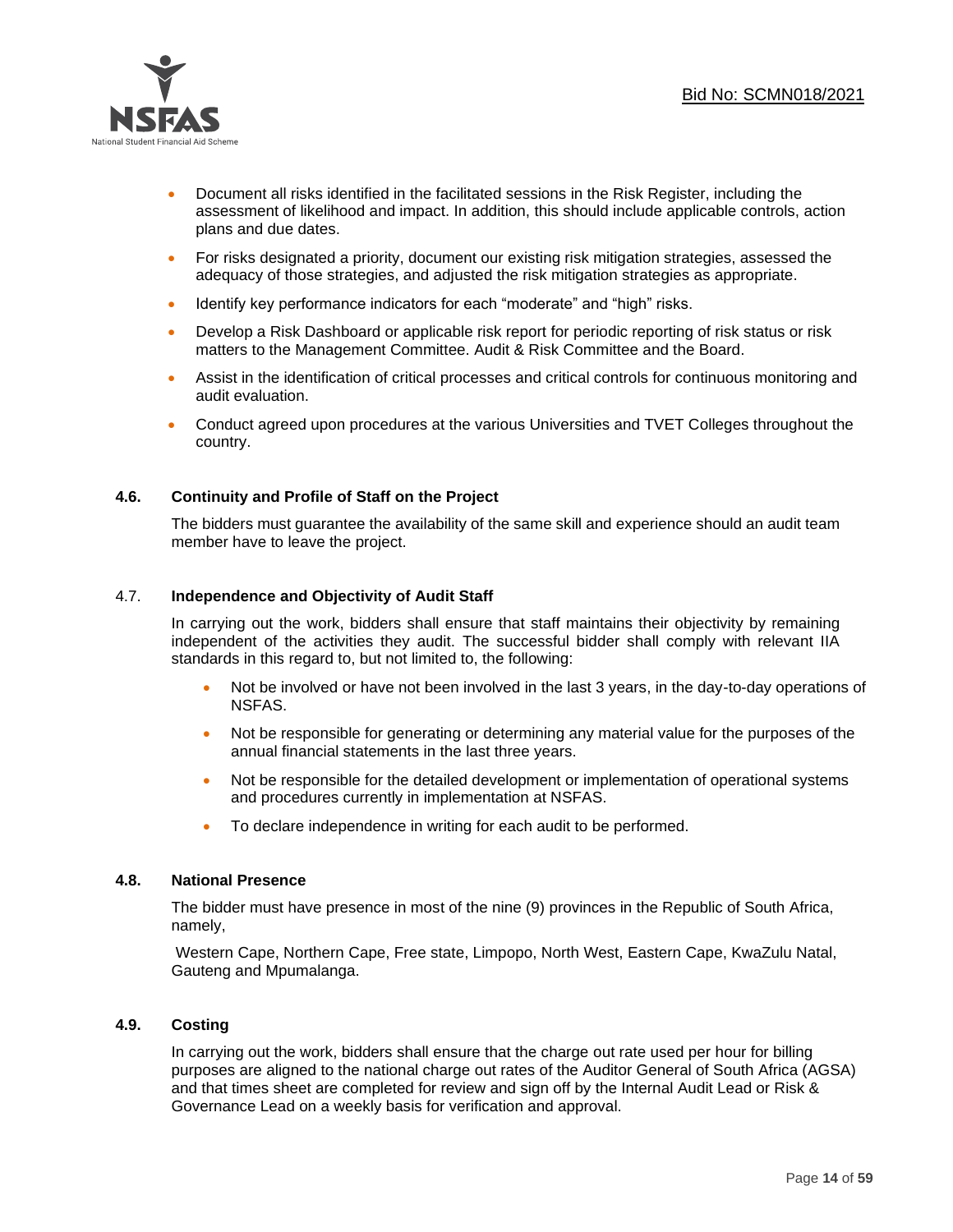

# **5. Technical specifications**

# **5.1. Personnel assigned to internal audit services must have:**

- 5.1.1. Key personnel assigned should have a minimum of three years of experience in conducting IT, Financial or Compliance Internal Audit engagements.
- 5.1.2. A thorough understanding of the Public Finance Management Act (PFMA) and National Treasury Regulations.
- 5.1.3. Be registered with the Institute of Internal Auditors and other relevant professional bodies, or working towards these, or possess an appropriate qualification in this regard.
- 5.1.4. Have high levels of communication, interpersonal and analytical skills.
- 5.1.5. Possess the ability to work under pressure.
- 5.1.6. Attention to detail and the ability to meet deadlines; and
- 5.1.7. Possess Data Analytics experience to analyse data or use data analytics in the planning and execution of the audits.
- 5.1.8. All bidders must furnish curriculum vitae's of core team members illustrating that the bidder have core teams to provide and perform internal audits services based on the approved internal audit operational plan which include Governance and Compliance Audits; Operational Audits – Core business focus; IT Audits and Ad hoc audits.
- 5.1.9. All bidders must furnish NSFAS with evidence of experience in having core teams to provide and perform internal audits service, specific in relation to the listed audits below:
	- o IT general controls reviews
	- $\circ$  IT systems applications controls/ automated control reviews (Infrastructure)
	- $\circ$  IT Security Reviews (network scans including Wi-Fi reviews, OS Scans and Database reviews)
	- o System development reviews
	- o Software and Licensing reviews (including usage assessment)
	- o Data Management, Back-up, and 3rd Party Data Interface Management reviews
	- o Business Process Management Suite Control Reviews

#### **5.2. Compliance & Operational Audits**

- 5.2.1. Minimum requirements for Partner/Director/ Project Lead should be CIA coupled with practical and management experience in Internal Audit for at least 10 years; and
- 5.2.2. Minimum requirements for Financial/Compliance Auditors should be three (3)-years qualification in Internal Auditing, Accounting or CIA coupled with practical experience in Internal Audit for at least 3 years.
- **5.3. IT Audits**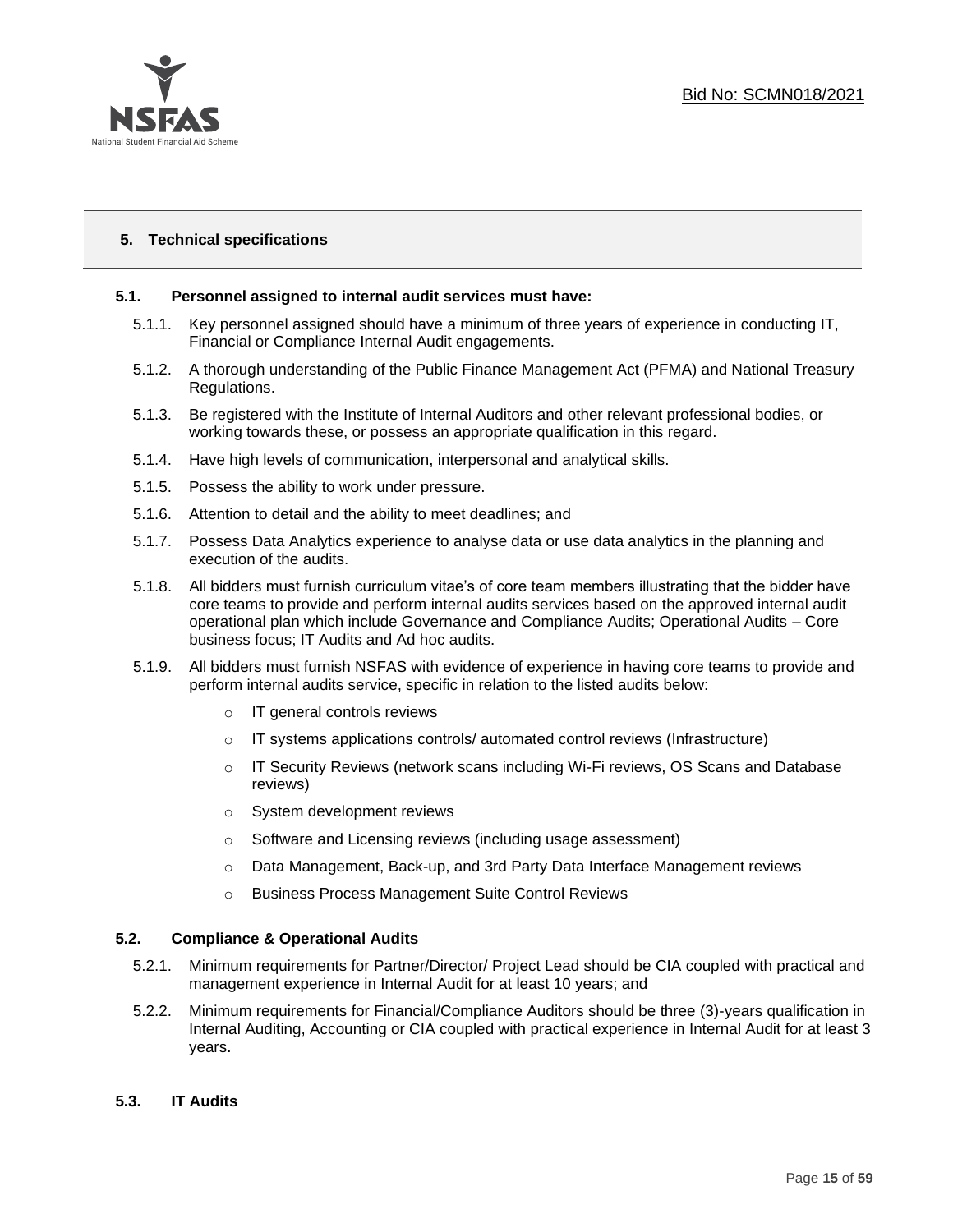

- 5.3.1. Minimum requirements for Partner/Director/IT Lead Audit Manager should be CISA (with CIA beneficial) coupled with practical and management experience in IT Audit for at least 10 years
- 5.3.2. Minimum requirements for IT Auditors should be CISA, or an appropriate qualification, coupled with practical experience in IT Audit for at least 3 years

# **5.4. Performing audit assignments**

Each assignment should at least consist of the following and be aligned to the NSFAS Audit Methodology and templates:

- Pre-scoping
- Audit Scoping Memorandum
- Minutes of entrance meeting
- Risk & Control Summary document
- System descriptions
- Testing Strategies
- Sampling methodology
- Record of work performed
- Audit finding and recommendations
- Reporting (draft internal audit report and final internal audit report)

# **5.5. Reporting requirements**

The structure of the report is to be as follows:

- **Introduction**
- Audit objective and scope
- Background
- Executive summary highlighting significant findings
- Findings, recommendations and agreed management action (including implementation dates)
- All audits are to be carried out according to the Internal Risk Based Audit Plan approved by the Audit & Risk Committee
- **Conclusion**

#### **5.6. Working / Execution Standards**

Internal Audit working papers must be in conformity with accepted best practices, the Standards of the IIA and NSFAS Internal Audit Methodology & templates.

All bidders will be required to provide Information Technology audit services in accordance with Information System audit standards (ISACA) and Institute of Internal Audit Standards (where applicable) to assist the organization in protecting and controlling information systems by conduct audits in accordance with information systems audit standards to achieve planned audit objectives.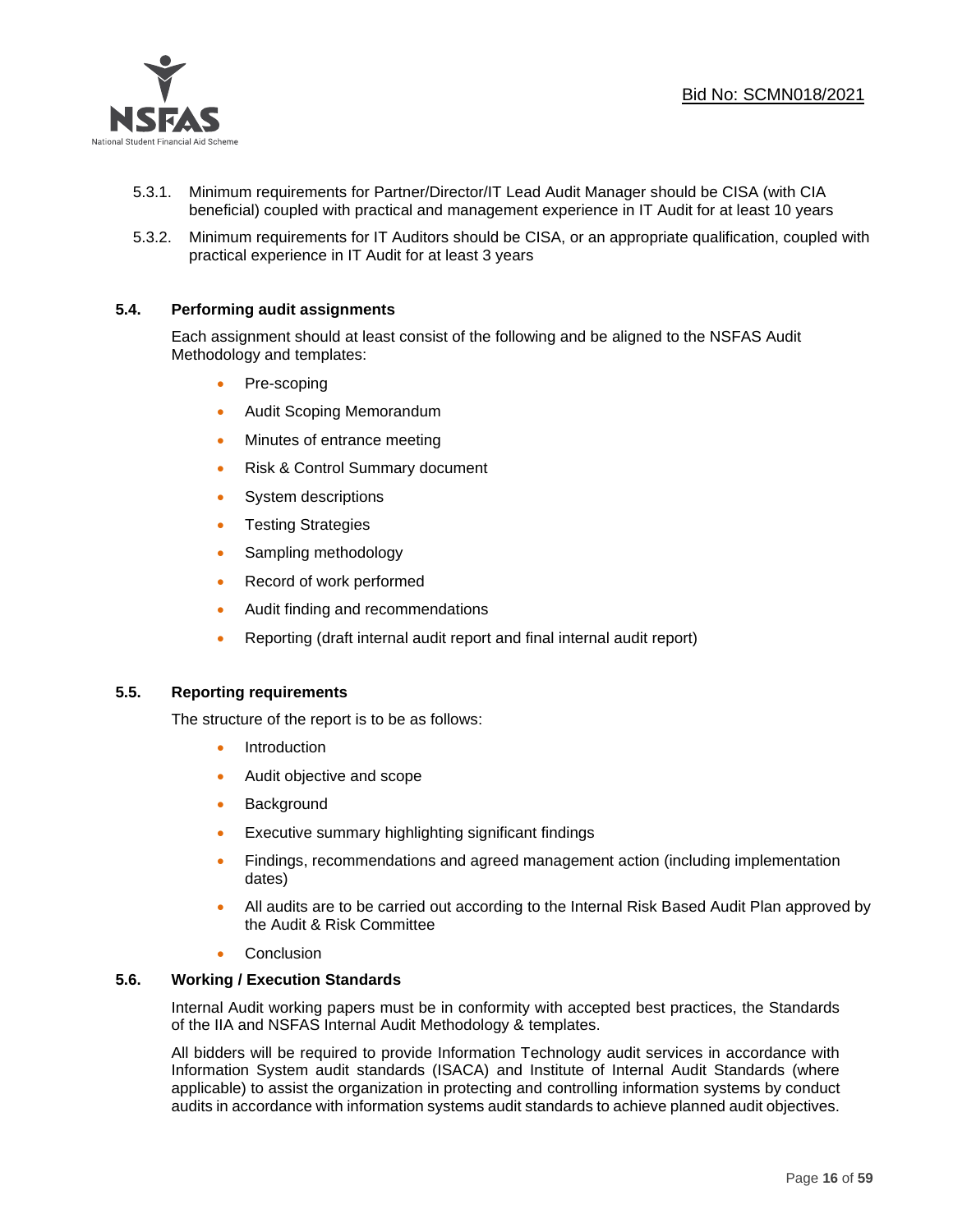

#### **5.7. Personnel assigned to risk management services must have:**

- 5.1.1. A minimum of three years of experience in conducting risk management services / engagements in the public or private sector.
- 5.1.2. A thorough understanding of the Public Finance Management Act (PFMA) and National Treasury Regulations and Enterprise Risk Management.
- 5.1.3. Be registered with relevant professional bodies or possess an appropriate qualification in this regard.
- 5.1.4. Have high levels of communication, interpersonal and analytical skills.
- 5.1.5. Possess the ability to work under pressure.
- 5.1.6. Attention to detail and the ability to meet deadlines; and
- 5.1.7. Possess Data Analytics experience to analyse data or use data analytics in the planning and execution of the risk management activities.
- 5.1.8. All bidders must furnish curriculum vitae's of core team members illustrating that the bidder have core teams to provide and perform general risk management services.

# **6. Contract Period**

The contract period is envisaged to be five (5) years from the date of the appointment. However, NSFAS reserves the right to review the performance of the successful service providers annually and determine whether it wishes to continue with the services.

# **7. Pricing Schedule**

Please consider the inevitable Consumer Price Index (CPI) increases year on year on the pricing upon the duration of the contract period being in excess of a 12-month period. The pricing must be inclusive of all costs including CPI increases, disbursements (travel, accommodation etc), etc. where applicable. As mentioned in section 4 above, in carrying out the work, bidders must ensure that the charge out rate used per hour for billing purposes are aligned to the national charge out rates of the Auditor General of South Africa (AGSA).

The below pricing schedule should be included in the bidder's bid document and the bidder's agreement to the rates should be clearly stipulated.

| Regulatory Audit (RA) Charge Out Rates - 3-year Training Programme |                           |                                                                                     |                                         |                                  |
|--------------------------------------------------------------------|---------------------------|-------------------------------------------------------------------------------------|-----------------------------------------|----------------------------------|
| No.                                                                | <b>Professional Level</b> | <b>Recognised Qualification</b>                                                     | Year of Articles /<br><b>Experience</b> | Rate per hour (VAT<br>excluding) |
|                                                                    | <b>GRADUATES</b>          | B.Com. degree Advanced<br>Diploma in Accounting Sciences<br>(Bridging) ACCA F1 - F9 | 1st                                     | R 335                            |
|                                                                    |                           |                                                                                     | 2 <sub>nd</sub>                         | R 375                            |
|                                                                    |                           |                                                                                     | 3 <sup>rd</sup>                         | R 414                            |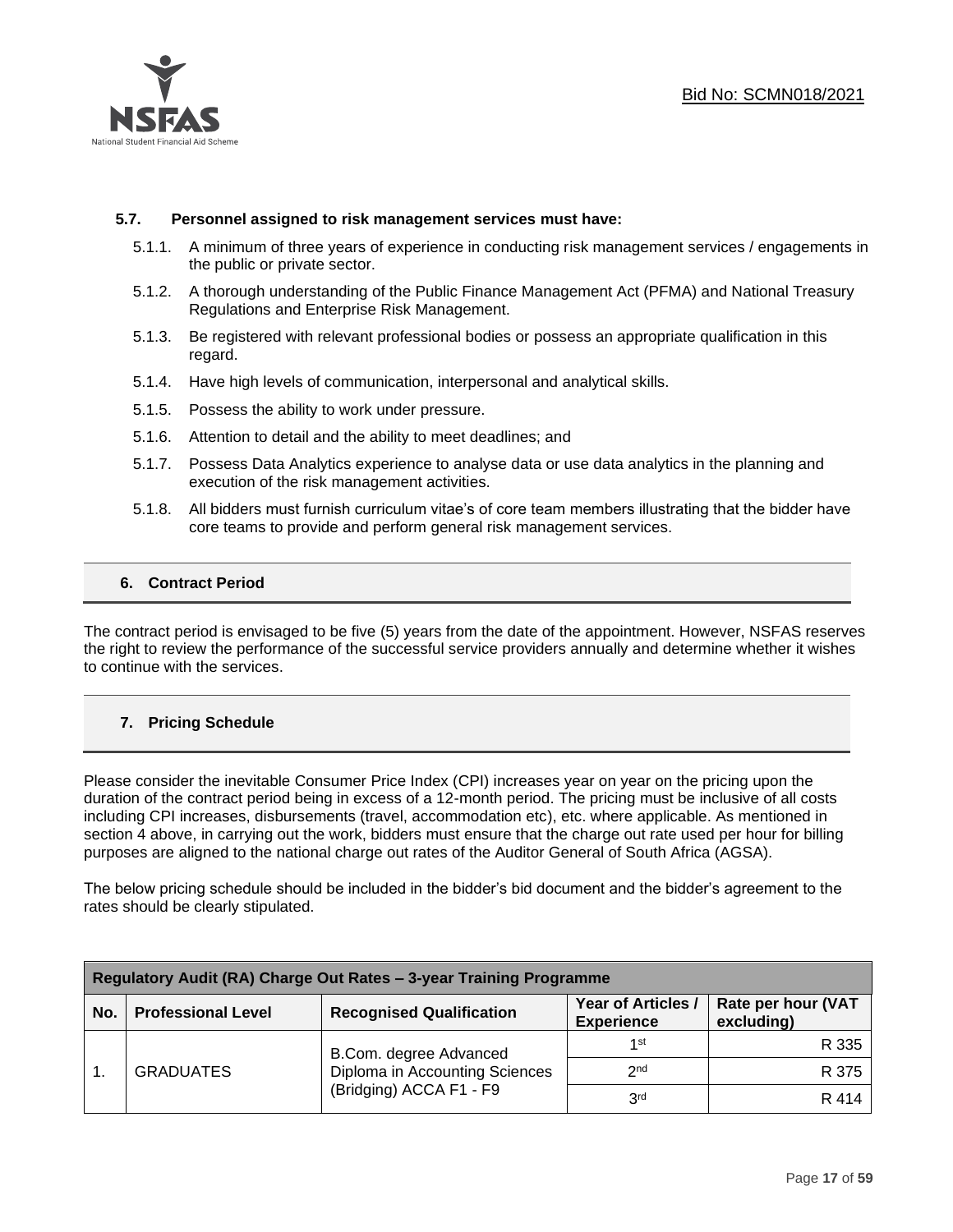

| Regulatory Audit (RA) Charge Out Rates - 3-year Training Programme |                           |                                                                          |                                         |                                  |  |
|--------------------------------------------------------------------|---------------------------|--------------------------------------------------------------------------|-----------------------------------------|----------------------------------|--|
| No.                                                                | <b>Professional Level</b> | <b>Recognised Qualification</b>                                          | Year of Articles /<br><b>Experience</b> | Rate per hour (VAT<br>excluding) |  |
|                                                                    |                           | CTA Level 1 (Post Graduate                                               | 1 <sup>st</sup>                         | R 414                            |  |
|                                                                    |                           | Diploma in Accounting Sciences)                                          | 2 <sub>nd</sub>                         | R 453                            |  |
| 2.                                                                 | SEMI-PROFESSIONAL         | GASP ACCA P1 - P3                                                        | 3 <sup>rd</sup>                         | R 532                            |  |
|                                                                    |                           | CTA Level 2 (Post Graduate<br>Diploma in Applied Accounting<br>Sciences) | 1 <sup>st</sup>                         | R 493                            |  |
|                                                                    |                           |                                                                          | 2 <sub>nd</sub>                         | R 532                            |  |
|                                                                    |                           |                                                                          | 3 <sup>rd</sup>                         | R 612                            |  |
|                                                                    |                           | ITC (QE1)                                                                | 1 <sup>st</sup>                         | R 532                            |  |
|                                                                    |                           |                                                                          | 2 <sub>nd</sub>                         | R 571                            |  |
| 3.                                                                 | <b>PROFESSIONAL</b>       |                                                                          | 3 <sub>rd</sub>                         | R 651                            |  |
|                                                                    |                           | APC (QE2) RGA FQE (Final                                                 | 2 <sub>nd</sub>                         | R 730                            |  |
|                                                                    |                           | qualifying exam) ACCA P5 + P7                                            | 3 <sup>rd</sup>                         | R 769                            |  |

| Regulatory Audit (RA) Charge Out Rates - Other Professionals (incl. Internal Audit, Risk & Compliance<br>Services) |                                           |                                           |                                  |  |  |
|--------------------------------------------------------------------------------------------------------------------|-------------------------------------------|-------------------------------------------|----------------------------------|--|--|
| No.                                                                                                                | <b>Professional Level</b>                 | <b>Recognised Qualification</b>           | Rate per hour (VAT<br>excluding) |  |  |
|                                                                                                                    | <b>Audit Supervisor Charge-out Rates</b>  |                                           |                                  |  |  |
| 1.                                                                                                                 | <b>GRADUATES</b>                          | B.Com. degree or ACCA F1 - F9             | R 630                            |  |  |
| 2.                                                                                                                 | SEMI-PROFESSIONAL                         | Honours of GASP or ACCA P1 - P3           | R 662                            |  |  |
|                                                                                                                    | <b>Assistant Manager Charge-out Rates</b> |                                           |                                  |  |  |
| 3.                                                                                                                 | <b>GRADUATES</b>                          | B.Com. degree                             | R 806                            |  |  |
|                                                                                                                    | SEMI-PROFESSIONAL                         | <b>Honours</b>                            | R 859                            |  |  |
| 4.                                                                                                                 |                                           | <b>CTA</b>                                | R 893                            |  |  |
|                                                                                                                    | <b>PROFESSIONAL</b>                       | <b>CIA</b>                                | R 893                            |  |  |
|                                                                                                                    |                                           | ICT (QE1) or RGA FQE                      | R 929                            |  |  |
| 5.                                                                                                                 |                                           | APC (QE2) RGA FQE (Final qualifying exam) | R 1 0 1 7                        |  |  |
|                                                                                                                    |                                           | <b>RGA</b>                                | R 1 072                          |  |  |
|                                                                                                                    |                                           | CA, ACCA                                  | R 1 104                          |  |  |
|                                                                                                                    | <b>Audit Manager Charge-out Rates</b>     |                                           |                                  |  |  |
| 6.                                                                                                                 | <b>GRADUATES</b>                          | B.Com. degree                             | R 1 167                          |  |  |
| 7.                                                                                                                 | <b>SEMI-PROFESSIONAL</b>                  | <b>Honours</b>                            | R 1 207                          |  |  |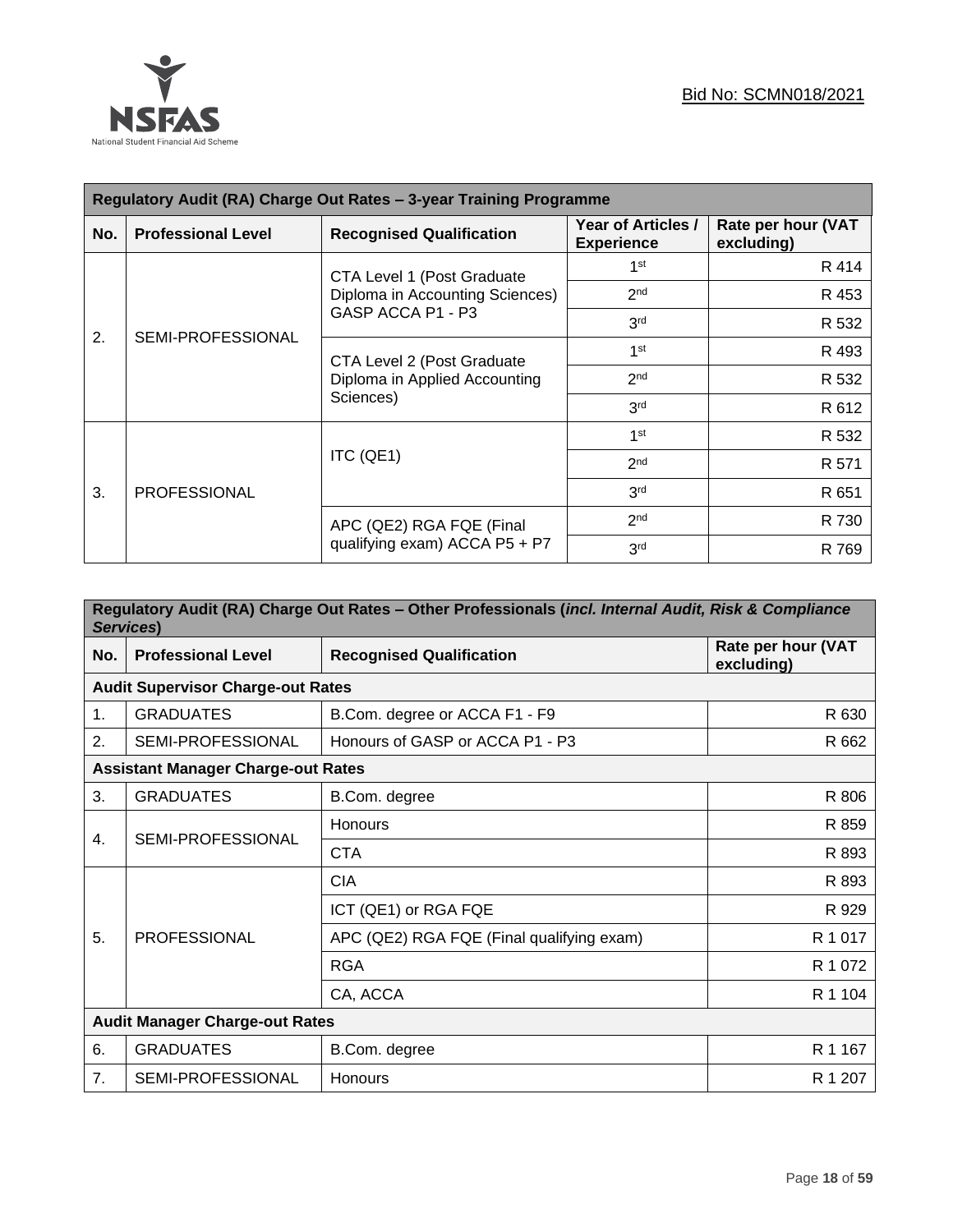

|     | Regulatory Audit (RA) Charge Out Rates - Other Professionals (incl. Internal Audit, Risk & Compliance<br>Services) |                                           |                                  |  |
|-----|--------------------------------------------------------------------------------------------------------------------|-------------------------------------------|----------------------------------|--|
| No. | <b>Professional Level</b>                                                                                          | <b>Recognised Qualification</b>           | Rate per hour (VAT<br>excluding) |  |
|     |                                                                                                                    | CTA / CIA                                 | R 1 276                          |  |
|     |                                                                                                                    | <b>CIA</b>                                | R 1 276                          |  |
|     |                                                                                                                    | ICT (QE1) or RGA FQE                      | R 1 331                          |  |
| 8.  | <b>PROFESSIONAL</b>                                                                                                | APC (QE2) RGA FQE (Final qualifying exam) | R 1 385                          |  |
|     |                                                                                                                    | <b>RGA</b>                                | R 1 586                          |  |
|     |                                                                                                                    | CA, ACCA                                  | R 1 641                          |  |
|     | <b>Senior Manager / Specialist Charge-out Rates</b>                                                                |                                           |                                  |  |
|     |                                                                                                                    | <b>CIA</b>                                | R 1 641                          |  |
|     |                                                                                                                    | ICT (QE1) or RGA FQE                      | R 2 0 2 5                        |  |
| 9.  | <b>PROFESSIONAL</b>                                                                                                | APC (QE2) RGA FQE (Final qualifying exam) | R 2 141                          |  |
|     |                                                                                                                    | <b>RGA</b>                                | R 2 199                          |  |
|     |                                                                                                                    | CA, ACCA                                  | R 2 257                          |  |

| <b>Information Systems Audit (ISA) Charge Out Rates</b> |                           |                                 |                                                    |
|---------------------------------------------------------|---------------------------|---------------------------------|----------------------------------------------------|
| No.                                                     | <b>Professional Level</b> | <b>Recognised Qualification</b> | <b>Average Rate per</b><br>hour (VAT<br>excluding) |
| 1.                                                      | Senior Manager (ISA)      | <b>CISA</b>                     | R 2 126                                            |
| 2.                                                      | Manager (ISA)             | <b>CISA</b>                     | R 1 483                                            |
| 3.                                                      | Assistant Manager (ISA)   | <b>CISA</b>                     | R 918                                              |
| 4.                                                      | Assistant Manager (ISA)   | B.Com. degree                   |                                                    |
| 5.                                                      | Senior IT Auditor         | <b>CISA</b>                     |                                                    |
| 6.                                                      | Senior IT Auditor         | B.Com. degree                   | R 563                                              |
| 7 <sub>1</sub>                                          | <b>IT Auditor</b>         | <b>CISA</b>                     | R 271                                              |
| 8.                                                      | <b>IT Auditor</b>         | B.Com. degree                   |                                                    |

| <b>Disbursements Charges</b> |                                             |                             |
|------------------------------|---------------------------------------------|-----------------------------|
| No.                          | <b>Allowance / Rate Type</b>                | Amount / Rate to be claimed |
|                              | Rates per kilometre-use of private vehicles | R5/km                       |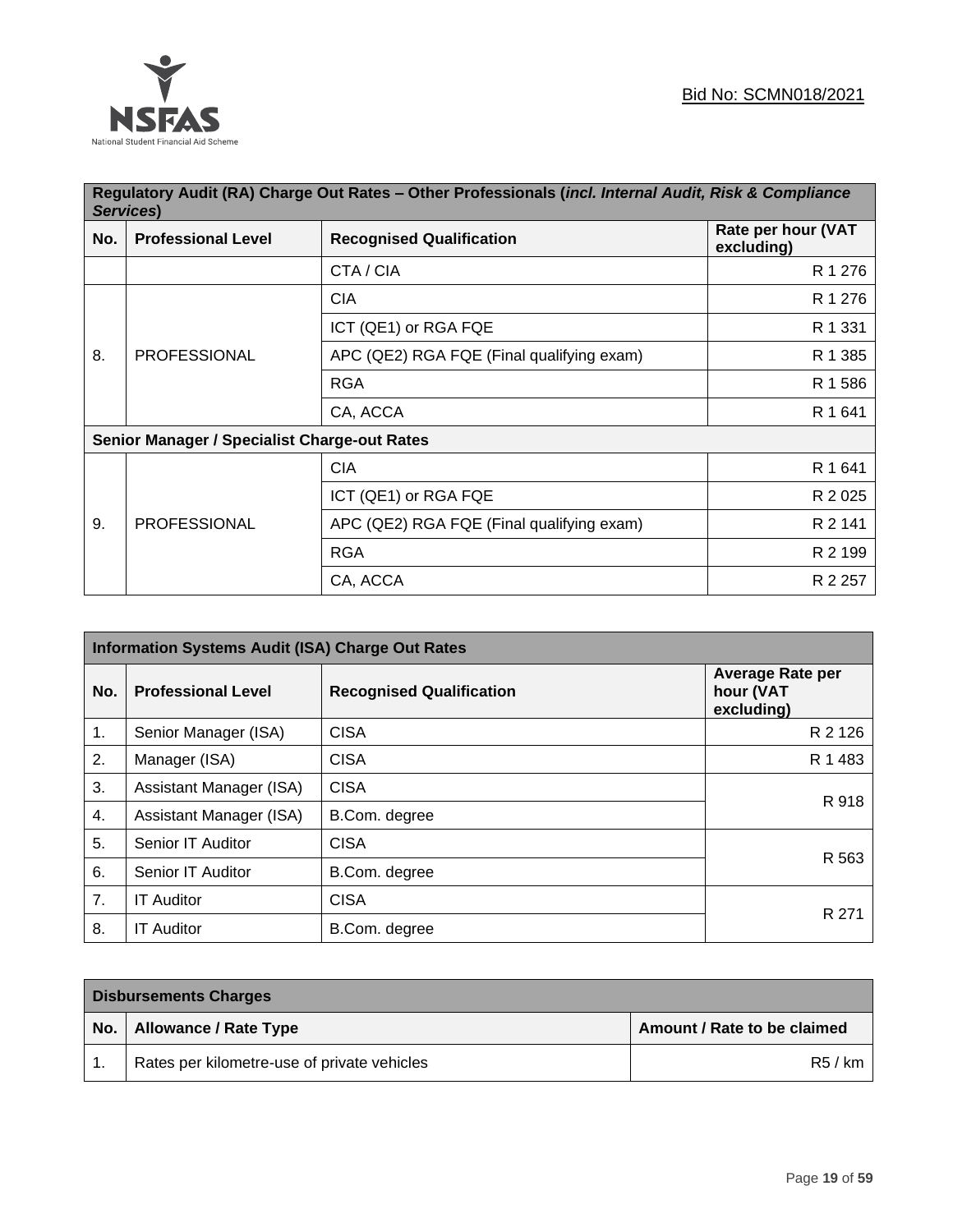

| <b>Disbursements Charges</b> |                                                                                                                                             |                             |
|------------------------------|---------------------------------------------------------------------------------------------------------------------------------------------|-----------------------------|
| No.                          | <b>Allowance / Rate Type</b>                                                                                                                | Amount / Rate to be claimed |
| 2.                           | If dinner bed and breakfast is provided, and the employee returns from<br>their place of visit, only this allowance can be claimed. (lunch) | R80                         |
| 3.                           | If only bed is provided, and the employee is returning to the office in<br>working hours. (breakfast)                                       | R <sub>120</sub>            |
| 4.                           | If travel from office is greater than 200km (1 way) and returning the<br>same day. (lunch)                                                  | R80                         |
| 5.                           | If bed and breakfast is provided, the <b>allowance for dinner</b> to be<br>claimed                                                          | R <sub>160</sub>            |
| 6.                           | If the employee is covering all costs while away on travel ( <b>Breakfast</b> ,<br>lunch, dinner & accommodation)                           | R <sub>500</sub>            |
| 7.                           | If self-catering accommodation is being used, the allowance for all<br>food to be claimed. (Breakfast, lunch, dinner)                       | R360                        |

# **8. Awarding of work to the co-sourcing panel**

As the appointed service providers would have all agreed to the pricing schedule as outlined in the RFP, awarding of work will be at NSFAS discretion, with key considerations and factors taken into account including, but not limited to; national presence, complexity of the matter, scalability, availability, experience and expertise; etc.

# **9. Evaluation Criteria**

#### Technical evaluation criteria element:

#### Criteria and Weighting:

*Bidders need to score a minimum of 75% for functionality. Bidders who score less than 75% minimum for functionality will not be considered further for Price and BBBEE. Bids will be evaluated in accordance with the following technical criteria:*

| <b>Element</b>                      | Weight |
|-------------------------------------|--------|
| Company experience                  | 10%    |
| Skills and resources qualifications | 30%    |
| Methodology and approach            | 25%    |
| Skills and resources certifications | 15%    |
| National presence                   | 10%    |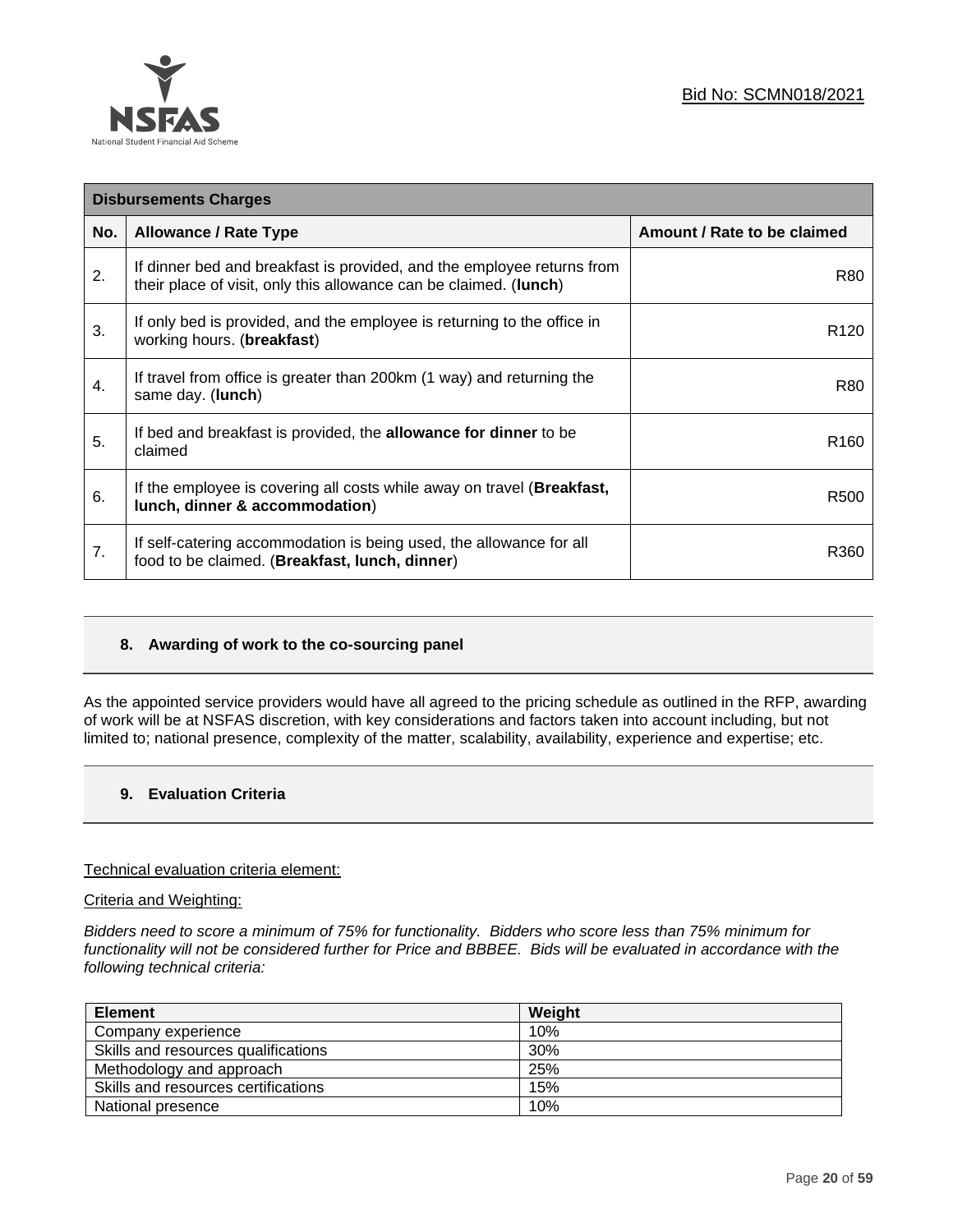



| $- - -$<br>. | 100/<br>U% |
|--------------|------------|
| --<br>18L    | 100%       |

| 1. Company Experience                                                                                                                                                             | Points available= 10                                                                                | <b>Points scored</b> |
|-----------------------------------------------------------------------------------------------------------------------------------------------------------------------------------|-----------------------------------------------------------------------------------------------------|----------------------|
| The bidders experience in the<br>following:                                                                                                                                       | Company profile which outlines<br>experience and exposure to all<br>three $(3)$ areas= 10 points    |                      |
| Internal<br>audit<br>experience<br>Risk<br>management<br>$\blacksquare$<br>services<br>IT audit experience<br>$\overline{\phantom{a}}$                                            | Company profile which outlines<br>experience and exposure to two (2)<br>areas= 5 points             |                      |
| To demonstrate knowledge and<br>experience, the bidder must submit<br>a company profile that provides<br>information and experience on the<br>three (3) areas as indicated above. | Company profile which outlines<br>experience and exposure to less<br>than two $(2)$ areas= 0 points |                      |

| 2. The qualification and<br>experience of the personnel<br>proposed to provide the services | Points available= 30                                                                                     | <b>Points scored</b> |
|---------------------------------------------------------------------------------------------|----------------------------------------------------------------------------------------------------------|----------------------|
| This section will be scored as<br>follows:                                                  | Partner / Director as a Partner /<br>Director<br>5 to 8 years = 2 points.<br>More than 8 years= 5 points |                      |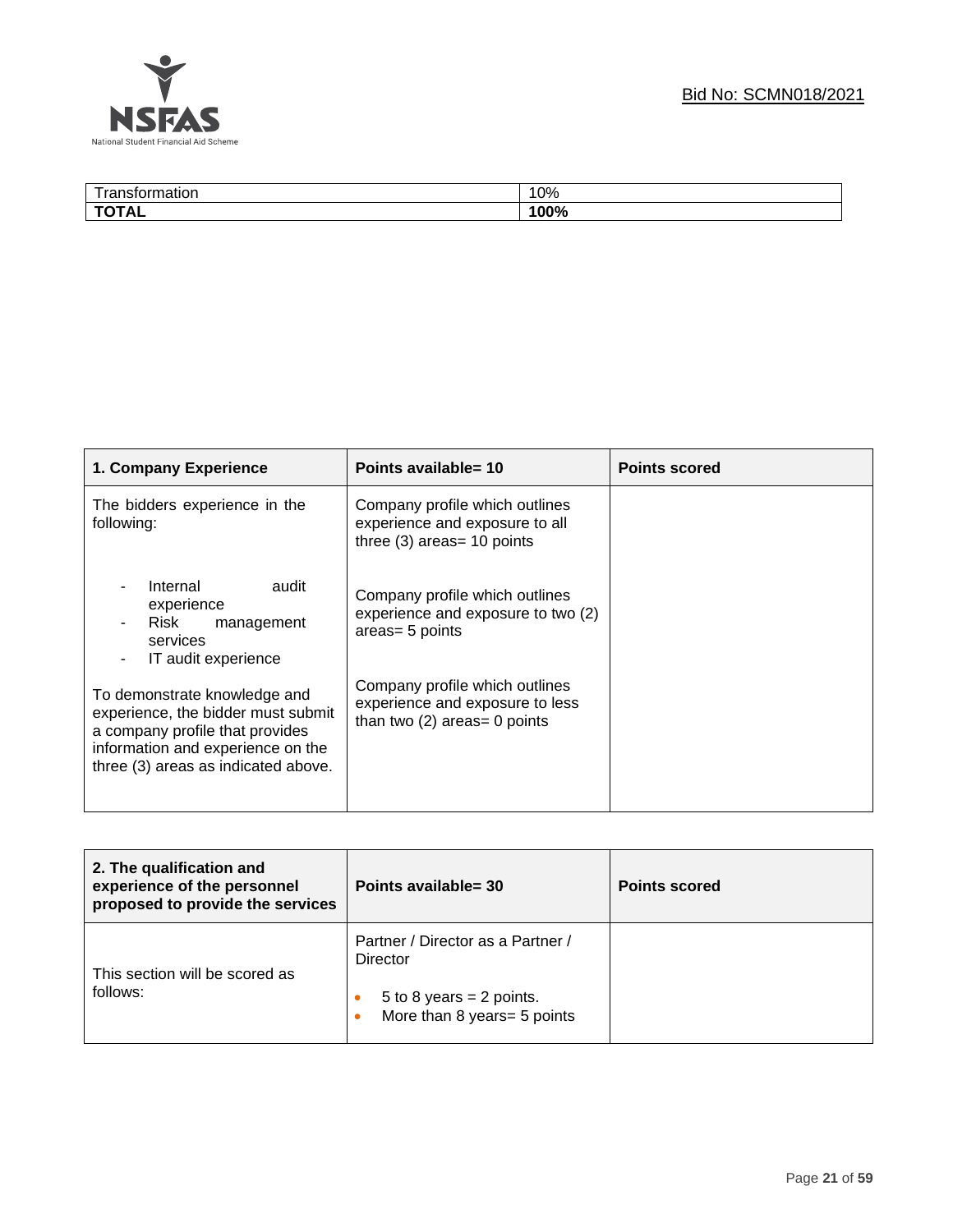

| 1. | For the audit team, the points in<br>the section will be scored as<br>follows:              | Manager as a Manager for internal<br>audit services                                 |  |
|----|---------------------------------------------------------------------------------------------|-------------------------------------------------------------------------------------|--|
|    | An abridged CV for each of the<br>human resources allocated to                              | 3 to 5 years = $2$ points.<br>$\bullet$<br>More than 5 years= 5 points<br>$\bullet$ |  |
|    | this project must be attached to<br>the bidder's proposal.<br>Failure to submit abridged CV | Manager as a Manager for risk<br>management services                                |  |
|    | will result in no points being<br>allocated per individual.                                 | 3 to 5 years = $2$ points.<br>۰<br>More than 5 years= 5 points<br>٠                 |  |
|    |                                                                                             | Manager as a Manager for ICT<br>audit services                                      |  |
|    |                                                                                             | 3 to 5 years = $2$ points.<br>$\bullet$<br>More than 5 years= 5 points<br>$\bullet$ |  |
|    |                                                                                             | Auditor as an Auditor for internal<br>audit services                                |  |
|    |                                                                                             | 3 to 5 years = $2$ points.<br>$\bullet$<br>More than 5 years= 5 points<br>۰         |  |
|    |                                                                                             | Risk Practitioner / Administrator as<br>a Risk Practitioner / Administrator         |  |
|    |                                                                                             | 3 to 5 years = $2$ points.<br>$\bullet$<br>More than 5 years= 5 points<br>۰         |  |

| 3. Methodology and approach                                                                                                                                                                                                      | Points available= 25                                                                                                                                                                            | <b>Points scored</b> |
|----------------------------------------------------------------------------------------------------------------------------------------------------------------------------------------------------------------------------------|-------------------------------------------------------------------------------------------------------------------------------------------------------------------------------------------------|----------------------|
| The bidder must provide a detailed                                                                                                                                                                                               | Proposal only= 0 points                                                                                                                                                                         |                      |
| proposal clearly stating how the<br>bidder plans to provide the service<br>and how performance will be<br>monitored, measured, and<br>reported. This should be phased<br>over five years.<br>Including the structure of the core | Proposal includes core team that<br>includes resources for internal<br>audit, risk-based audit services and<br>IT audit services. No continuity of<br>assigned staff on the core team $=$<br>15 |                      |
| team (internal audit, risk-based<br>audit services and IT audit<br>services) to be committed as well<br>as demonstrate that they have the                                                                                        | Proposal includes continuity of core<br>staff that includes resources for<br>internal audit, risk-based audit<br>services and IT audit services for                                             |                      |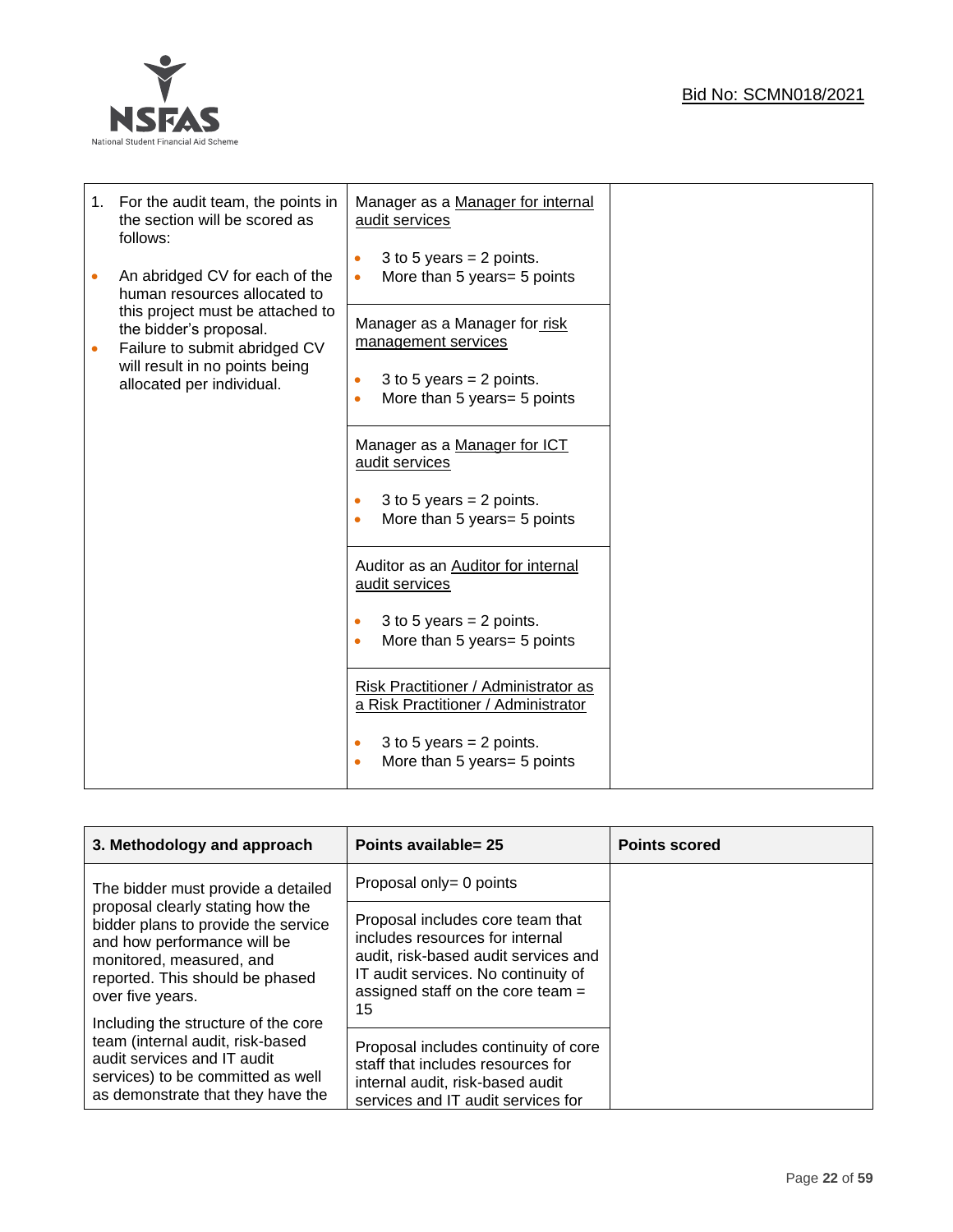

| appropriate tools to execute the                                                                                                                                   | the full year on year for 60 months  |  |
|--------------------------------------------------------------------------------------------------------------------------------------------------------------------|--------------------------------------|--|
| audits on the audit plan.                                                                                                                                          | and tools available to execute audit |  |
| The bidder should also<br>demonstrate when staff will be<br>available or whether staff will be<br>available as and when required by<br><b>NSFAS Internal Audit</b> | work = $25$                          |  |

|  | 4. Professional membership                                                                                                                                                             | Points available= 15                                                                                                          | <b>Points scored</b> |
|--|----------------------------------------------------------------------------------------------------------------------------------------------------------------------------------------|-------------------------------------------------------------------------------------------------------------------------------|----------------------|
|  | Only certified copies of<br>qualifications which are not                                                                                                                               | Partner / Director as a Partner /<br>Director is a CA or CIA= 6 points                                                        |                      |
|  | older than 3 months prior to the<br>closing date of the tender must<br>be submitted.<br>Failure to submit certified<br>۰<br>copies of qualifications will<br>result in no points being | Manager is a CA or CIA= 3 points                                                                                              |                      |
|  |                                                                                                                                                                                        | Resource that has a CISA<br>qualification= 3 points                                                                           |                      |
|  | allocated.                                                                                                                                                                             | Resource that is CRM (Certified<br>Risk Manager) with RMSA (The<br>Institute of Risk Management<br>South Africa) = $3$ points |                      |

| 5. Geographic reach of the<br>service provider                                                                                                                                                                | Points available= 10                                | <b>Points scored</b> |
|---------------------------------------------------------------------------------------------------------------------------------------------------------------------------------------------------------------|-----------------------------------------------------|----------------------|
| The bidder must demonstrate<br>geographic presence to be able to<br>service Head-Office (Cape Town)<br>and reach other provinces for<br><b>Institutional Audits (Universities</b><br>and TVET's) if required. | 2 to 5 provinces = 3 points                         |                      |
|                                                                                                                                                                                                               | More than 5 but less than 6<br>provinces= 10 points |                      |
|                                                                                                                                                                                                               |                                                     |                      |
| Where there are partnerships with<br>other firms, the partner firm(s)<br>concurrence letters also need to be<br>submitted.                                                                                    | 7 or more provinces= 10 points                      |                      |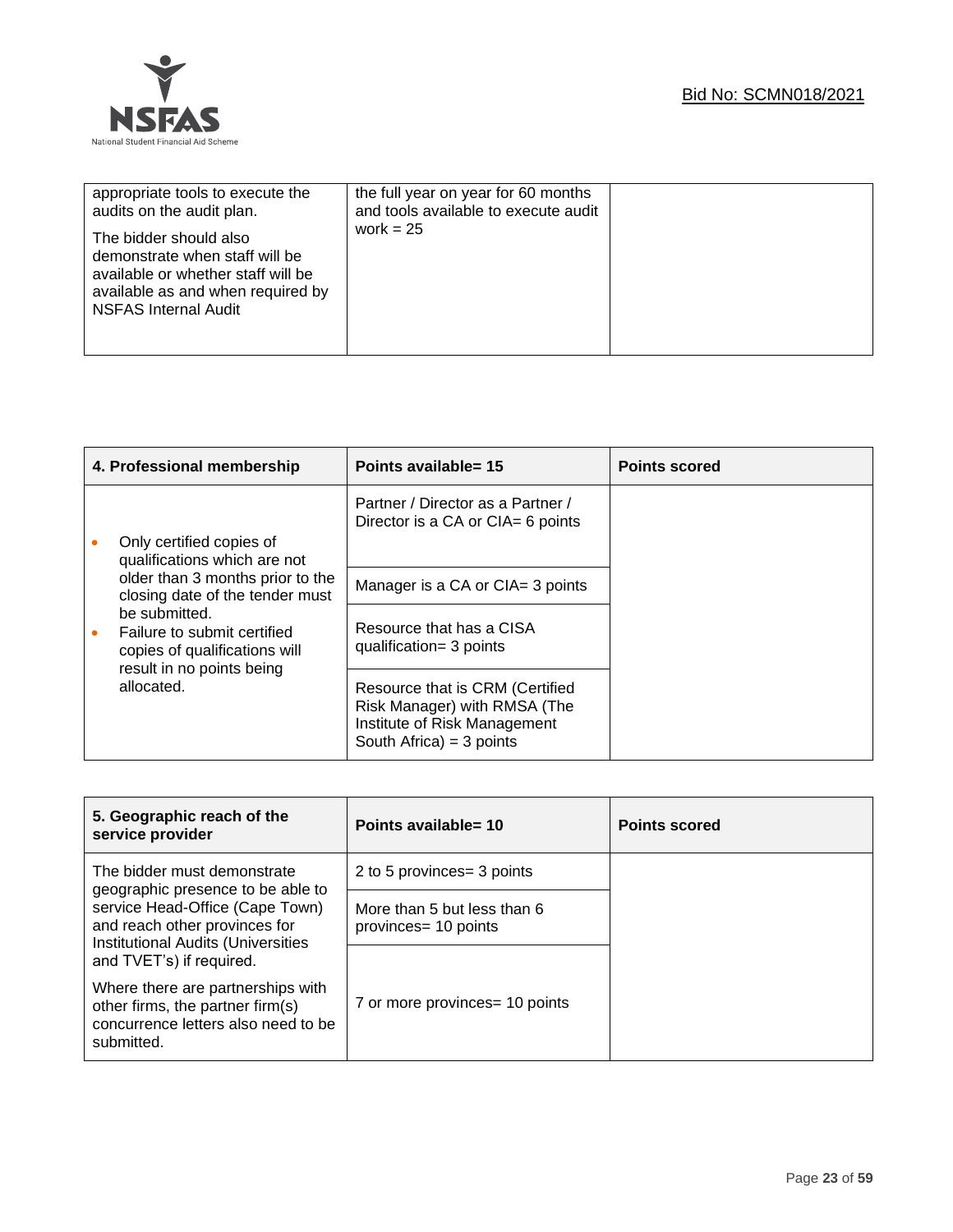

| 6. Transformation                                                                                                                                                                                                  | Points available- max 10           | <b>Points score scoring</b> |
|--------------------------------------------------------------------------------------------------------------------------------------------------------------------------------------------------------------------|------------------------------------|-----------------------------|
| The bidder must meet the<br>following transformation criteria:                                                                                                                                                     | Two $(2)$ criteria met = 10 points |                             |
| 30% or more black woman                                                                                                                                                                                            | One criterion met $=$ 5 points     |                             |
| owned.<br>Sub-contract a minimum<br>of 15% of the contract to<br>an EME or QSE whom is<br>at least 51% black owned.<br>A valid BBB-EE certificate<br>must be submitted of the<br>sub-contractor in this<br>regard. | No criteria met= 0 points          |                             |

| <b>OVERALL Total points scored by bidder for the</b><br>evaluation criteria: |  |
|------------------------------------------------------------------------------|--|
| <b>OVERALL Percentage scored by bidder for</b><br>evaluation criteria:       |  |

# **10. Preference Point System**

All proposals that will achieve the minimum qualifying score (acceptable tenders) will be evaluated further in terms of the preference point system as follows: A maximum of 80 points is allocated for price on the following basis:

**80/20**

$$
Ps = 80 \left( 1 - \frac{Pt - P \min}{P \min} \right)
$$

Where

Ps = Points scored for comparative price of proposal under consideration

Pt = Comparative price of bid under consideration

Pmin = Comparative price of lowest acceptable proposal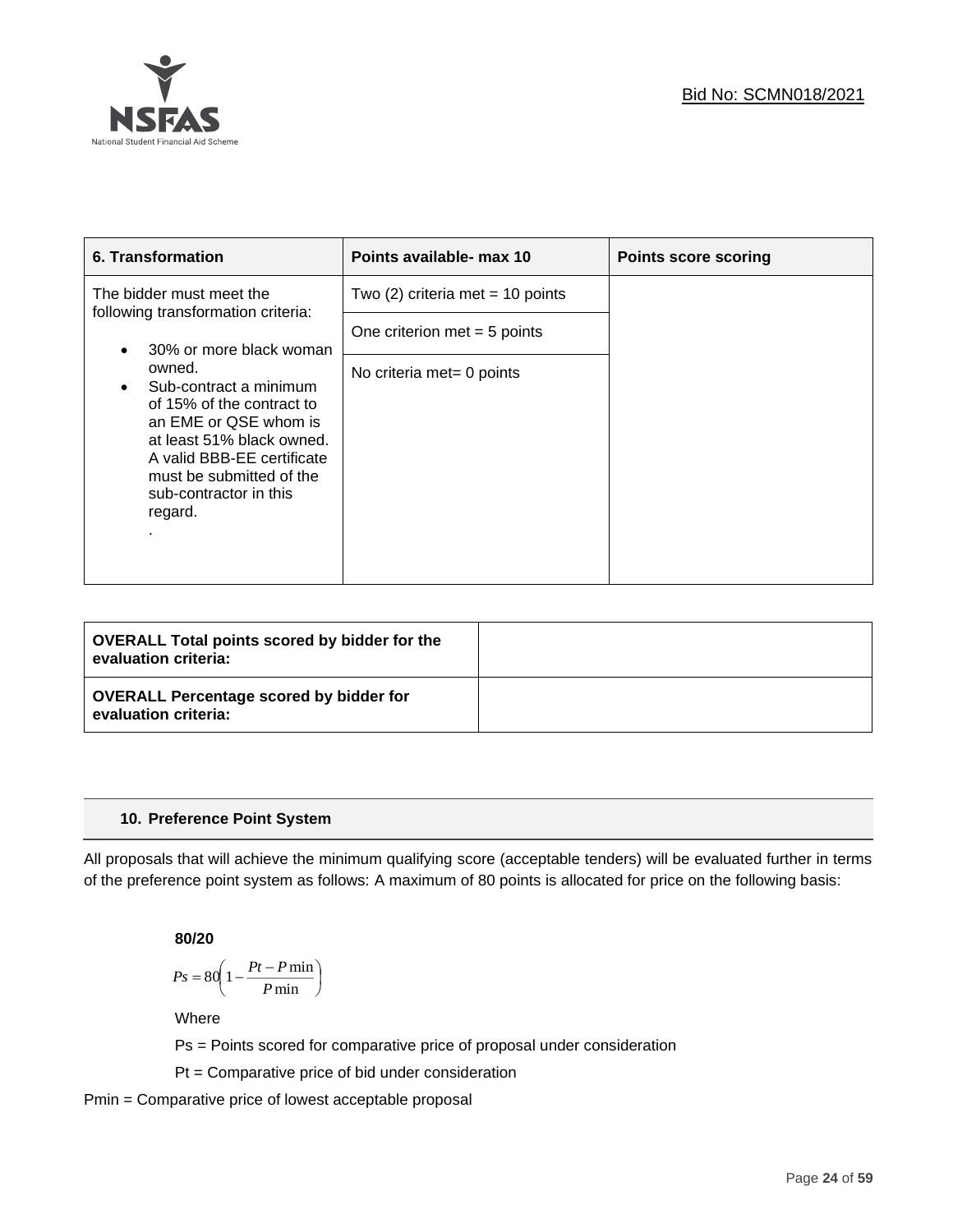

# **1. Declaration of Interest**

This declaration will be used by institutions to ensure that when goods and services are being procured, all reasonable steps are taken to combat the abuse of the supply chain management system.

The bid of any bidder may be disregarded if that bidder, or any of its directors have:

- A. abused the NSFAS's supply chain management system;
- B. committed fraud or any other improper conduct in relation to such system; or
- C. failed to perform on any previous contract.

# **In order to give effect to the above, the following questionnaire must be completed and submitted with the bid**.

| The following particulars must be furnished: |                                                   |  |  |
|----------------------------------------------|---------------------------------------------------|--|--|
| 2.1                                          | Full Name of bidder or his or her representative: |  |  |
|                                              |                                                   |  |  |
| 2.2                                          | <b>Identity Number:</b>                           |  |  |
|                                              |                                                   |  |  |

|  | 2.3 | Position occupied in the Company (director, trustee, shareholder <sup>2</sup> , member): |
|--|-----|------------------------------------------------------------------------------------------|
|--|-----|------------------------------------------------------------------------------------------|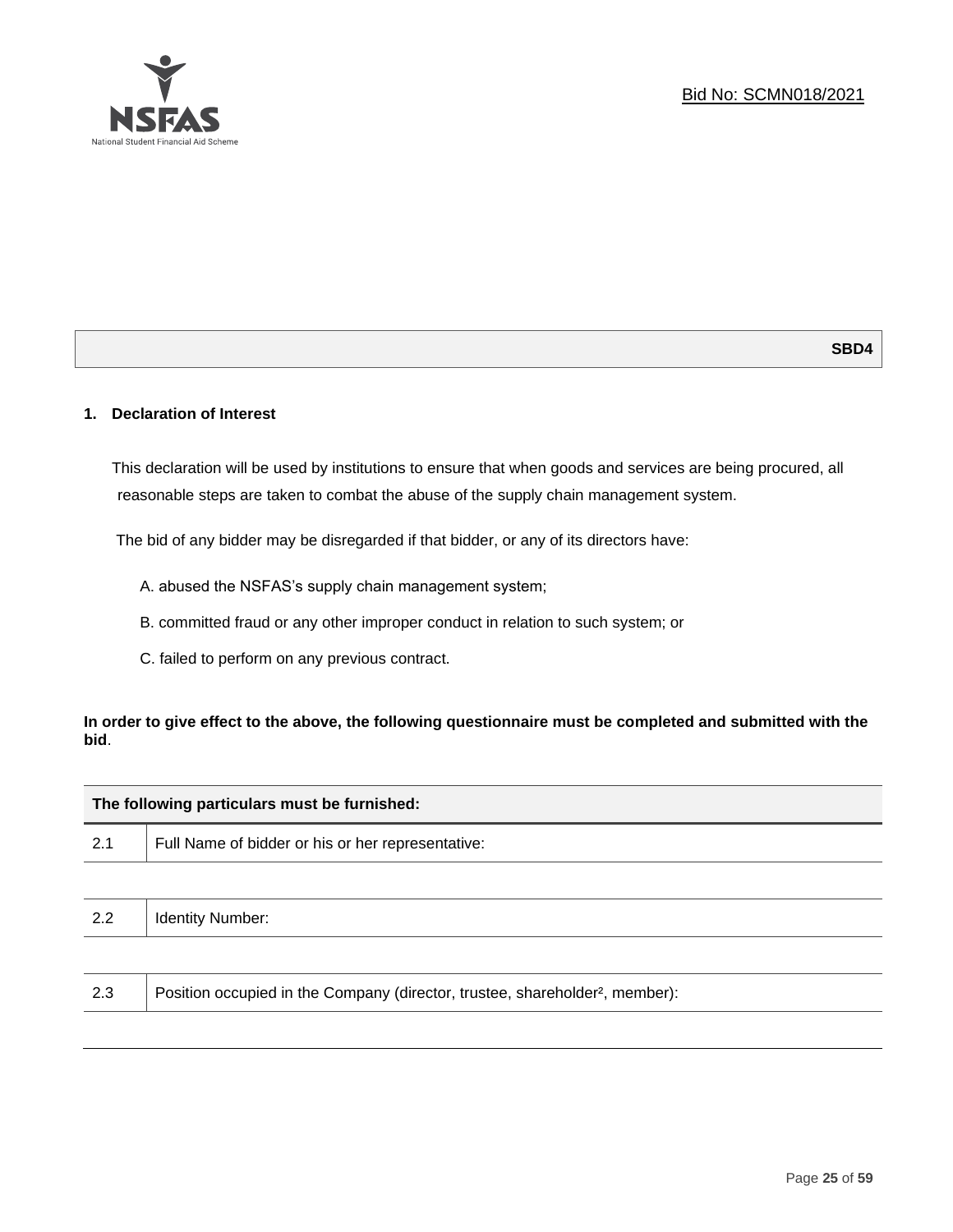

┱

| 2.4 | Registration number of the company, enterprise, close corporation, partnership agreement or trust: |
|-----|----------------------------------------------------------------------------------------------------|
|-----|----------------------------------------------------------------------------------------------------|

| 2.5 | Tax Reference Number:           |
|-----|---------------------------------|
|     |                                 |
| 2.6 | <b>VAT Registration Number:</b> |

| 2.6.1  | The names of all directors / trustees / shareholders / members, their individual identity numbers, tax<br>reference numbers and, if applicable, employee / PESAL numbers must be indicated in paragraph 3<br>below. |     |  |
|--------|---------------------------------------------------------------------------------------------------------------------------------------------------------------------------------------------------------------------|-----|--|
| 2.7    | Are you or any person connected with the bidder presently employed by the state?                                                                                                                                    |     |  |
|        | Yes                                                                                                                                                                                                                 | No. |  |
| 2.7.2. | If yes, furnish the following particulars:                                                                                                                                                                          |     |  |
|        | Name of person / director / trustee / shareholder/ member:                                                                                                                                                          |     |  |

| Name of state institution at which you or the person connected to the bidder is employed: |
|-------------------------------------------------------------------------------------------|
|                                                                                           |

Position occupied in the state institution:

"State" means

ℸ

(b) Any municipality or municipal entity;

<sup>(</sup>a) Any national or provincial department, national or provincial public entity or constitutional institution within the meaning of the Public Finance Management Act, 1999 (Act No 1 of 1999);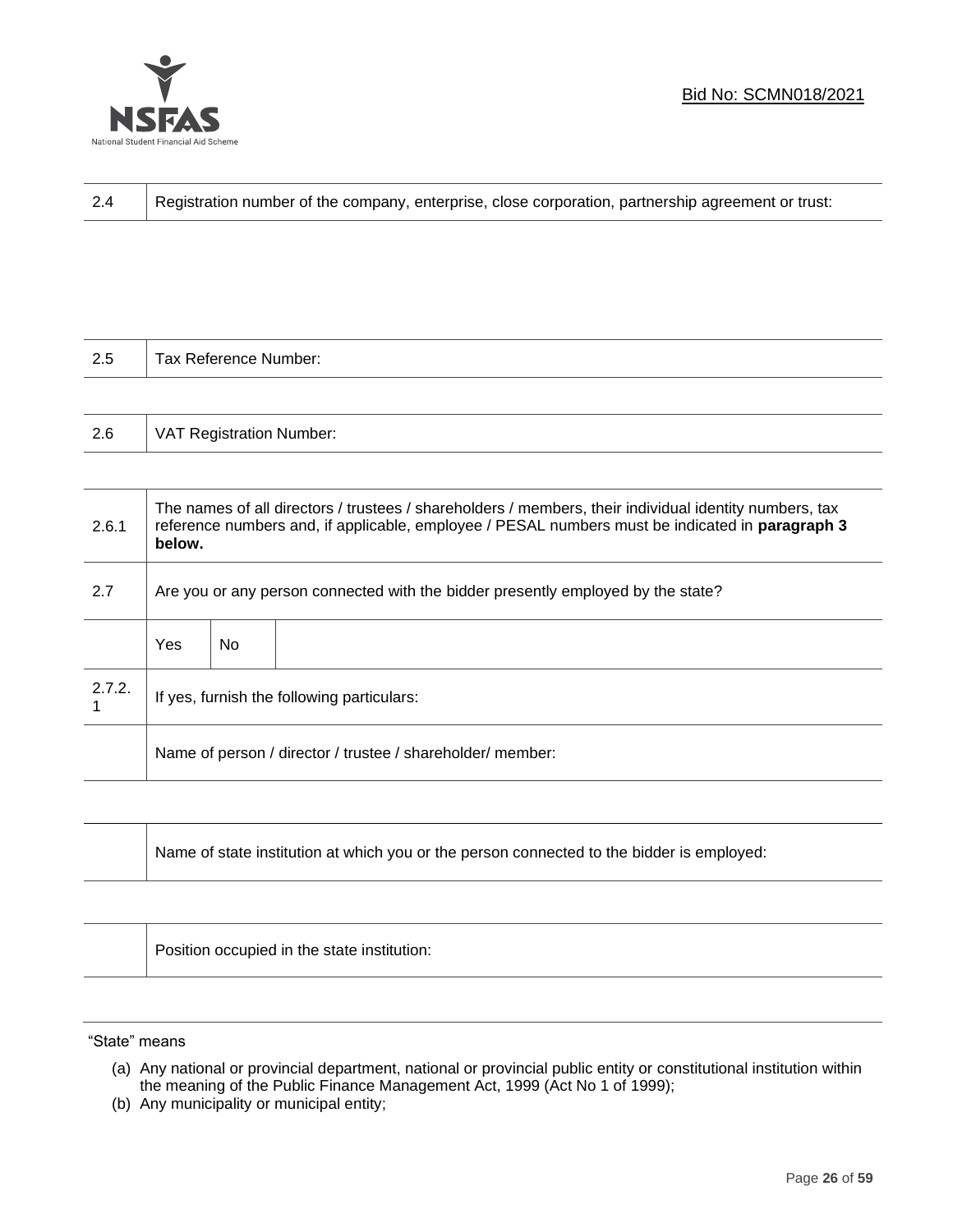

- (c) Provincial legislature;
- (d) National Assembly or the National Council of Provinces;
- (e) Parliament.

"Shareholder" means a person who owns shares in the company and is actively involved in the management of the enterprise or business and exercises control over the enterprise

|             | Any other particulars:                                                                                                                                                                                                |           |  |  |
|-------------|-----------------------------------------------------------------------------------------------------------------------------------------------------------------------------------------------------------------------|-----------|--|--|
| 2.7.2       | If you are presently employed by the state, did you obtain the appropriate authority to undertake<br>remunerative work outside employment in the public sector?                                                       |           |  |  |
|             | Yes                                                                                                                                                                                                                   | <b>No</b> |  |  |
| 2.7.2.      | If yes, did you attach proof of such authority to the bid document?                                                                                                                                                   |           |  |  |
| 1           | Note: Failure to submit proof of such authority, where applicable, may result in the disqualification of the<br>bid.                                                                                                  |           |  |  |
|             | Yes                                                                                                                                                                                                                   | <b>No</b> |  |  |
| 2.7.2.<br>2 | If no, furnish reasons for non-submission of such proof:                                                                                                                                                              |           |  |  |
| 2.8         | Did you or your spouse, or any of the company's directors / trustees / shareholders / members or their<br>spouses conduct business with the state in the previous twelve months?                                      |           |  |  |
|             | Yes                                                                                                                                                                                                                   | <b>No</b> |  |  |
| 2.8.1       | If so, furnish particulars:                                                                                                                                                                                           |           |  |  |
| 2.9         | Do you, or any person connected with the bidder, have any relationship (family, friend, other) with a<br>person employed by the state and who may be involved with the evaluation and or adjudication of this<br>bid? |           |  |  |
|             | Yes                                                                                                                                                                                                                   | No        |  |  |
| 2.9.1       | If so, furnish particulars:                                                                                                                                                                                           |           |  |  |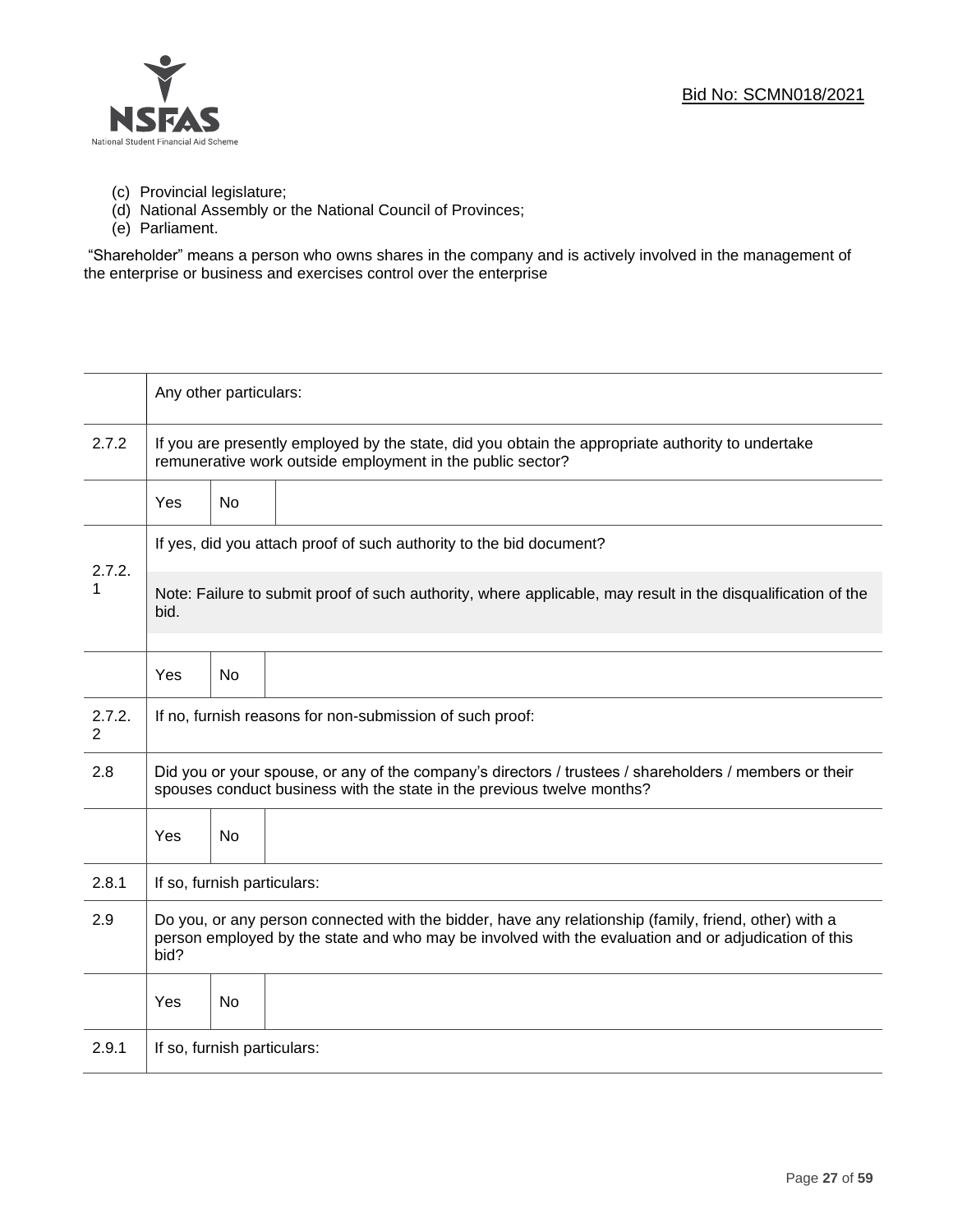

| 2.10   | Are you, or any person connected with the bidder, aware of any relationship (family, friend, other)<br>between any other bidder and any person employed by the state who may be involved with the<br>evaluation and or adjudication of this bid? |     |  |  |
|--------|--------------------------------------------------------------------------------------------------------------------------------------------------------------------------------------------------------------------------------------------------|-----|--|--|
|        | Yes                                                                                                                                                                                                                                              | No. |  |  |
| 2.10.1 | If so, furnish particulars:                                                                                                                                                                                                                      |     |  |  |
| 2.11   | Do you or any of the directors / trustees / shareholders / members of the company have any interest in<br>any other related companies whether or not they are bidding for this contract?                                                         |     |  |  |
|        | Yes                                                                                                                                                                                                                                              | No. |  |  |
| 2.11.1 | If so, furnish particulars:                                                                                                                                                                                                                      |     |  |  |

# **Full details of directors / trustees / members / shareholders**.

| Full Name | <b>Identity Number</b> | Personal Income Tax<br>Reference Number | State Employee Number /<br>PERSEL Number |
|-----------|------------------------|-----------------------------------------|------------------------------------------|
|           |                        |                                         |                                          |
|           |                        |                                         |                                          |
|           |                        |                                         |                                          |
|           |                        |                                         |                                          |
|           |                        |                                         |                                          |
|           |                        |                                         |                                          |
|           |                        |                                         |                                          |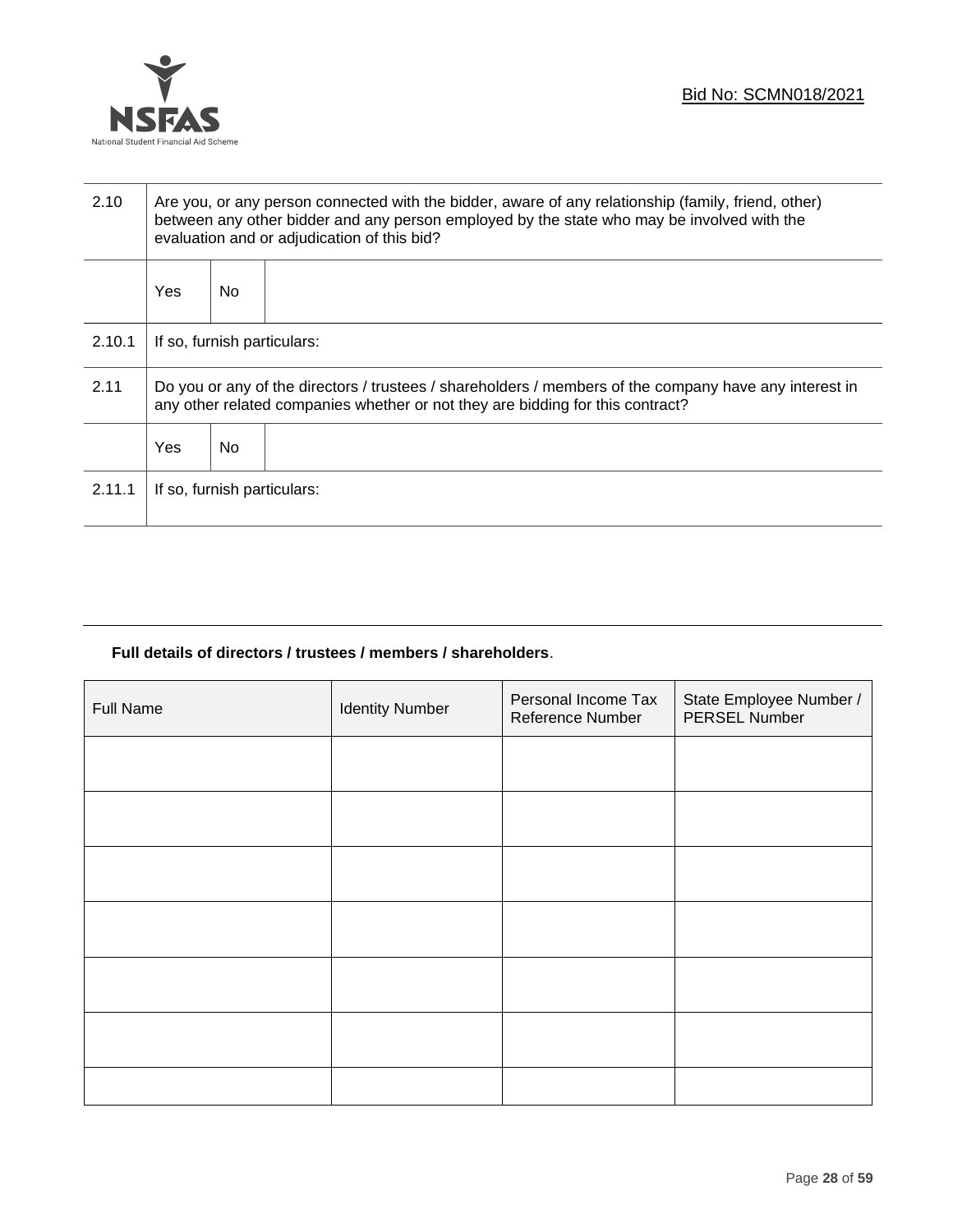

# **Declaration**

I, the undersigned (NAME)………………………………………………………………………

Certify that the information furnished in paragraphs 2 and 3 above is correct. I accept that the state may reject the bid or act against me should this declaration prove to be false.

| <b>Date</b>    |
|----------------|
|                |
|                |
|                |
|                |
| Name of bidder |
|                |
|                |
|                |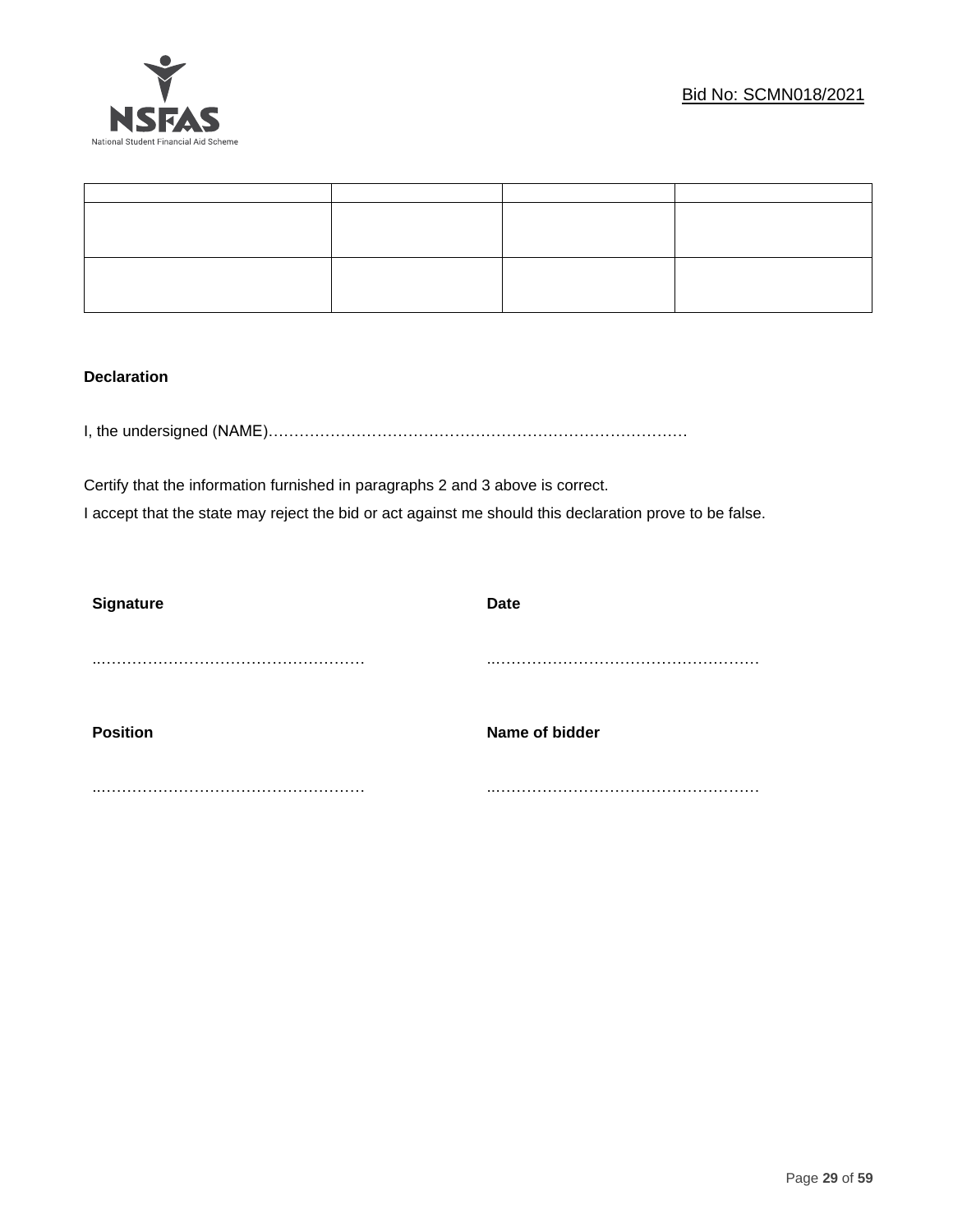

# **Declaration of bidder's past Supply Chain Management practices**

**SBD 8**

This declaration will be used by institutions to ensure that when goods and services are being procured, all reasonable steps are taken to combat the abuse of the supply chain management system.

The bid of any bidder may be disregarded if that bidder, or any of its directors have -

- (a) abused the institution's supply chain management system.
- (b) committed fraud or any other improper conduct in relation to such system; or
- (c) failed to perform on any previous contract.

In order to give effect to the above, **the following questionnaire must be completed and submitted with the bid.**

**The following particulars must be furnished:**

| 1.1. |                                                                                                                                                                                                                                                                                                                                                                                                                |           | Is the bidder or any of its directors listed on the National Treasury's Database of Restricted Suppliers as<br>companies or persons prohibited from doing business with the public sector?<br>(Companies or persons who are listed on this Database were informed in writing of this restriction by the<br>Accounting Officer/Authority of the institution that imposed the restriction after the audi alteram partem |
|------|----------------------------------------------------------------------------------------------------------------------------------------------------------------------------------------------------------------------------------------------------------------------------------------------------------------------------------------------------------------------------------------------------------------|-----------|-----------------------------------------------------------------------------------------------------------------------------------------------------------------------------------------------------------------------------------------------------------------------------------------------------------------------------------------------------------------------------------------------------------------------|
|      | rule was applied).<br>The                                                                                                                                                                                                                                                                                                                                                                                      |           | Database of Restricted Suppliers now resides on the National Treasury's website<br>(http://www.treasury.gov.za) and can be accessed by clicking on its link at the bottom of the home page.                                                                                                                                                                                                                           |
|      | Yes                                                                                                                                                                                                                                                                                                                                                                                                            | No.       |                                                                                                                                                                                                                                                                                                                                                                                                                       |
| 1.2. | If so, furnish particulars:                                                                                                                                                                                                                                                                                                                                                                                    |           |                                                                                                                                                                                                                                                                                                                                                                                                                       |
| 1.3. | Is the bidder or any of its directors listed on the Register for Tender Defaulters in terms of section 29 of<br>Prevention<br>Combating<br>of<br>Corrupt<br>Activities<br>(No<br>$12 \,$<br>2004)?<br>the<br>and<br>Act<br>0f<br>The Register for Tender Defaulters can be accessed on the National Treasury's website<br>(http://www.treasury.gov.za) by clicking on its link at the bottom of the home page. |           |                                                                                                                                                                                                                                                                                                                                                                                                                       |
|      | Yes                                                                                                                                                                                                                                                                                                                                                                                                            | <b>No</b> |                                                                                                                                                                                                                                                                                                                                                                                                                       |
| 1.4. | If so, furnish particulars:                                                                                                                                                                                                                                                                                                                                                                                    |           |                                                                                                                                                                                                                                                                                                                                                                                                                       |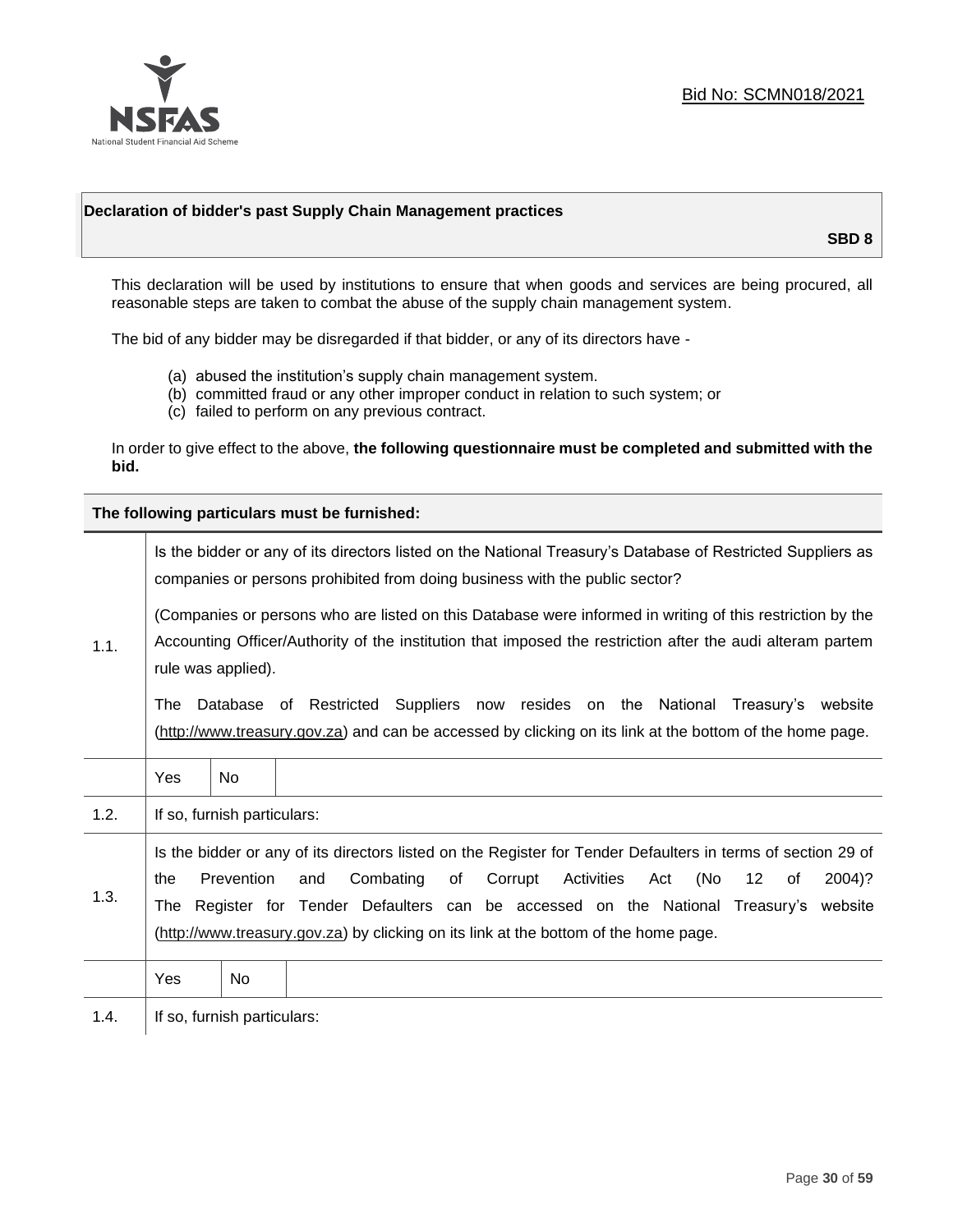

T

| 1.5. | Was the bidder or any of its directors convicted by a court of law (including a court outside of the<br>Republic of South Africa) for fraud or corruption during the past five years? |    |  |
|------|---------------------------------------------------------------------------------------------------------------------------------------------------------------------------------------|----|--|
|      | <b>Yes</b>                                                                                                                                                                            | No |  |
| 1.6. | If so, furnish particulars:                                                                                                                                                           |    |  |
| 1.7. | Was any contract between the bidder and any organ of state terminated during the past five years on<br>account of failure to perform on or comply with the contract?                  |    |  |
|      | <b>Yes</b>                                                                                                                                                                            | No |  |
| 1.8. | If so, furnish particulars:                                                                                                                                                           |    |  |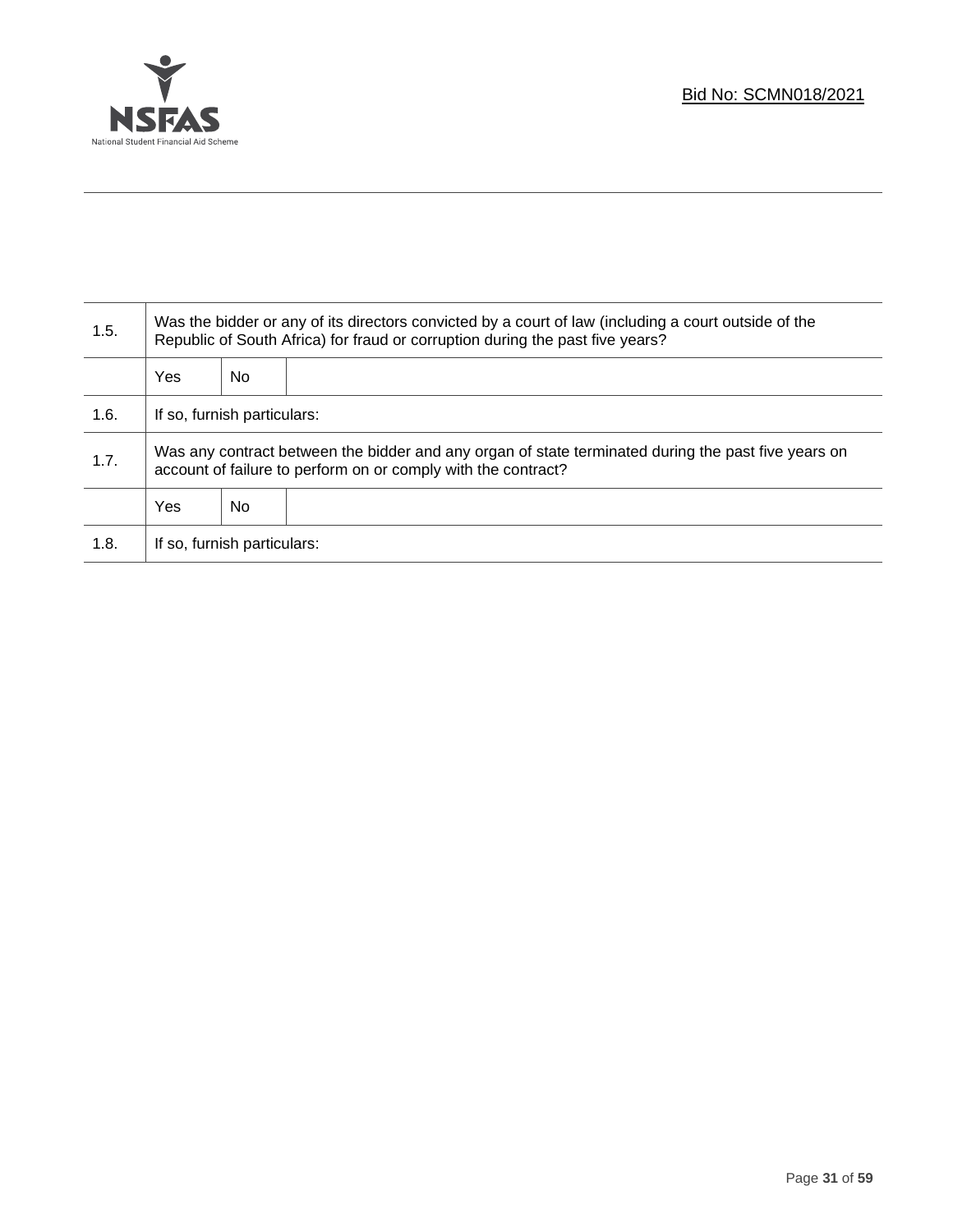

# **Declaration**

I, the undersigned (NAME)………………………………………………………………………

Certify that the information furnished on the declaration from is true and correct.

I accept that, in addition to cancellation of a contract, action may be taken against me should this declaration provide to be false.

| Signature       | <b>Date</b>    |
|-----------------|----------------|
|                 |                |
|                 |                |
| <b>Position</b> | Name of bidder |
|                 |                |
|                 |                |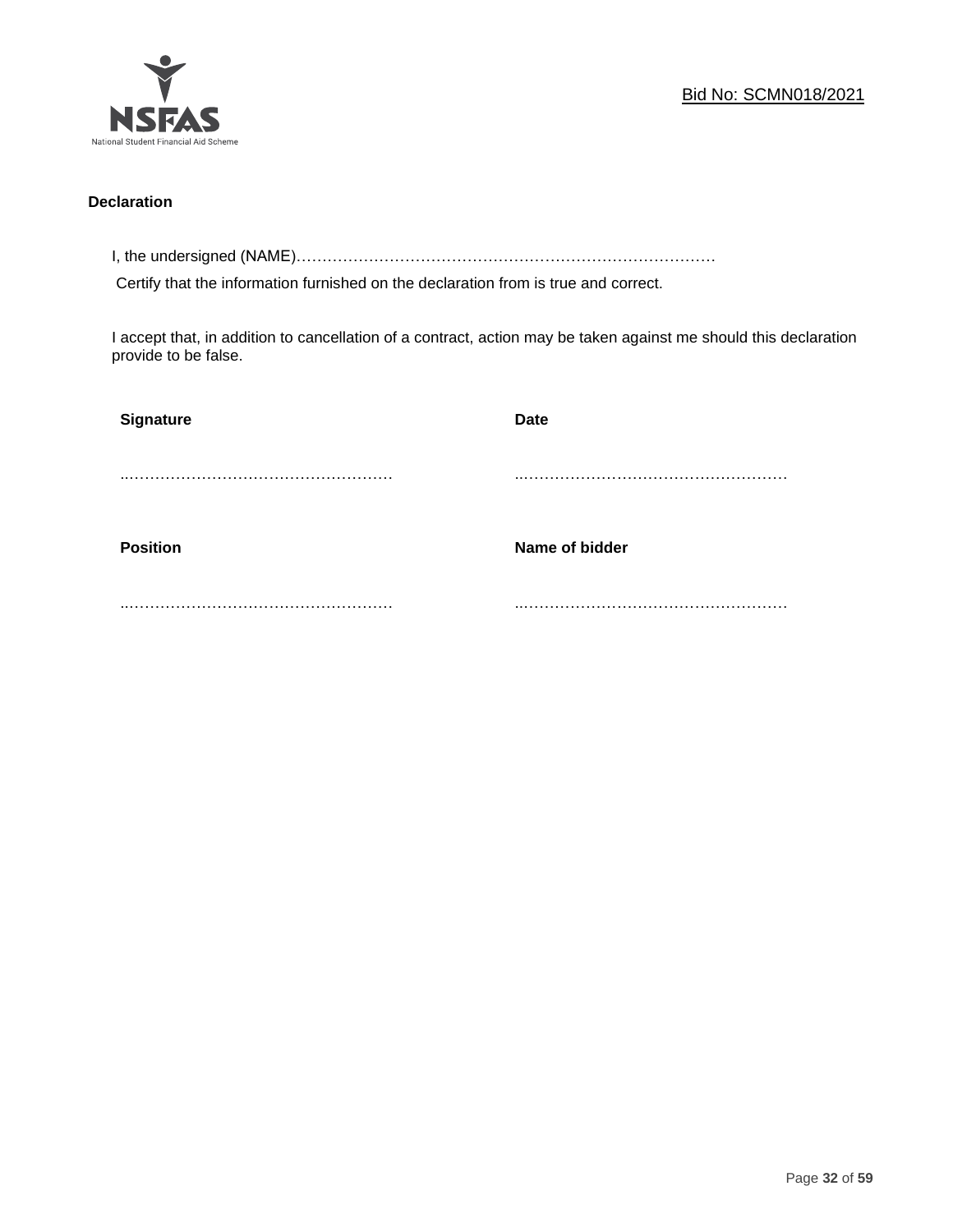

# **SBD 9**

# **CERTIFICATE OF INDEPENDENT BID DETERMINATION**

I, the undersigned, in submitting the accompanying bid in response to the invitation for the bid made by: NSFAS

(Name of Institution)

Do hereby make the following statements that I certify to be true and complete in every respect:

| I certify, on behalf of: |  |
|--------------------------|--|
| (Name of Bidder)         |  |

- 1. I have read, and I understand the contents of this Certificate.
- 6.1.I understand that the accompanying bid will be disqualified if this Certificate is found not to be true and complete in every respect.
- 6.2.I am authorized by the bidder to sign this Certificate, and to submit the accompanying bid, on behalf of the bidder.
- 6.3.Each person whose signature appears on the accompanying bid has been authorized by the bidder to determine the terms of, and to sign the bid, on behalf of the bidder.
- 6.4.For the purposes of this Certificate and the accompanying bid, I understand that the word "competitor" shall include any individual or organization, other than the bidder, whether or not affiliated with the bidder, who:
	- 6.4.1.1.1. has been requested to submit a bid in response to this bid invitation.
	- 6.4.1.1.2. could potentially submit a bid in response to this bid invitation, based on their qualifications,
	- 6.4.1.1.3. Abilities or experience.
- 6.10. Provides the same goods and services as the bidder and/or is in the same line of business as the bidder.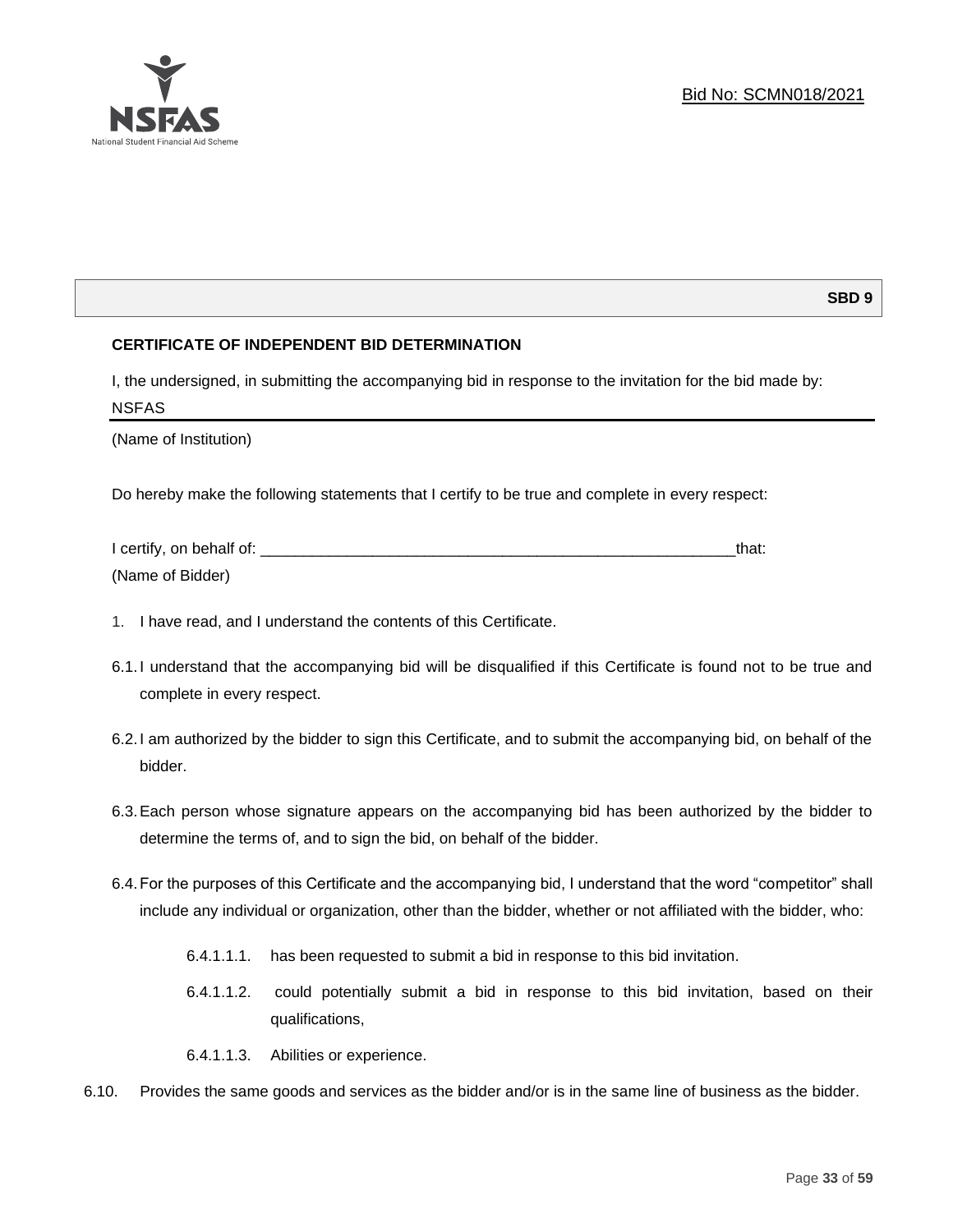

6.11. The bidder has arrived at the accompanying bid independently from, and without consultation, communication, agreement or arrangement with any competitor. However, communication between partners in a joint venture or consortium<sup>3</sup> will not be construed as collusive bidding.

<sup>3</sup> Joint venture or Consortium means an association of persons for the purpose of combining their expertise, property, capital, efforts, skill and knowledge in an activity for the execution of a contract.

- 6.12. In particular, without limiting the generality of paragraphs 6 above, there has been no consultation, communication, agreement or arrangement with any competitor regarding:
	- (a) prices
	- (b) geographical area where product or service will be rendered (market allocation)
	- (c) methods, factors or formulas used to calculate prices;
	- (d) the intention or decision to submit or not to submit, a bid;
	- (e) the submission of a bid which does not meet the specifications and conditions of the bid; or
	- (f) bidding with the intention not to win the bid.
- 6.13. In addition, there have been no consultations, communications, agreements or arrangements with any competitor regarding the quality, quantity, specifications and conditions or delivery particulars of the products or services to which this bid invitation relates.
- 6.14. The terms of the accompanying bid have not been, and will not be, disclosed by the bidder, directly or indirectly, to any competitor, prior to the date and time of the official bid opening or of the awarding of the contract.
- 6.15. I am aware that, in addition and without prejudice to any other remedy provided to combat any restrictive practices related to bids and contracts, bids that are suspicious will be reported to the Competition Commission for investigation and possible imposition of administrative penalties in terms of section 59 of the Competition Act No 89 of 1998 and or may be reported to the National Prosecuting Authority (NPA) for criminal investigation and or may be restricted from conducting business with the public sector for a period not exceeding ten (10) years in terms of the Prevention and Combating of Corrupt Activities Act No 12 of 2004 or any other applicable legislation.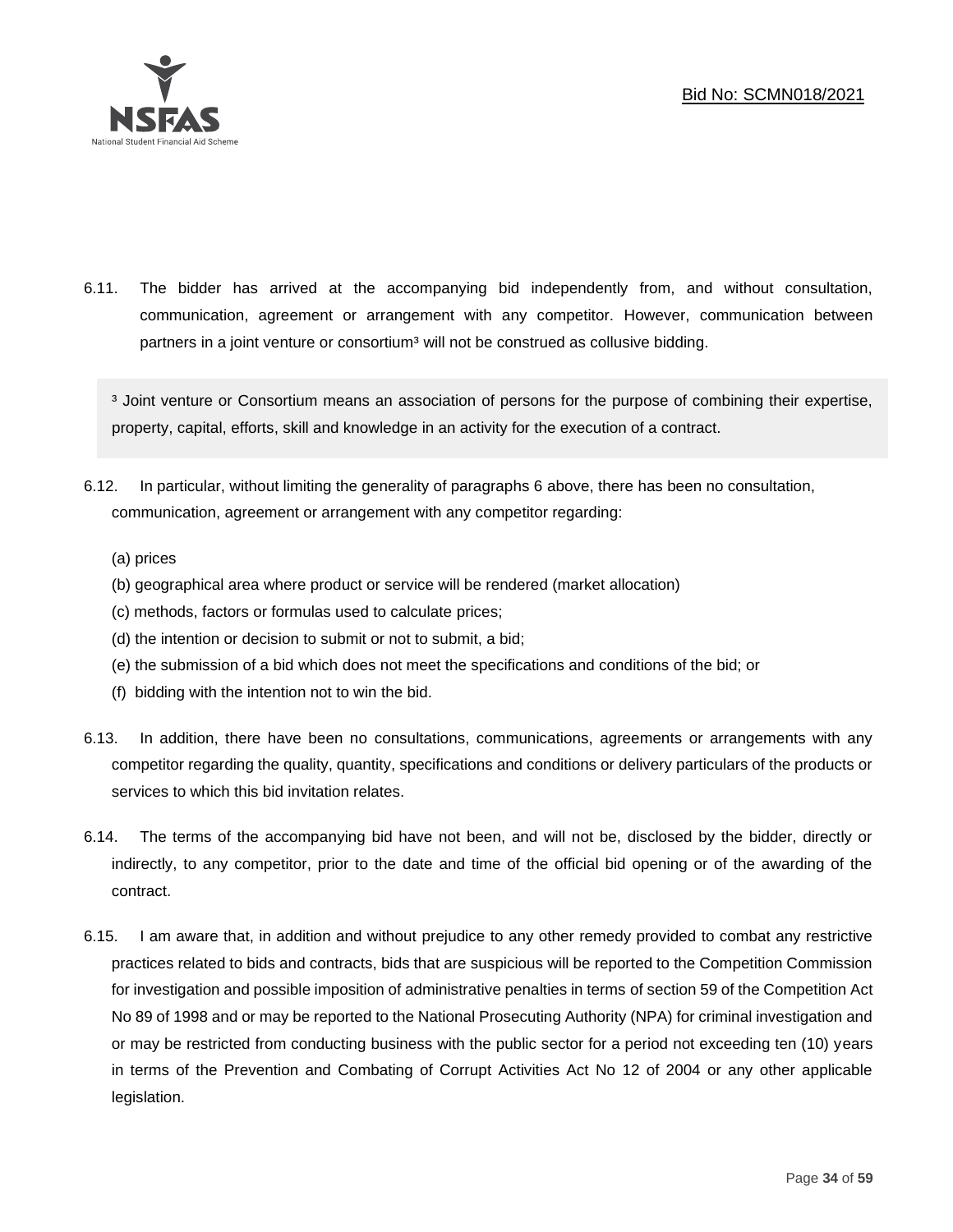

| Signature | Date           |
|-----------|----------------|
|           |                |
|           |                |
|           |                |
| Position  | Name of bidder |
|           |                |
|           |                |
|           |                |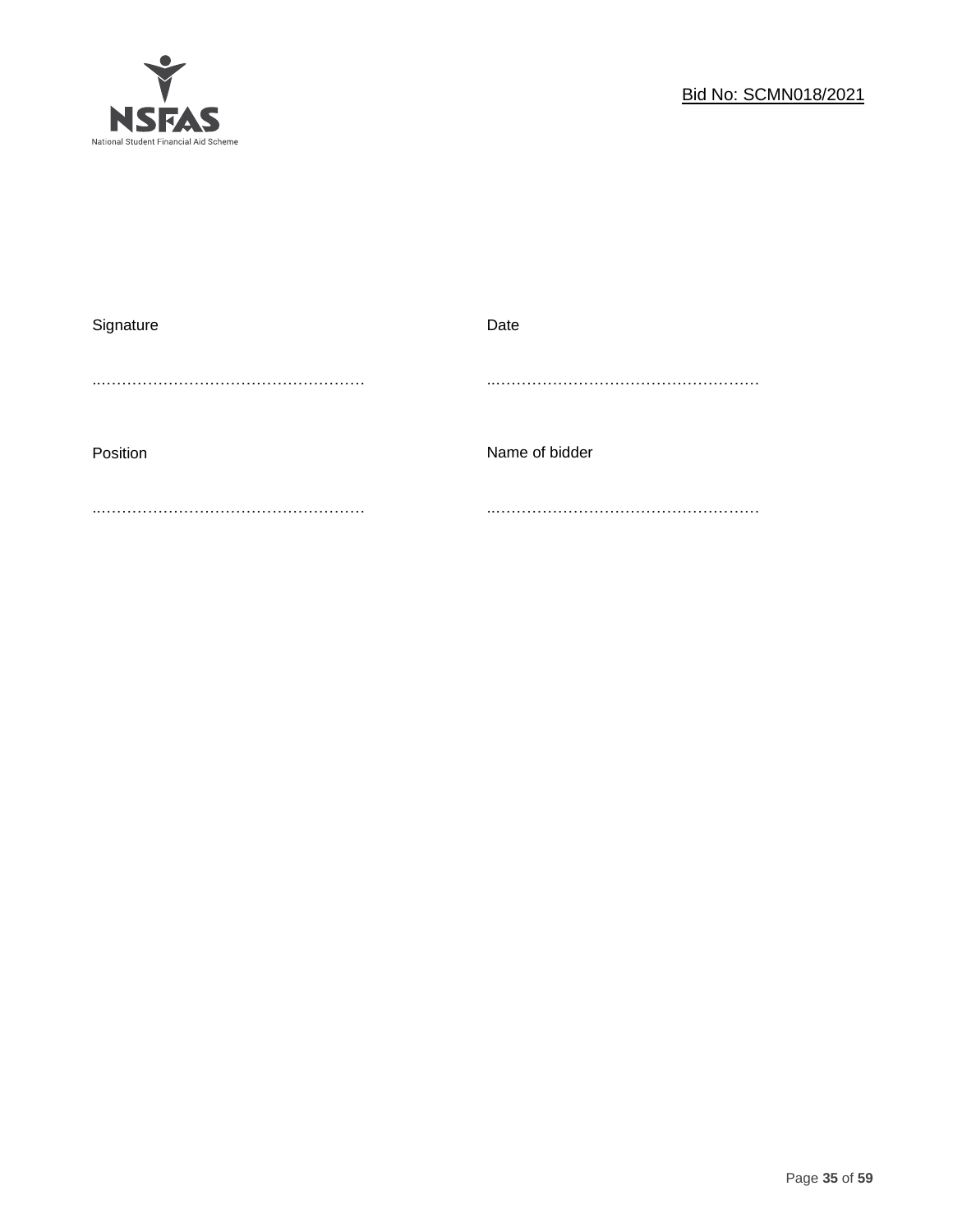

**SBD 6.1**

# **1. PREFERENCE POINTS CLAIM FORM IN TERMS OF THE PREFERENTIAL PROCUREMENT REGULATIONS 2017**

This preference form must form part of all bids invited. It contains general information and serves as a claim form for preference points for Broad-Based Black Economic Empowerment (B-BBEE) Status Level of Contribution

# **NB: BEFORE COMPLETING THIS FORM, BIDDERS MUST STUDY THE GENERAL CONDITIONS, DEFINITIONS AND DIRECTIVES APPLICABLE IN RESPECT OF B-BBEE, AS PRESCRIBED IN THE PREFERENTIAL PROCUREMENT REGULATIONS, 2017.**

# **1. GENERAL CONDITIONS**

- 1.1 The following preference point systems are applicable to all bid:
	- the 80/20 system for requirements with a Rand value of up to R50 000 000 (all applicable taxes included); and

1.2

a) The value of this bid is estimated not to exceed R50 000 000 (all applicable taxes included) and therefore the 80/20 Preference point system shall be applicable.

Points for this bid shall be awarded for:

- (a) Price; and
- (b) B-BBEE Status Level of Contributor.
- 1.3 The maximum points for this bid are allocated as follows:

|                                                   | <b>POINTS</b> |
|---------------------------------------------------|---------------|
| <b>PRICE</b>                                      |               |
| <b>B-BBEE STATUS LEVEL OF CONTRIBUTOR</b>         | 20            |
| Total points for Price and B-BBEE must not exceed | 100           |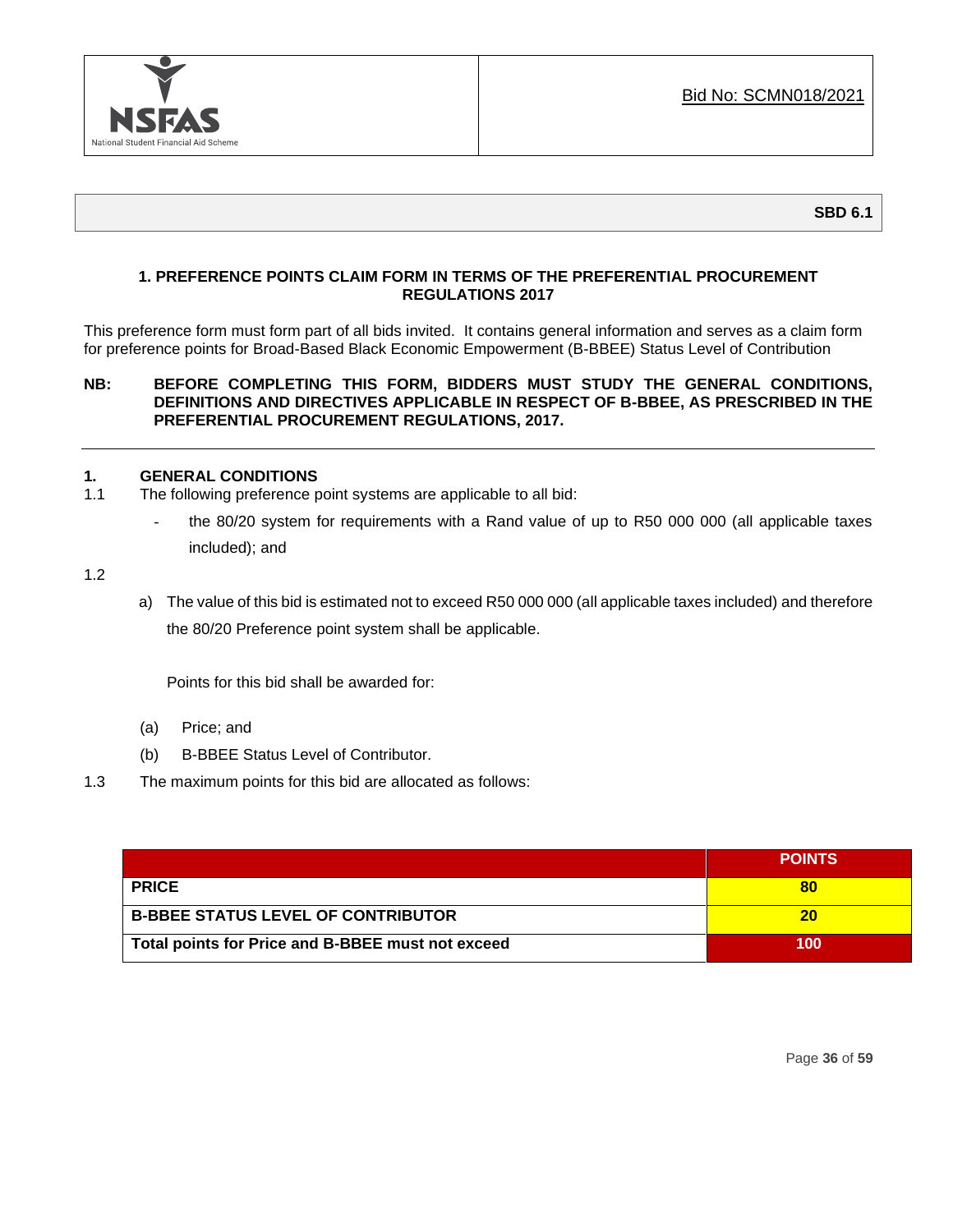

- 1.4 Failure on the part of a bidder to submit proof of B-BBEE Status level of contributor together with the bid, will be interpreted to mean that preference points for B-BBEE status level of contribution are not claimed.
- 1.5 The purchaser reserves the right to require of a bidder, either before a bid is adjudicated or at any time subsequently, to substantiate any claim in regard to preferences, in any manner required by the purchaser.

# **2. DEFINITIONS**

- (a) **"B-BBEE"** means broad-based black economic empowerment as defined in section 1 of the Broad-Based Black Economic Empowerment Act.
- (b) "**B-BBEE status level of contributor"** means the B-BBEE status of an entity in terms of a code of good practice on black economic empowerment, issued in terms of section 9(1) of the Broad-Based Black Economic Empowerment Act.
- (c) **"bid"** means a written offer in a prescribed or stipulated form in response to an invitation by an organ of state for the provision of goods or services, through price quotations, advertised competitive bidding processes or proposals.
- (d) **"Broad-Based Black Economic Empowerment Act"** means the Broad-Based Black Economic Empowerment Act, 2003 (Act No. 53 of 2003);
- **(e) "EME"** means an Exempted Micro Enterprise in terms of a code of good practice on black economic empowerment issued in terms of section 9 (1) of the Broad-Based Black Economic Empowerment Act.
- (f) **"functionality"** means the ability of a tenderer to provide goods or services in accordance with specifications as set out in the tender documents.
- (g) **"prices"** includes all applicable taxes less all unconditional discounts;
- (h) **"proof of B-BBEE status level of contributor"** means:
	- **1)** B-BBEE Status level certificate issued by an authorized body or person;
	- **2)** A sworn affidavit as prescribed by the B-BBEE Codes of Good Practice;
	- **3)** Any other requirement prescribed in terms of the B-BBEE Act;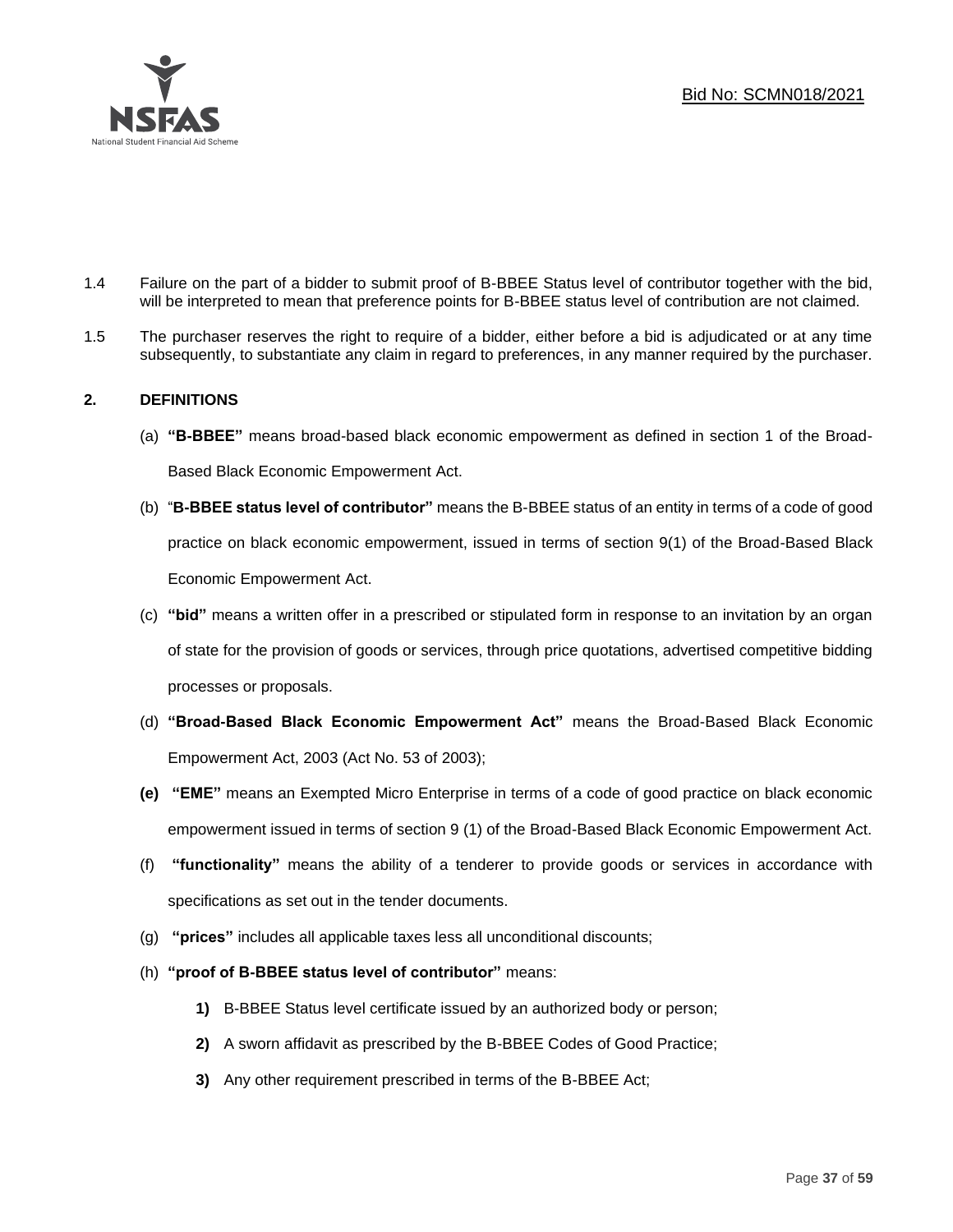

- (i) **"QSE"** means a qualifying small business enterprise in terms of a code of good practice on black economic empowerment issued in terms of section 9 (1) of the Broad-Based Black Economic Empowerment Act.
- *(j)* **"rand value"** means the total estimated value of a contract in Rand, calculated at the time of bid invitation, and includes all applicable taxes.

# **3. POINTS AWARDED FOR PRICE**

# 3.1 **THE 80/20 PREFERENCE POINT SYSTEMS**

A maximum of 80 points is allocated for price on the following basis:

**80/20**

$$
Ps = 80 \left( 1 - \frac{Pt - P \min}{P \min} \right)
$$

Where

Ps = Points scored for price of bid under consideration

l

Pt = Price of bid under consideration

Pmin = Price of lowest acceptable bid

# **4. POINTS AWARDED FOR B-BBEE STATUS LEVEL OF CONTRIBUTOR**

4.1 In terms of Regulation 6 (2) and 7 (2) of the Preferential Procurement Regulations, preference points must be awarded to a bidder for attaining the B-BBEE status level of contribution in accordance with the table below: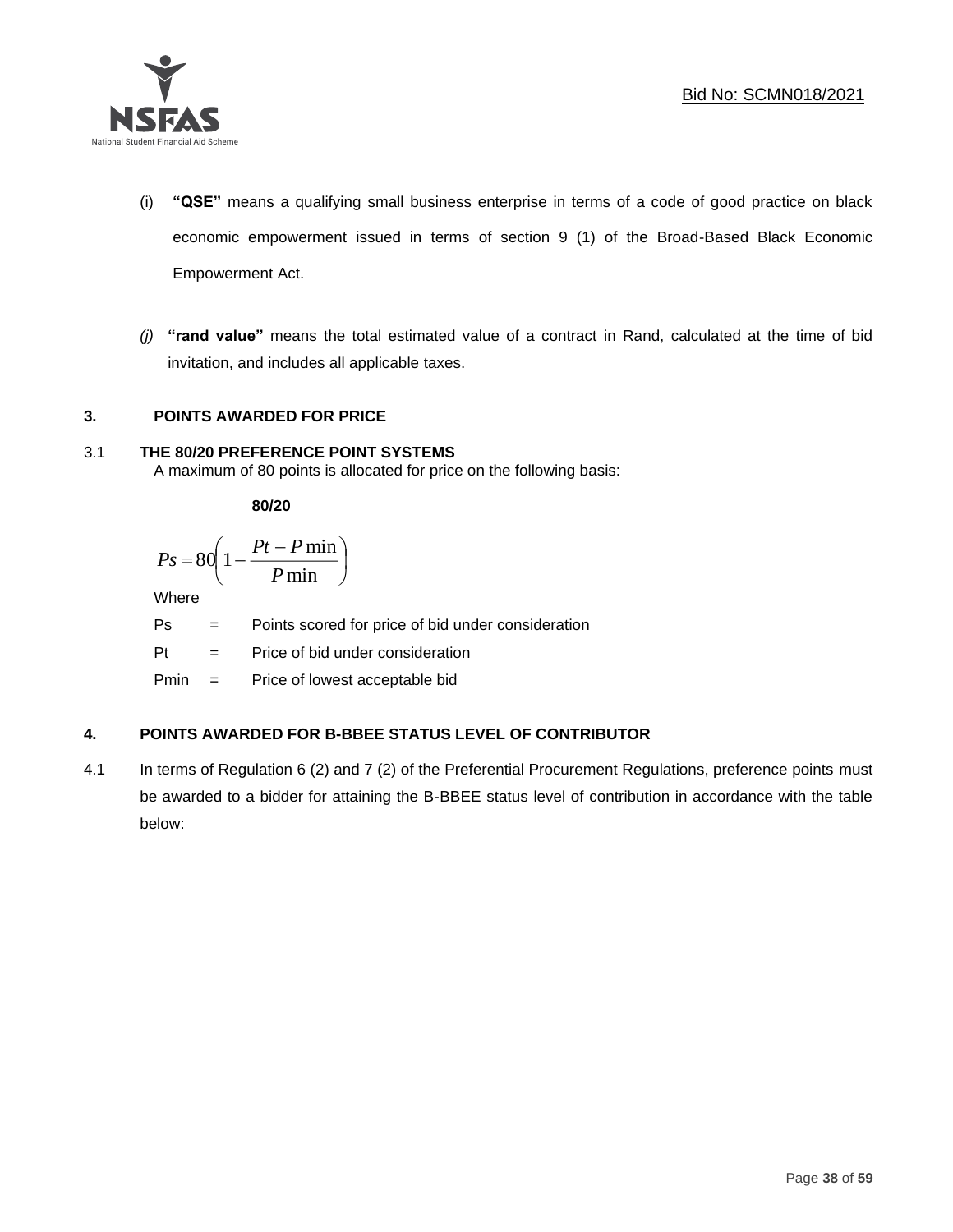

| <b>B-BBEE Status Level of</b><br><b>Contributor</b> | <b>Number of points</b><br>(90/10 system) | <b>Number of points</b><br>(80/20 system) |
|-----------------------------------------------------|-------------------------------------------|-------------------------------------------|
|                                                     | 10                                        | 20                                        |
| 2                                                   | 9                                         | 18                                        |
| 3                                                   | 6                                         | 14                                        |
|                                                     | 5                                         | 12                                        |
| 5                                                   |                                           | 8                                         |
| 6                                                   |                                           | 6                                         |
|                                                     |                                           |                                           |
| 8                                                   |                                           | ◠                                         |
| Non-compliant contributor                           |                                           |                                           |

# **5. BID DECLARATION**

5.1 Bidders who claim points in respect of B-BBEE Status Level of Contribution must complete the following:

# **6. B-BBEE STATUS LEVEL OF CONTRIBUTOR CLAIMED IN TERMS OF PARAGRAPHS 1.4 AND 4.1**

6.1 B-BBEE Status Level of Contributor: = ……… (maximum of 20 points)

(Points claimed in respect of paragraph 7.1 must be in accordance with the table reflected in paragraph

4.1 and must be substantiated by relevant proof of B-BBEE status level of contributor.

# **7. SUB-CONTRACTING**

7.1 Will any portion of the contract be sub-contracted?

#### (*Tick applicable box*)



7.1.1 If yes, indicate:

- i) What percentage of the contract will be subcontracted............…………….…………%
- ii) The name of the sub-contractor…………………………………………………………...
- iii) The B-BBEE status level of the sub-contractor......................................……………...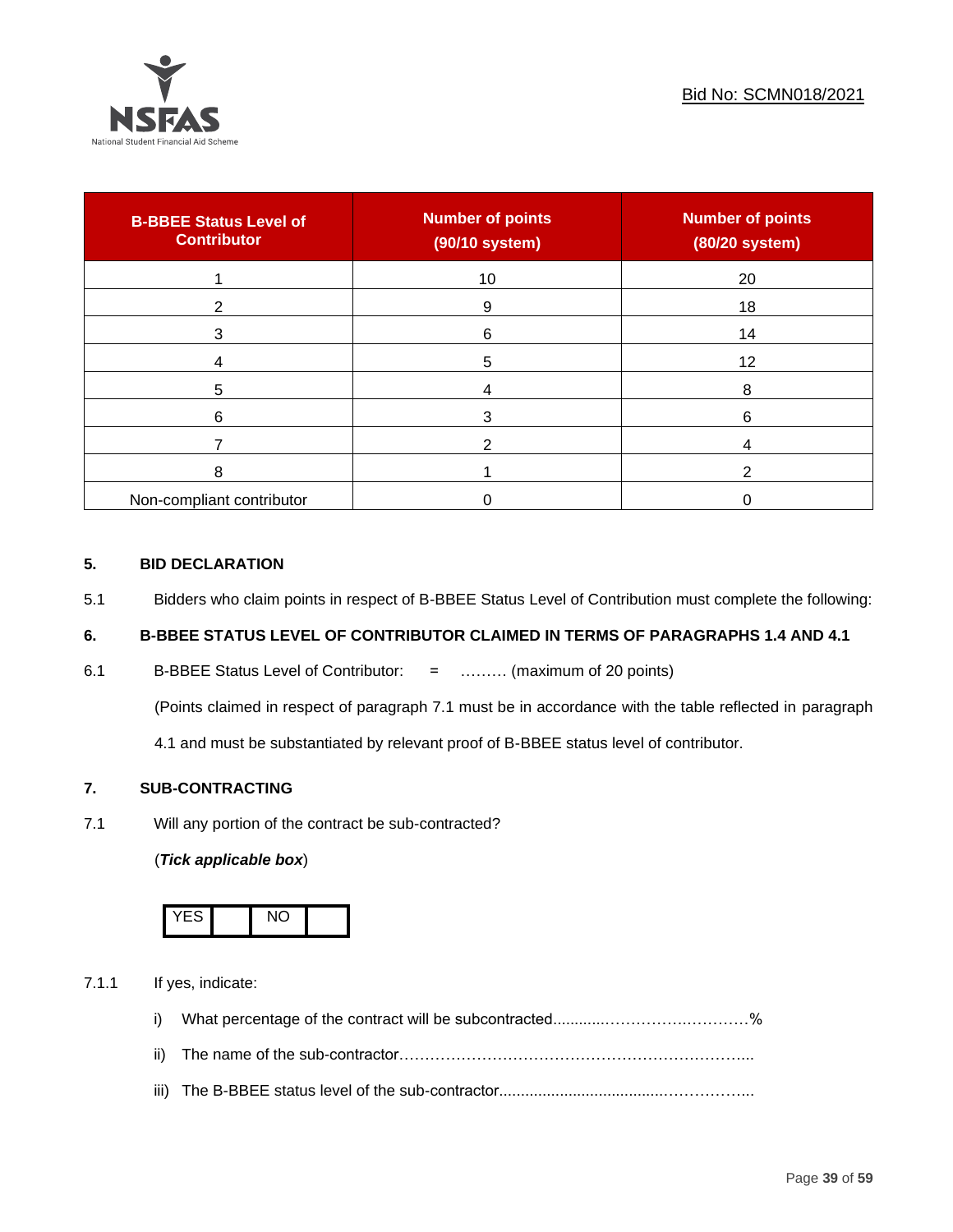

iv) Whether the sub-contractor is an EME or QSE

# *(Tick applicable box*)



v) Specify, by ticking the appropriate box, if subcontracting with an enterprise in terms of Preferential

Procurement Regulations,2017:

| Designated Group: An EME or QSE which is at last 51% owned by:    | <b>EME</b> | QSE |  |
|-------------------------------------------------------------------|------------|-----|--|
|                                                                   | $\sqrt{ }$ | V   |  |
| <b>Black people</b>                                               |            |     |  |
| Black people who are youth                                        |            |     |  |
| Black people who are women                                        |            |     |  |
| Black people with disabilities                                    |            |     |  |
| Black people living in rural or underdeveloped areas or townships |            |     |  |
| Cooperative owned by black people                                 |            |     |  |
| Black people who are military veterans                            |            |     |  |
| <b>OR</b>                                                         |            |     |  |
| Any EME                                                           |            |     |  |
| Any QSE                                                           |            |     |  |

# 8. **DECLARATION WITH REGARD TO COMPANY/FIRM**

- 8.1 Name of company/firm………………………………………………………………………….
- 8.2 VAT registration number…………………………………….…………………………………
- 8.3 Company registration number…………….……………………….…………………………….

# 8.4 TYPE OF COMPANY/ FIRM

- D Partnership/Joint Venture / Consortium
- □ One-person business/sole propriety
- **Close corporation**
- D Company
- (Pty) Limited

[TICK APPLICABLE BOX]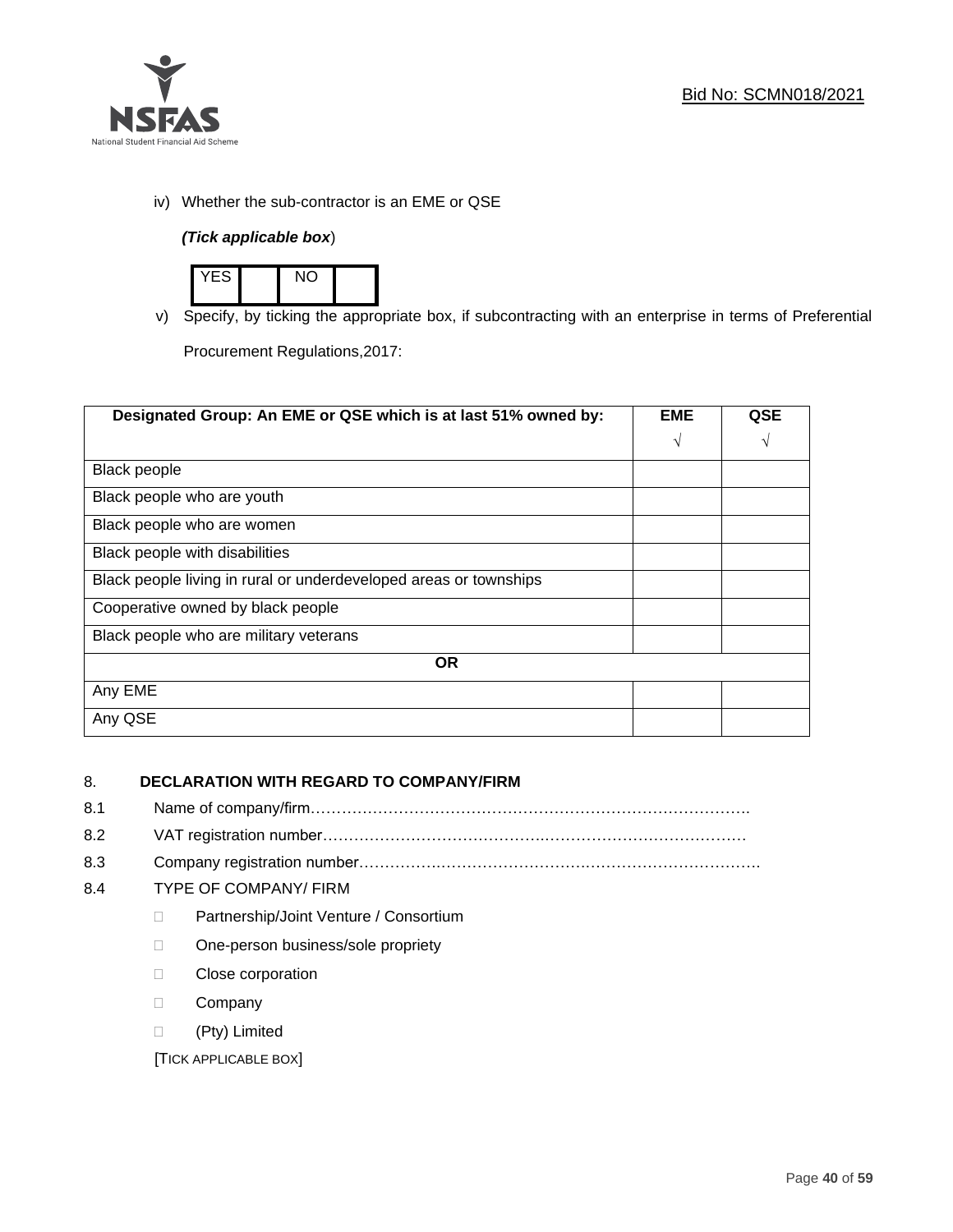

# Bid No: SCMN018/2021

| 8.5 | DESCRIBE PRINCIPAL BUSINESS ACTIVITIES                                                                       |                                                                                                           |  |  |
|-----|--------------------------------------------------------------------------------------------------------------|-----------------------------------------------------------------------------------------------------------|--|--|
|     |                                                                                                              |                                                                                                           |  |  |
|     |                                                                                                              |                                                                                                           |  |  |
|     |                                                                                                              |                                                                                                           |  |  |
| 8.6 | <b>COMPANY CLASSIFICATION</b>                                                                                |                                                                                                           |  |  |
|     | $\Box$                                                                                                       | Manufacturer                                                                                              |  |  |
|     | $\Box$                                                                                                       | Supplier                                                                                                  |  |  |
|     | $\Box$                                                                                                       | Professional service provider                                                                             |  |  |
|     | □                                                                                                            | Other service providers, e.g. transporter, etc.                                                           |  |  |
|     |                                                                                                              | [TICK APPLICABLE BOX]                                                                                     |  |  |
| 8.7 |                                                                                                              |                                                                                                           |  |  |
| 8.8 | I/we, the undersigned, who is / are duly authorised to do so on behalf of the company/firm, certify that the |                                                                                                           |  |  |
|     |                                                                                                              | points claimed, based on the B-BBE status level of contributor indicated in paragraphs 1.4 and 6.1 of the |  |  |
|     |                                                                                                              | foregoing certificates, qualifies the company/ firm for the preference(s) shown and I / we acknowledge    |  |  |
|     | that:                                                                                                        |                                                                                                           |  |  |
|     | i)                                                                                                           | The information furnished is true and correct.                                                            |  |  |
|     | ii)                                                                                                          | The preference points claimed are in accordance with the General Conditions as indicated in               |  |  |
|     |                                                                                                              | paragraph 1 of this form.                                                                                 |  |  |
|     | iii)                                                                                                         | In the event of a contract being awarded as a result of points claimed as shown in paragraphs 1.4 and     |  |  |
|     |                                                                                                              | 6.1, the contractor may be required to furnish documentary proof to the satisfaction of the purchaser     |  |  |
|     |                                                                                                              | that the claims are correct.                                                                              |  |  |
|     | iv)                                                                                                          | If the B-BBEE status level of contributor has been claimed or obtained on a fraudulent basis or any of    |  |  |
|     |                                                                                                              | the conditions of contract have not been fulfilled, the purchaser may, in addition to any other remedy    |  |  |
|     |                                                                                                              | it may have -                                                                                             |  |  |
|     |                                                                                                              |                                                                                                           |  |  |
|     |                                                                                                              | disqualify the person from the bidding process.<br>(a)                                                    |  |  |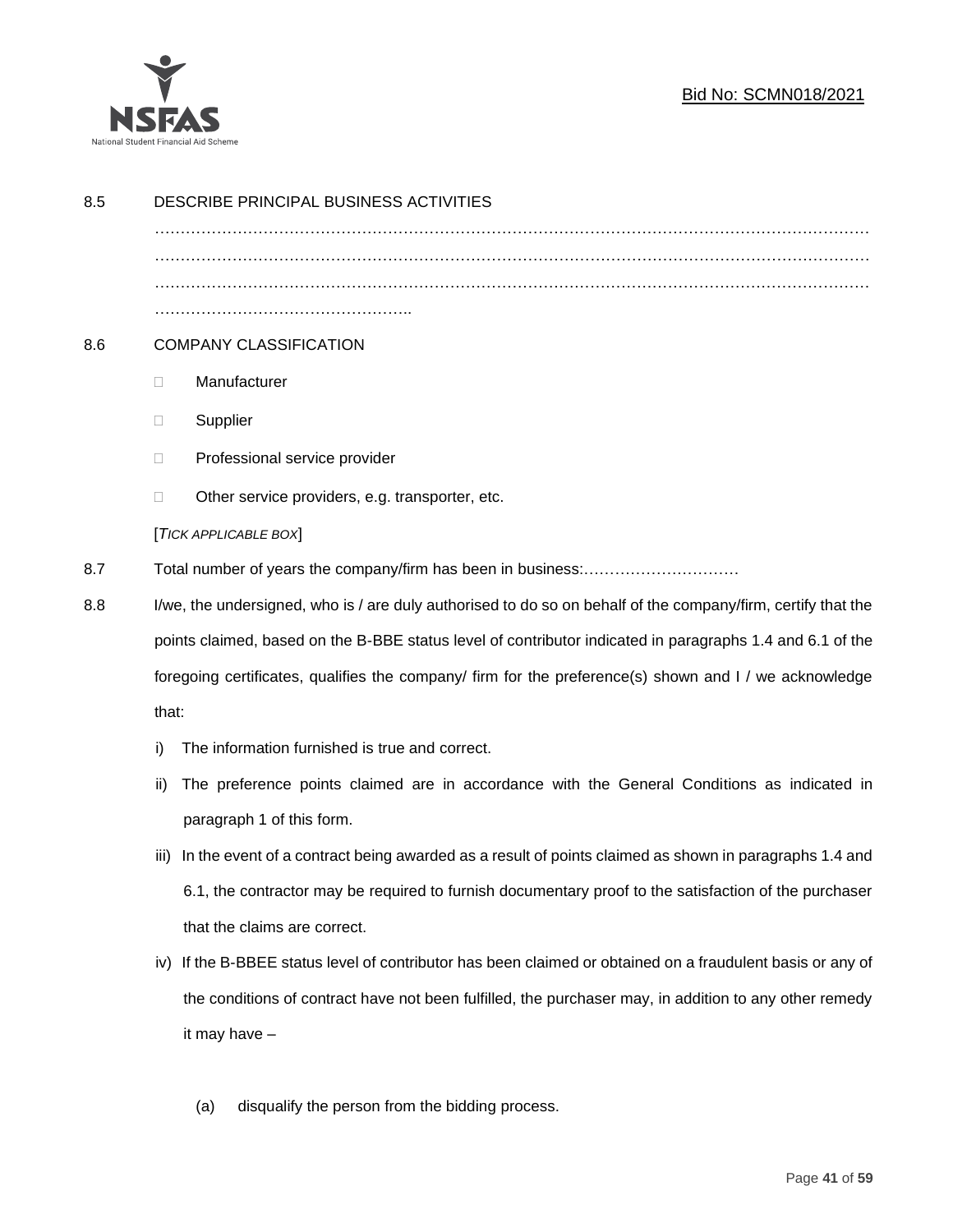

- (b) recover costs, losses or damages it has incurred or suffered as a result of that person's conduct.
- (c) cancel the contract and claim any damages which it has suffered as a result of having to make less favourable arrangements due to such cancellation.
- (d) recommend that the bidder or contractor, its shareholders and directors, or only the shareholders and directors who acted on a fraudulent basis, be restricted by the National Treasury from obtaining business from any organ of state for a period not exceeding 10 years, after the *audi alteram partem* (hear the other side) rule has been applied; and
- (e) forward the matter for criminal prosecution.

| <b>WITNESSES</b> |                            |
|------------------|----------------------------|
|                  | SIGNATURE(S) OF BIDDERS(S) |
|                  | DATE:<br>.<br>ADDRESS      |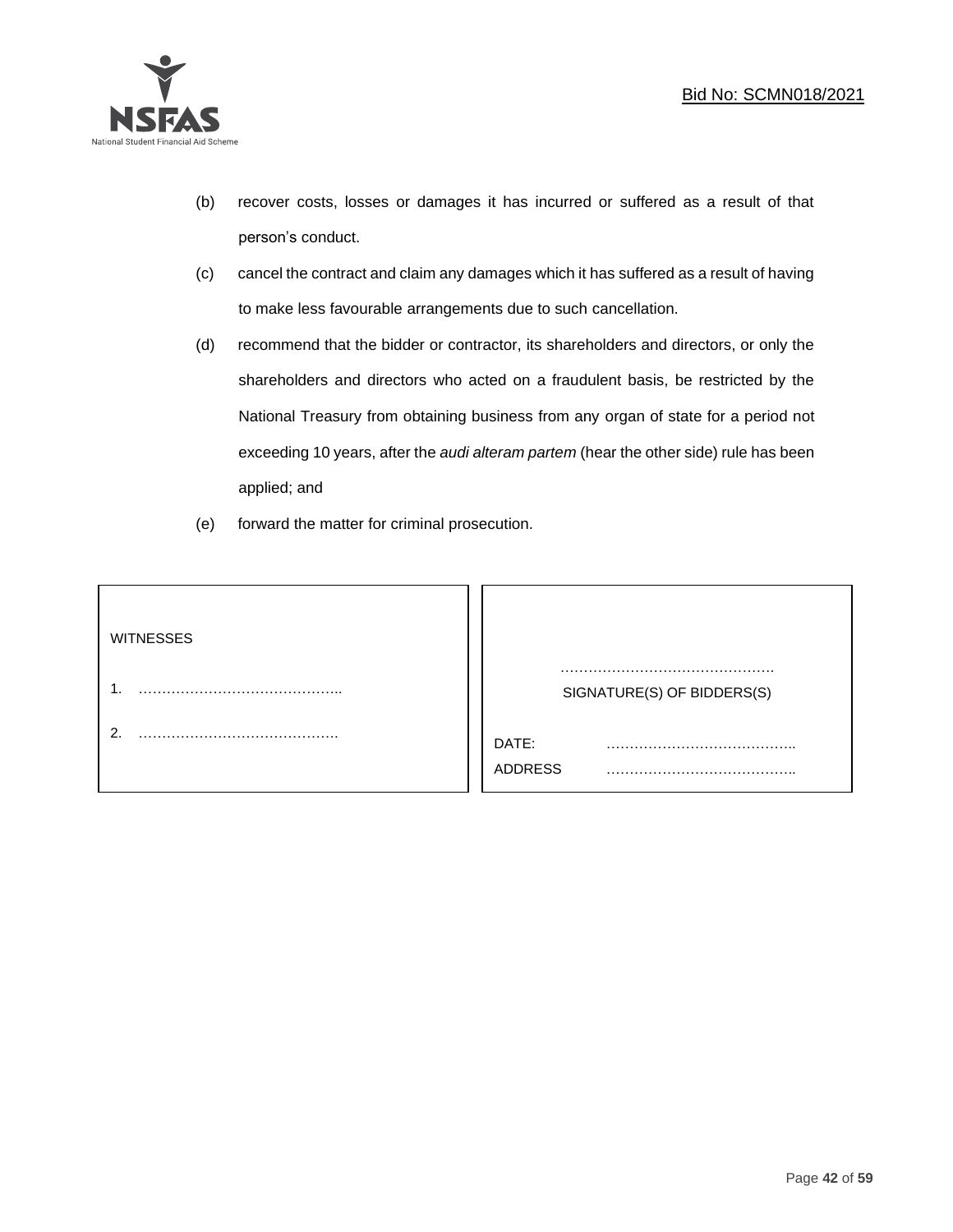

# GOVERNMENT PROCUREMENT

# **GENERAL CONDITIONS OF CONTRACT July 2010**

# **NOTES**

The purpose of this document is to:

(i) Draw special attention to certain general conditions applicable to government bids, contracts and orders; and

(ii) To ensure that clients be familiar with regard to the rights and obligations of all parties involved in doing business with government.

In this document words in the singular also mean in the plural and vice versa and words in the masculine also mean in the feminine and neuter.

• The General Conditions of Contract will form part of all bid documents and may not be amended.

Special Conditions of Contract (SCC) relevant to a specific bid, should be compiled separately for every bid (if applicable) and will supplement the General Conditions of Contract. Whenever there is a conflict, the provisions in the SCC shall prevail.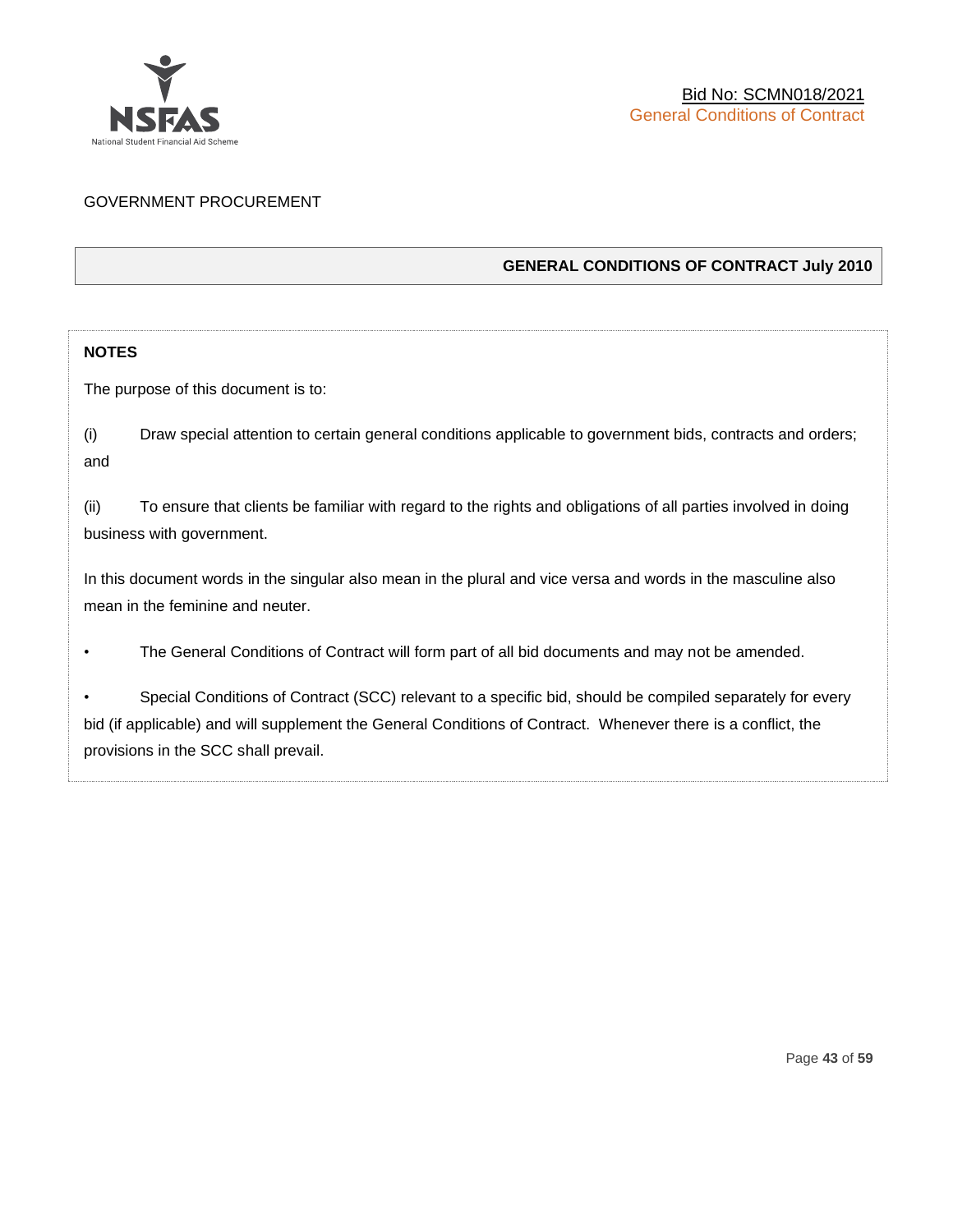

# TABLE OF CLAUSES

- 1. Definitions
- 2. Application
- 3. General
- 4. Standards
- 5. Use of contract documents and information; inspection
- 6. Patent rights
- 7. Performance security
- 8. Inspections, tests and analysis
- 9. Packing
- 10. Delivery and documents
- 11. Insurance
- 12. Transportation
- 13. Incidental services
- 14. Spare parts
- 15. Warranty
- 16. Payment
- 17. Prices
- 18. Contract amendments
- 19. Assignment
- 20. Subcontracts
- 21. Delays in the supplier's performance
- 22. Penalties
- 23. Termination for default
- 24. Dumping and countervailing duties
- 25. Force Majeure
- 26. Termination for insolvency
- 27. Settlement of disputes
- 28. Limitation of liability
- 29. Governing language
- 30. Applicable law
- 31. Notices
- 32. Taxes and duties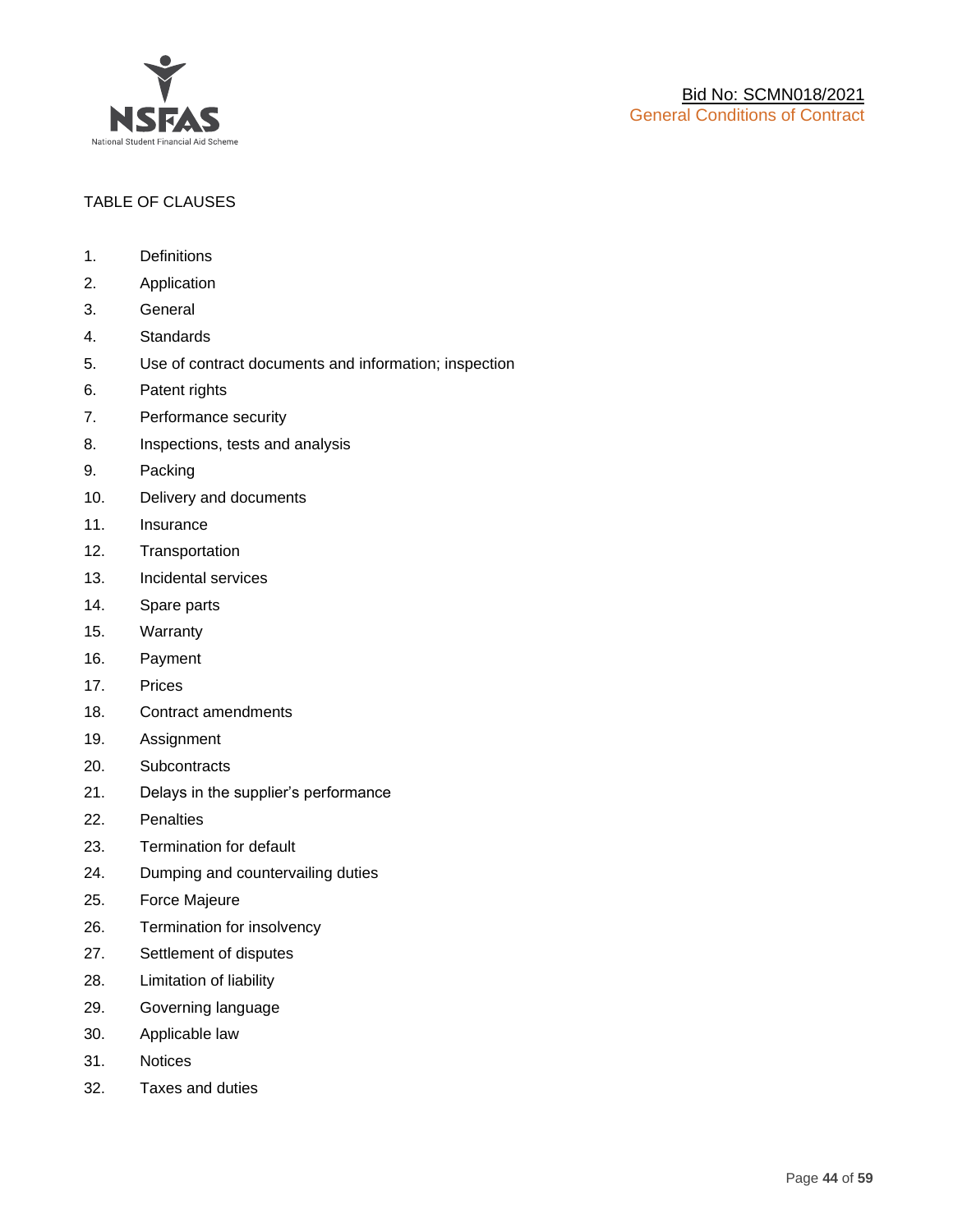

- 33. National Industrial Participation Programme (NIPP)
- 34. Prohibition of restrictive practices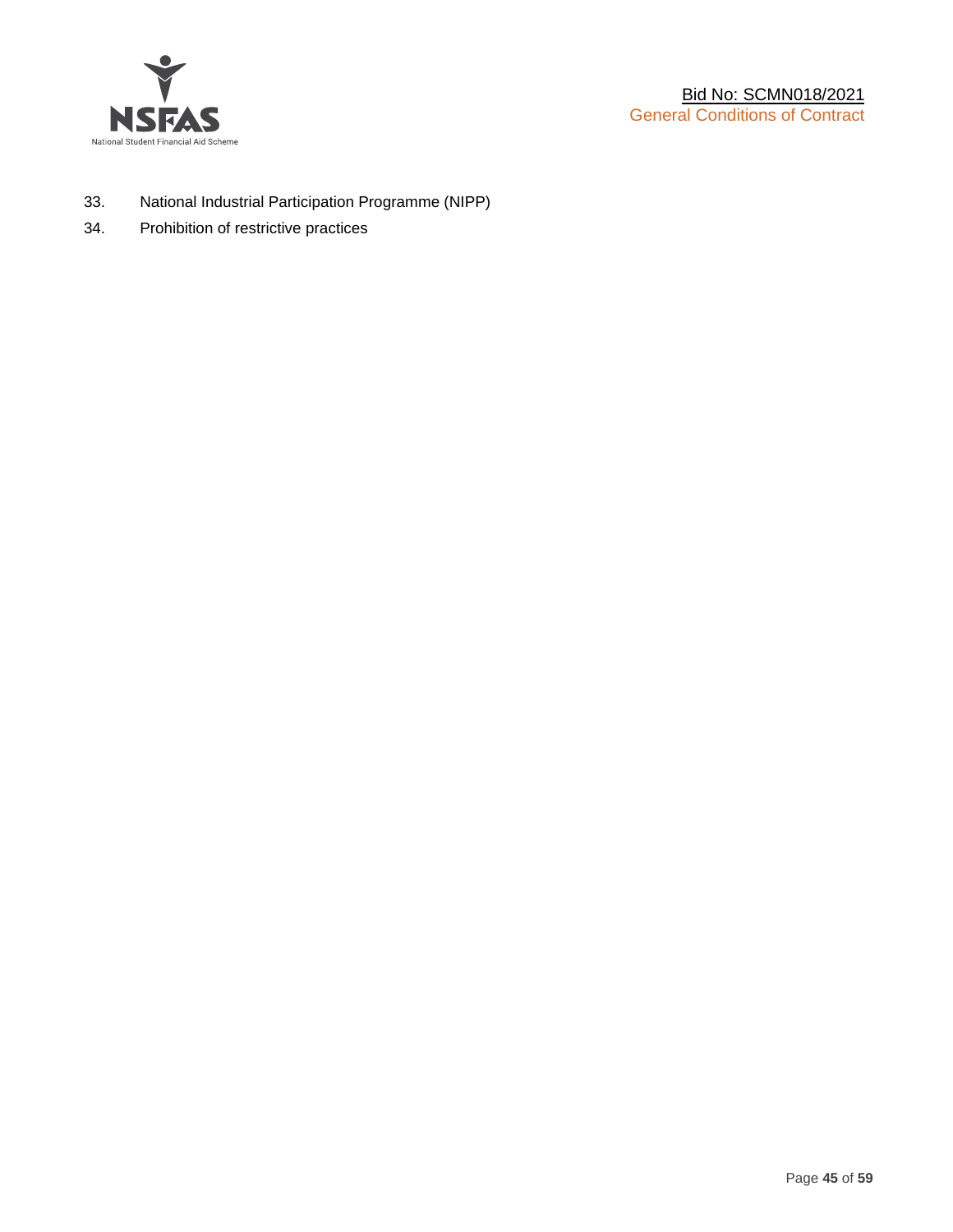

#### **General Conditions of Contract**

#### **1. Definitions**

- 1. The following terms shall be interpreted as indicated:
- 1.1 "Closing time" means the date and hour specified in the bidding documents for the receipt of bids.
- 1.2 "Contract" means the written agreement entered into between the purchaser and the supplier, as recorded in the contract form signed by the parties, including all attachments and appendices thereto and all documents incorporated by reference therein.
- 1.3 "Contract price" means the price payable to the supplier under the contract for the full and proper performance of his contractual obligations.
- 1.4 "Corrupt practice" means the offering, giving, receiving, or soliciting of anything of value to influence the action of a public official in the procurement process or in contract execution.
- 1.5 "Countervailing duties" are imposed in cases where an enterprise abroad is subsidized by its government and encouraged to market its products internationally.
- 1.6 "Country of origin" means the place where the goods were mined, grown or produced or from which the services are supplied. Goods are produced when, through manufacturing, processing or substantial and major assembly of components, a commercially recognized new product results that is substantially different in basic characteristics or in purpose or utility from its components.
- 1.7 "Day" means calendar day.
- 1.8 "Delivery" means delivery in compliance of the conditions of the contract or order.
- 1.9 "Delivery ex stock" means immediate delivery directly from stock actually on hand.
- 1.10 "Delivery into consignees store or to his site" means delivered and unloaded in the specified store or depot or on the specified site in compliance with the conditions of the contract or order, the supplier bearing all risks and charges involved until the supplies are so delivered and a valid receipt is obtained.
- 1.11 "Dumping" occurs when a private enterprise abroad market its goods on own initiative in the RSA at lower prices than that of the country of origin and which have the potential to harm the local industries in the RSA.
- 1.12 " Force majeure" means an event beyond the control of the supplier and not involving the supplier's fault or negligence and not foreseeable. Such events may include, but is not restricted to, acts of the purchaser in its sovereign capacity, wars or revolutions, fires, floods, epidemics, quarantine restrictions and freight embargoes.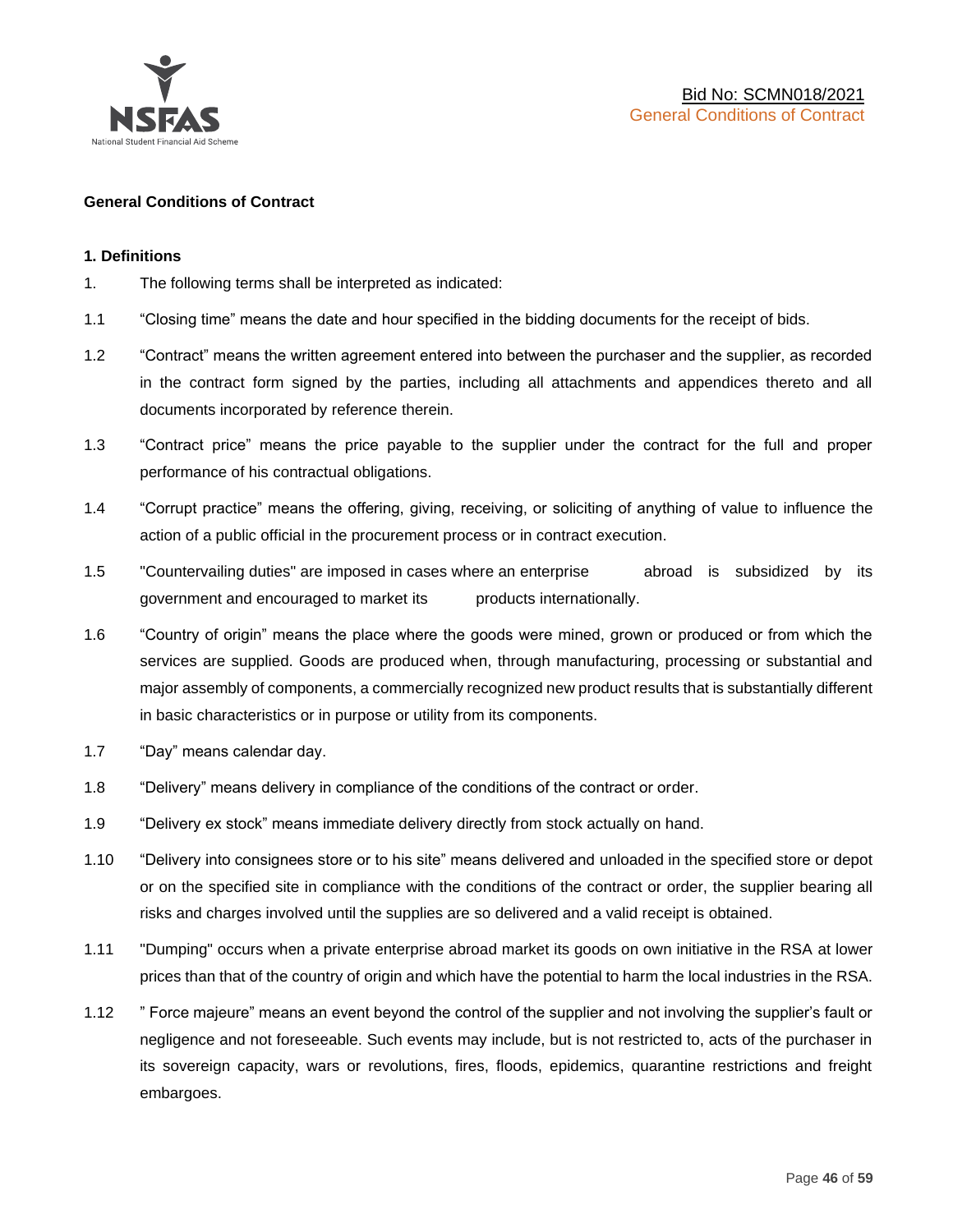

- 1.13 "Fraudulent practice" means a misrepresentation of facts in order to influence a procurement process or the execution of a contract to the detriment of any bidder and includes collusive practice among bidders (prior to or after bid submission) designed to establish bid prices at artificial non-competitive levels and to deprive the bidder of the benefits of free and open competition.
- 1.14 "GCC" means the General Conditions of Contract.
- 1.15 "Goods" means all of the equipment, machinery, and/or other materials that the supplier is required to supply to the purchaser under the contract.
- 1.16 "Imported content" means that portion of the bidding price represented by the cost of components, parts or materials which have been or are still to be imported (whether by the supplier or his subcontractors) and which costs are inclusive of the costs abroad, plus freight and other direct importation costs such as landing costs, dock dues, import duty, sales duty or other similar tax or duty at the South African place of entry as well as transportation and handling charges to the factory in the Republic where the supplies covered by the bid will be manufactured.
- 1.17 "Local content" means that portion of the bidding price which is not included in the imported content provided that local manufacture does take place.
- 1.18 "Manufacture" means the production of products in a factory using labour, materials, components and machinery and includes other related value-adding activities.
- 1.19 "Order" means an official written order issued for the supply of goods or works or the rendering of a service.
- 1.20 "Project site," where applicable, means the place indicated in bidding documents.
- 1.21 "Purchaser" means the organization purchasing the goods.
- 1.22 "Republic" means the Republic of South Africa.
- 1.23 "SCC" means the Special Conditions of Contract.
- 1.24 "Services" means those functional services ancillaries to the supply of the goods, such as transportation and any other incidental services, such as installation, commissioning, provision of technical assistance, training, catering, gardening, security, maintenance and other such obligations of the supplier covered under the contract.
- 1.25 "Written" or "in writing" means handwritten in ink or any form of electronic or mechanical writing.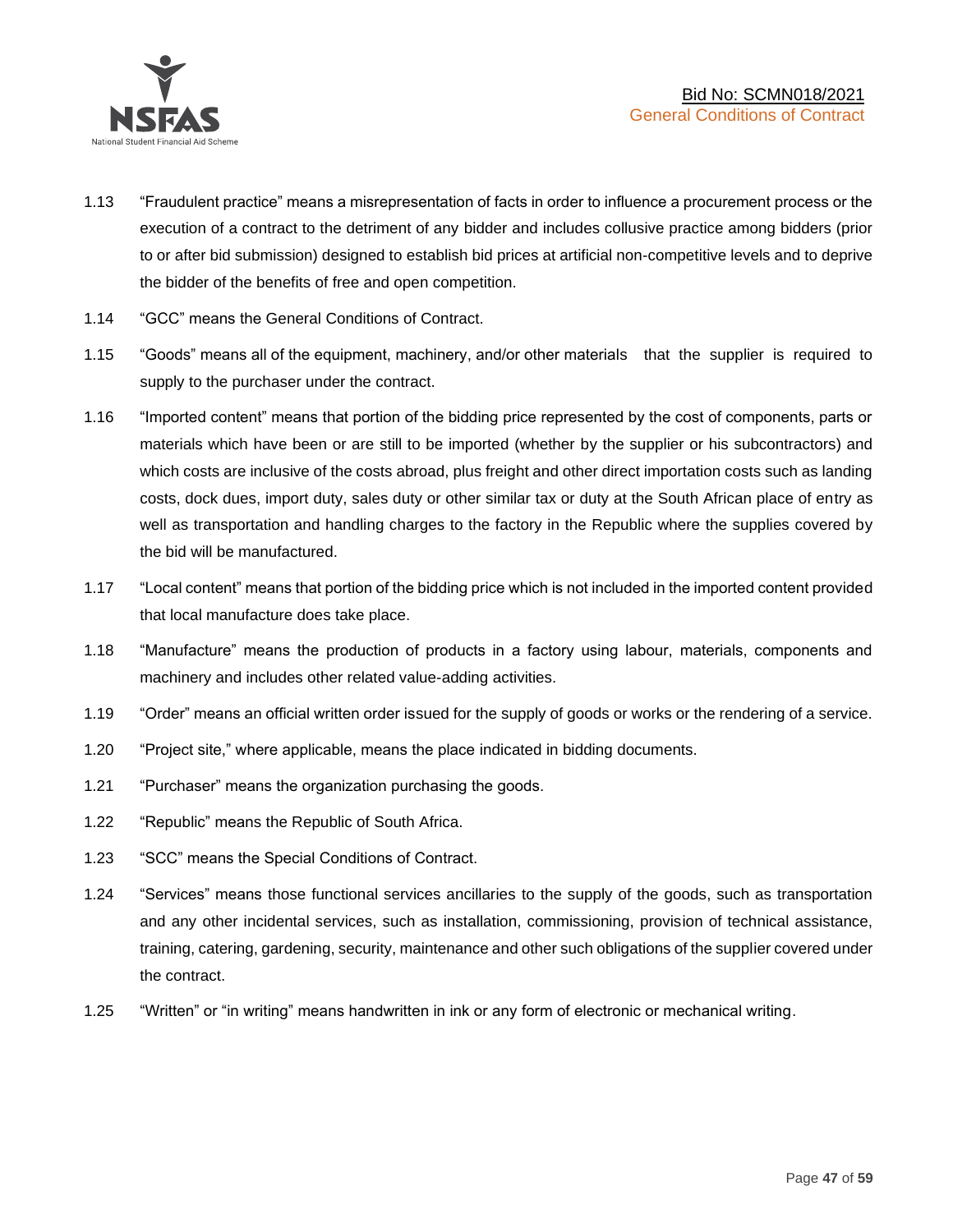

# **2. Application**

- 2.1 These general conditions are applicable to all bids, contracts and orders including bids for functional and professional services, sales, hiring, letting and the granting or acquiring of rights, but excluding immovable property, unless otherwise indicated in the bidding documents.
- 2.2 Where applicable, special conditions of contract are also laid down to cover specific supplies, services or works.
- 2.3 Where such special conditions of contract are in conflict with these general conditions, the special conditions shall apply.

#### **3 General**

- 3.1 Unless otherwise indicated in the bidding documents, the purchaser shall not be liable for any expense incurred in the preparation and submission of a bid. Where applicable a non-refundable fee for documents may be charged.
- 3.2 With certain exceptions, invitations to bid are only published in the Government Tender Bulletin. The Government Tender Bulletin may be obtained directly from the Government Printer, Private Bag X85, Pretoria 0001, or accessed electronically from [www.treasury.gov.za](http://www.treasury.gov.za/)

#### **4. Standards**

4.1 The goods supplied shall conform to the standards mentioned in the bidding documents and specifications.

#### **5. Use of contract documents and information; inspection**.

- 5.1 The supplier shall not, without the purchaser's prior written consent, disclose the contract, or any provision thereof, or any specification, plan, drawing, pattern, sample, or information furnished by or on behalf of the purchaser in connection therewith, to any person other than a person employed by the supplier in the performance of the contract. Disclosure to any such employed person shall be made in confidence and shall extend only so far as may be necessary for purposes of such performance.
- 5.2 The supplier shall not, without the purchaser's prior written consent, make use of any document or information mentioned in GCC clause 5.1 except for purposes of performing the contract.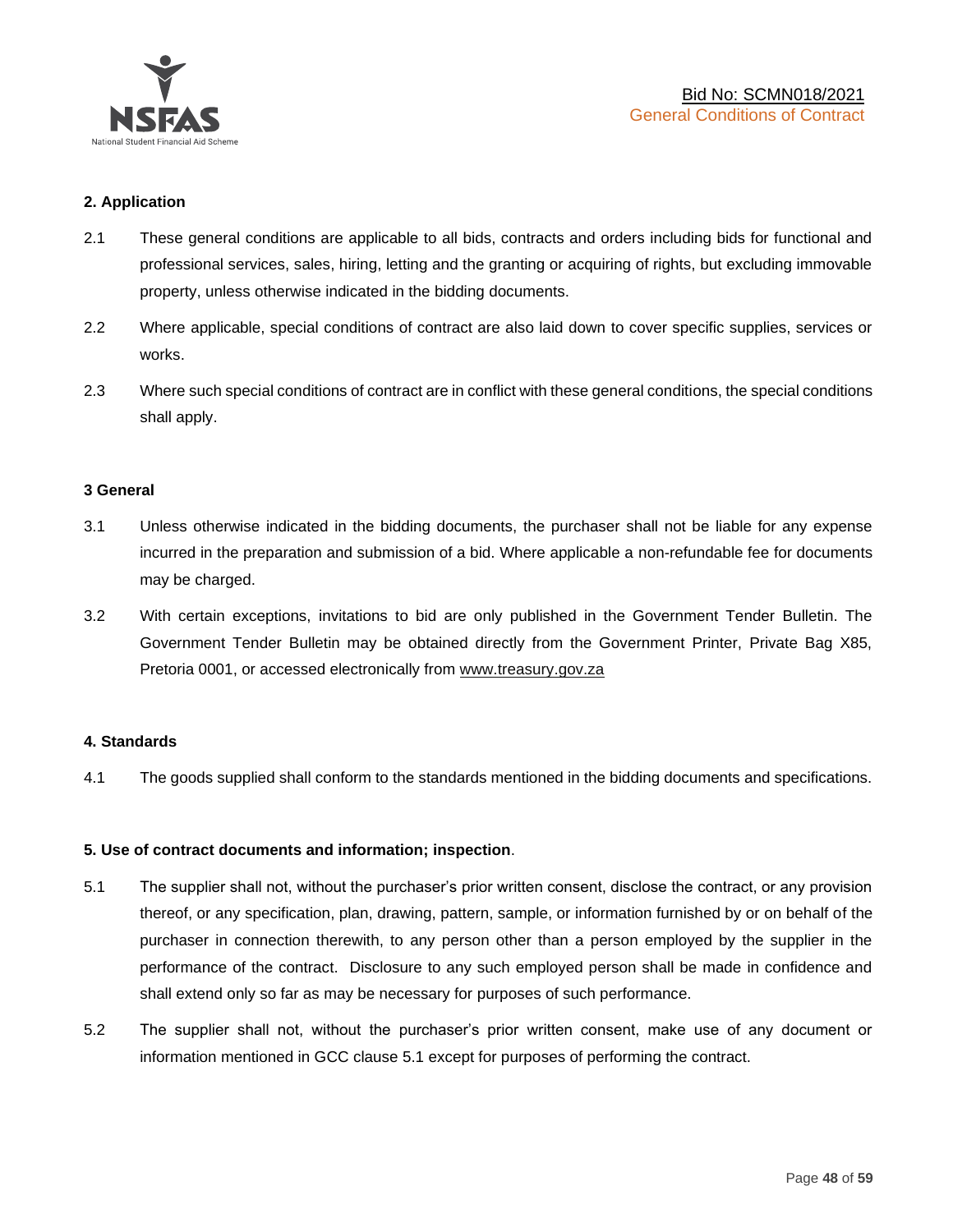

- 5.3 Any document, other than the contract itself mentioned in GCC clause 5.1 shall remain the property of the purchaser and shall be returned (all copies) to the purchaser on completion of the supplier's performance under the contract if so, required by the purchaser.
- 5.4 The supplier shall permit the purchaser to inspect the supplier's records relating to the performance of the supplier and to have them audited by auditors appointed by the purchaser, if so, required by the purchaser.

#### **6. Patent rights**

6.1 The supplier shall indemnify the purchaser against all third-party claims of infringement of patent, trademark, or industrial design rights arising from use of the goods or any part thereof by the purchaser.

# **7. Performance security**

- 7.1 Within thirty (30) days of receipt of the notification of contract award, the successful bidder shall furnish to the purchaser the performance security of the amount specified in SCC.
- 7.2 The proceeds of the performance security shall be payable to the purchaser as compensation for any loss resulting from the supplier's failure to complete his obligations under the contract.
- 7.3 The performance security shall be denominated in the currency of the contract, or in a freely convertible currency acceptable to the purchaser and shall be in one of the following forms:
	- (a) a bank guarantee or an irrevocable letter of credit issued by a reputable bank located in the purchaser's country or abroad, acceptable to the purchaser, in the form provided in the bidding documents or another form acceptable to the purchaser; or
	- (b) a cashier's or certified cheque
- 7.4 The performance security will be discharged by the purchaser and returned to the supplier not later than thirty (30) days following the date of completion of the supplier's performance obligations under the contract, including any warranty obligations, unless otherwise specified in SCC.

#### **8. Inspections, tests and analyses**

- 8.1 All pre-bidding testing will be for the account of the bidder.
- 8.2 If it is a bid condition that supplies to be produced or services to be rendered should at any stage during production or execution or on completion be subject to inspection, the premises of the bidder or contractor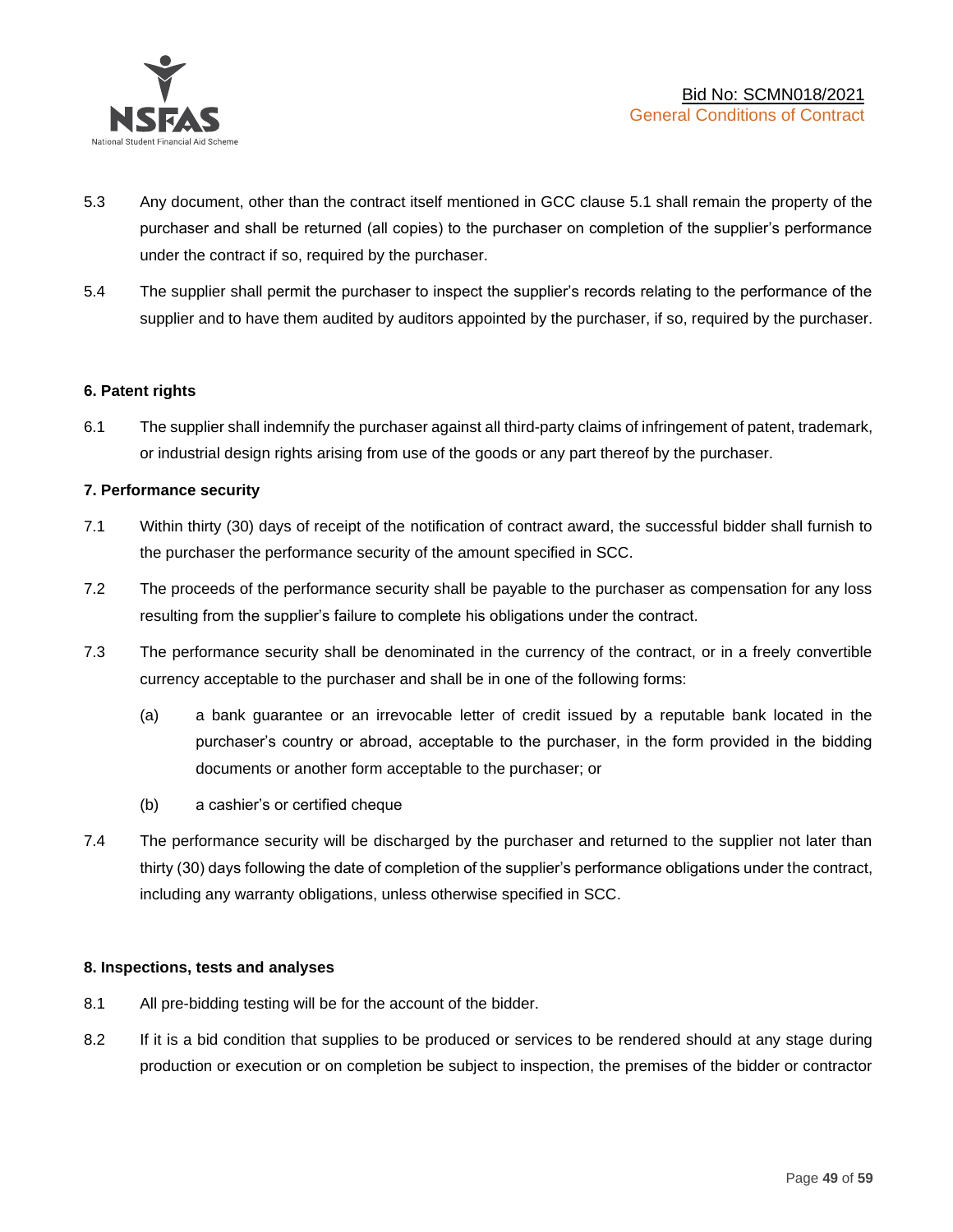shall be open, at all reasonable hours, for inspection by a representative of the Department or an organization acting on behalf of the Department.

- 8.3 If there are no inspection requirements indicated in the bidding documents and no mention is made in the contract, but during the contract period it is decided that inspections shall be carried out, the purchaser shall itself make the necessary arrangements, including payment arrangements with the testing authority concerned.
- 8.4 If the inspections, tests and analyses referred to in clauses 8.2 and 8.3 show the supplies to be in accordance with the contract requirements, the cost of the inspections, tests and analyses shall be defrayed by the purchaser.
- 8.5 Where the supplies or services referred to in clauses 8.2 and 8.3 do not comply with the contract requirements, irrespective of whether such supplies or services are accepted or not, the cost in connection with these inspections, tests or analyses shall be defrayed by the supplier.
- 8.6 Supplies and services which are referred to in clauses 8.2 and 8.3 and which do not comply with the contract requirements may be rejected.
- 8.7 Any contract supplies may on or after delivery be inspected, tested or analysed and may be rejected if found not to comply with the requirements of the contract. Such rejected supplies shall be held at the cost and risk of the supplier who shall, when called upon, remove them immediately at his own cost and forthwith substitute them with supplies which do comply with the requirements of the contract. Failing such removal, the rejected supplies shall be returned at the supplier's cost and risk. Should the supplier fail to provide the substitute supplies forthwith, the purchaser may, without giving the supplier further opportunity to substitute the rejected supplies, purchase such supplies as may be necessary at the expense of the supplier.
- 8.8 The provisions of clauses 8.4 to 8.7 shall not prejudice the right of the purchaser to cancel the contract on account of a breach of the conditions thereof, or to act in terms of Clause 23 of GCC.

# **9. Packing**

9.1 The supplier shall provide such packing of the goods as is required to prevent their damage or deterioration during transit to their final destination, as indicated in the contract. The packing shall be sufficient to withstand, without limitation, rough handling during transit and exposure to extreme temperatures, salt and precipitation during transit, and open storage. Packing, case size and weights shall take into consideration, where appropriate, the remoteness of the goods' final destination and the absence of heavy handling facilities at all points in transit.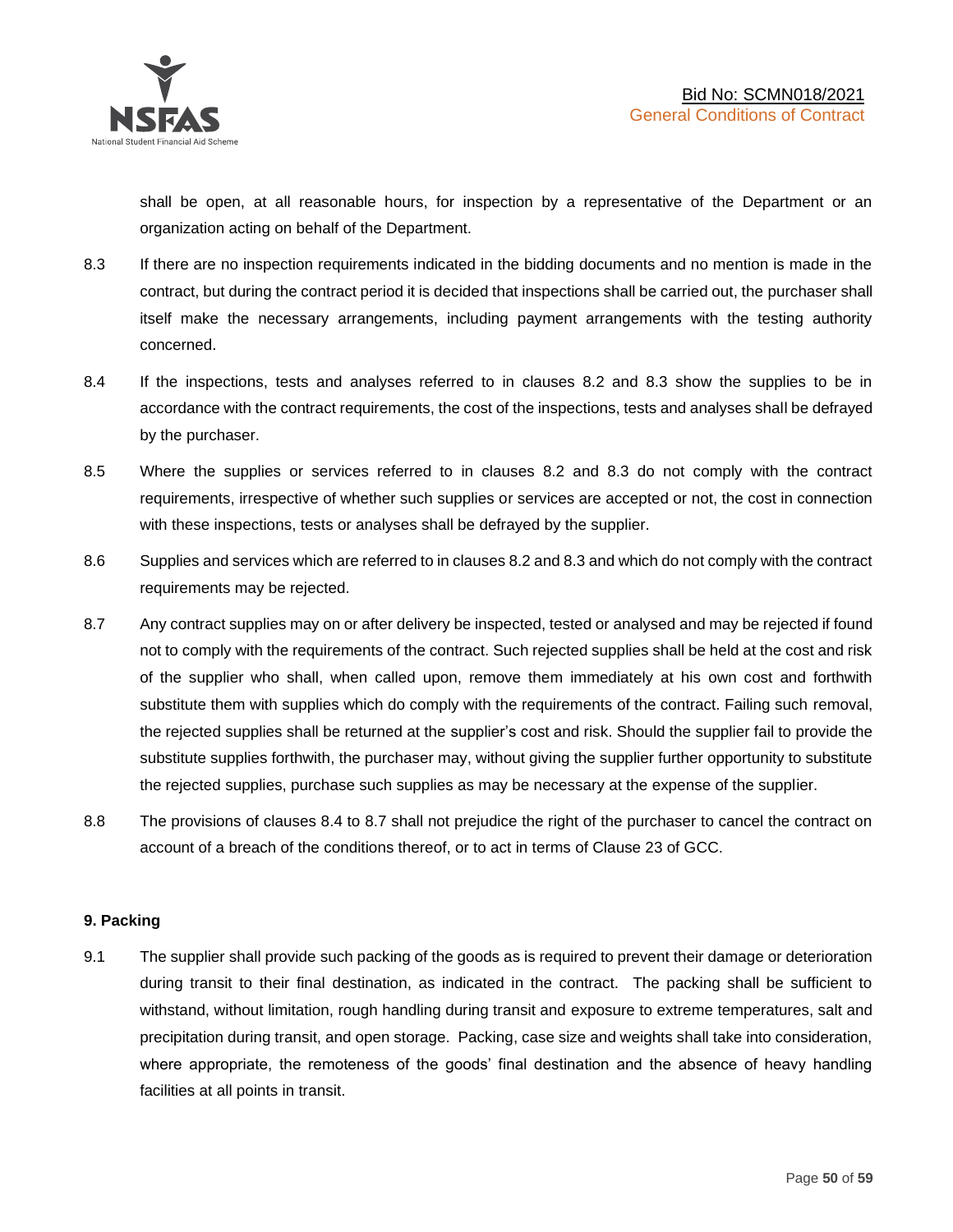

9.2 The packing, marking, and documentation within and outside the packages shall comply strictly with such special requirements as shall be expressly provided for in the contract, including additional requirements, if any, specified in SCC, and in any subsequent instructions ordered by the purchaser.

#### **10. Delivery and documents**

- 10.1 Delivery of the goods shall be made by the supplier in accordance with the terms specified in the contract. The details of shipping and/or other documents to be furnished by the supplier are specified in SCC.
- 10.2 Documents to be submitted by the supplier are specified in SCC.

#### **11. Insurance**

11.1 The goods supplied under the contract shall be fully insured in a freely convertible currency against loss or damage incidental to manufacture or acquisition, transportation, storage and delivery in the manner specified in the SCC.

#### **12. Transportation**

12.1 Should a price other than an all-inclusive delivered price be required, this shall be specified in the SCC.

#### **13. Incidental services**

13.1 The supplier may be required to provide any or all of the following services, including additional services, if any, specified in SCC:

(a) performance or supervision of on-site assembly and/or commissioning of the supplied ` goods;

- (b) furnishing of tools required for assembly and/or maintenance of the supplied goods;
- (c) furnishing of a detailed operations and maintenance manual for each appropriate unit of the supplied goods;
- (d) performance or supervision or maintenance and/or repair of the supplied goods, for a period of time agreed by the parties, provided that this service shall not relieve the supplier of any warranty obligations under this contract; and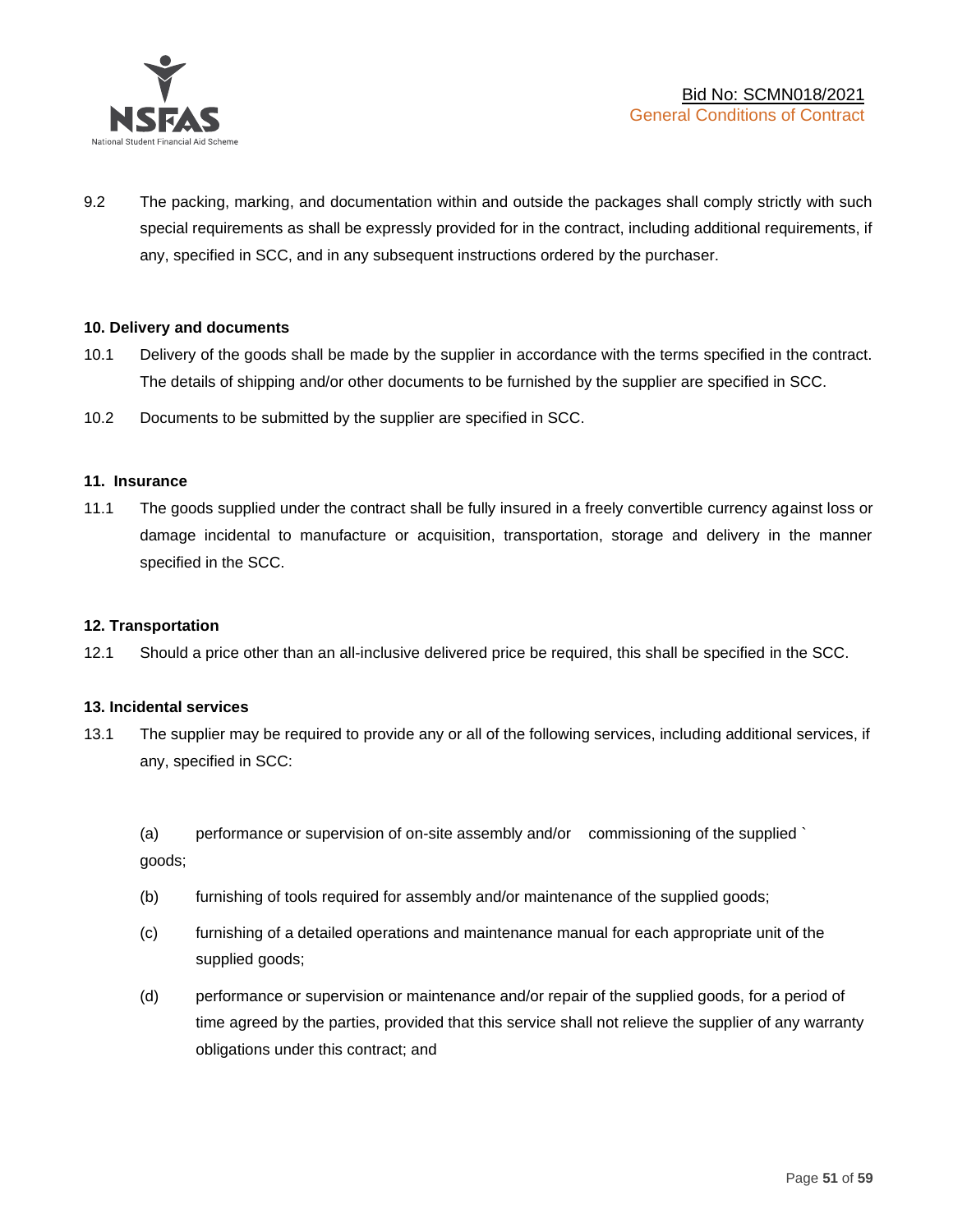

- (e) training of the purchaser's personnel, at the supplier's plant and/or on-site, in assembly, start-up, operation, maintenance, and/or repair of the supplied goods.
- 13.2 Prices charged by the supplier for incidental services, if not included in the contract price for the goods, shall be agreed upon in advance by the parties and shall not exceed the prevailing rates charged to other parties by the supplier for similar services.

# **14. Spare parts**

- 14.1 As specified in SCC, the supplier may be required to provide any or all of the following materials, notifications, and information pertaining to spare parts manufactured or distributed by the supplier:
	- (a) such spare parts as the purchaser may elect to purchase from the supplier, provided that this election shall not relieve the supplier of any warranty obligations under the contract; and
	- (b) in the event of termination of production of the spare parts:

(i) Advance notification to the purchaser of the pending termination, in sufficient time to permit the purchaser to procure needed requirements; and

(ii) following such termination, furnishing at no cost to the purchaser, the blueprints, drawings, and specifications of the spare parts, if requested.

#### **15. Warranty**

- 15.1 The supplier warrants that the goods supplied under the contract are new, unused, of the most recent or current models, and that they incorporate all recent improvements in design and materials unless provided otherwise in the contract. The supplier further warrants that all goods supplied under this contract shall have no defect, arising from design, materials, or workmanship (except when the design and/or material is required by the purchaser's specifications) or from any act or omission of the supplier, that may develop under normal use of the supplied goods in the conditions prevailing in the country of final destination.
- 15.2 This warranty shall remain valid for twelve (12) months after the goods, or any portion thereof as the case may be, have been delivered to and accepted at the final destination indicated in the contract, or for eighteen (18) months after the date of shipment from the port or place of loading in the source country, whichever period concludes earlier, unless specified otherwise in SCC.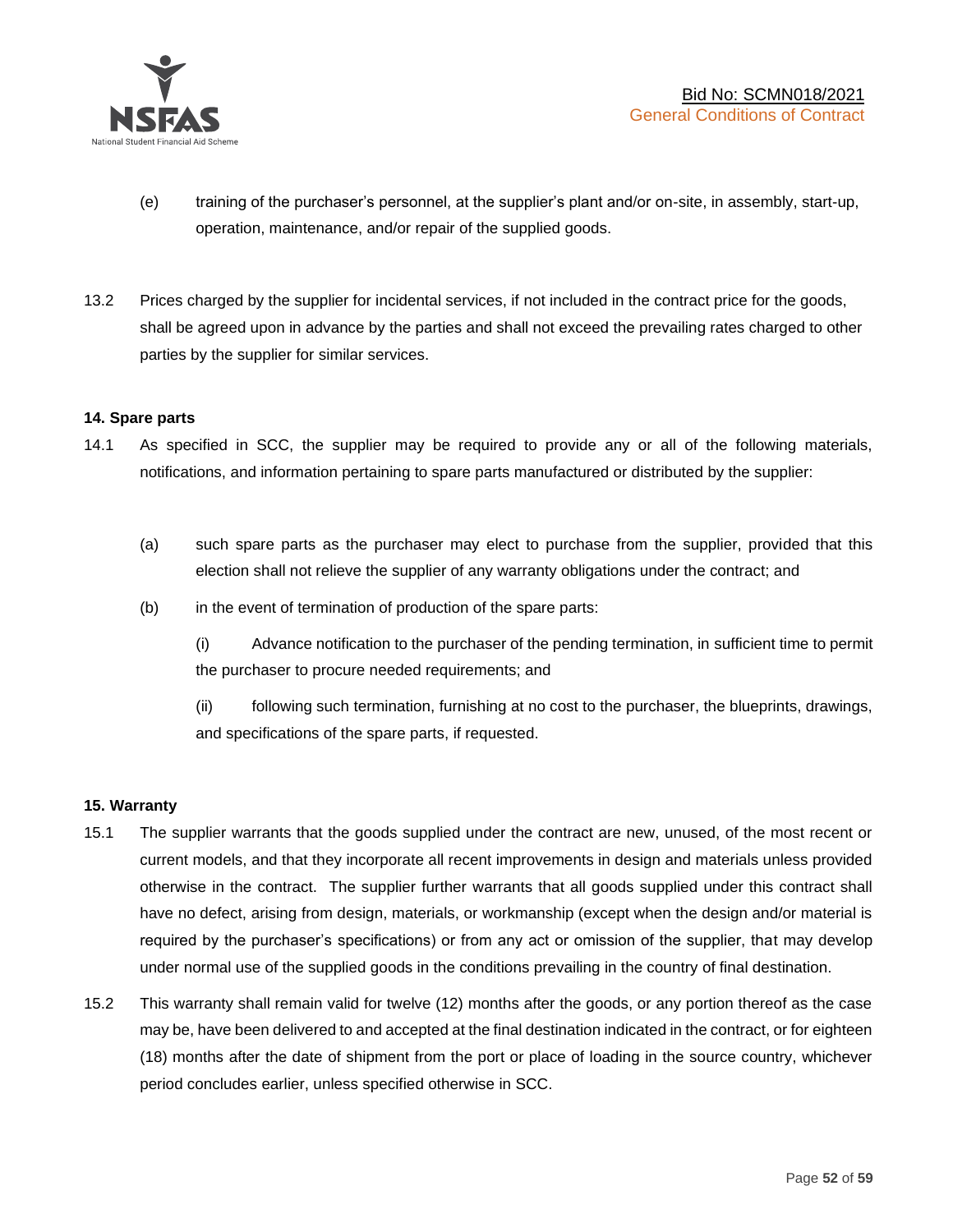

- 15.3 The purchaser shall promptly notify the supplier in writing of any claims arising under this warranty.
- 15.4 Upon receipt of such notice, the supplier shall, within the period specified in SCC and with all reasonable speed, repair or replace the defective goods or parts thereof, without costs to the purchaser.
- 15.5 If the supplier, having been notified, fails to remedy the defect(s) within the period specified in SCC, the purchaser may proceed to take such remedial action as may be necessary, at the supplier's risk and expense and without prejudice to any other rights which the purchaser may have against the supplier under the contract.

# **16. Payment**

- 16.1 The method and conditions of payment to be made to the supplier under this contract shall be specified in SCC.
- 16.2 The supplier shall furnish the purchaser with an invoice accompanied by a copy of the delivery note and upon fulfilment of other obligations stipulated in the contract.
- 16.3 Payments shall be made promptly by the purchaser, but in no case later than thirty (30) days after submission of an invoice or claim by the supplier.
- 16.4 Payment will be made in Rand unless otherwise stipulated in SCC.

#### **17. Prices**

17.1 Prices charged by the supplier for goods delivered and services performed under the contract shall not vary from the prices quoted by the supplier in his bid, with the exception of any price adjustments authorized in SCC or in the purchaser's request for bid validity extension, as the case may be.

#### **18. Contract amendments**

18.1 No variation in or modification of the terms of the contract shall be made except by written amendment signed by the parties concerned.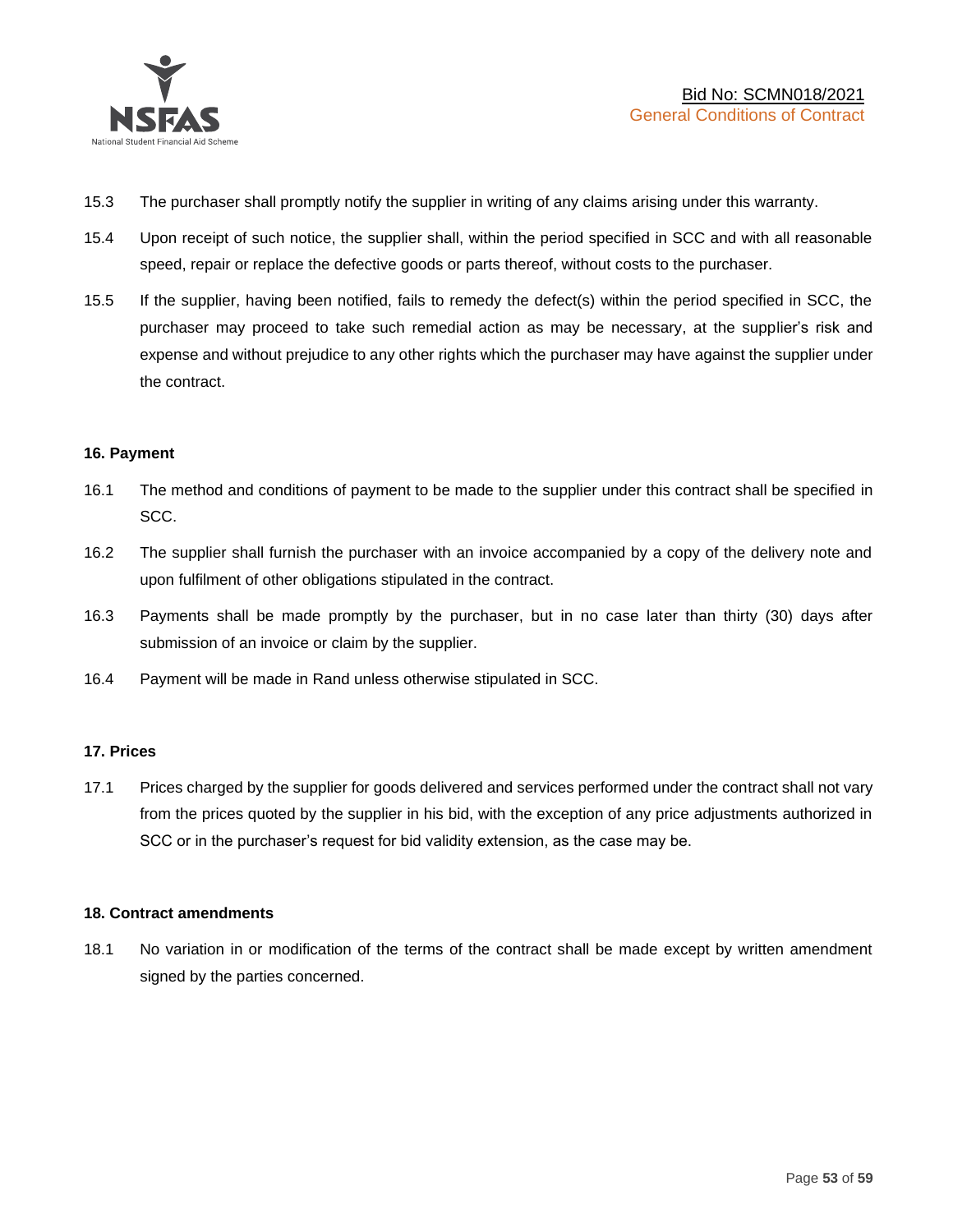

#### **19. Assignment**

19.1 The supplier shall not assign, in whole or in part, its obligations to perform under the contract, except with the purchaser's prior written consent.

#### **20. Subcontracts**

20.1 The supplier shall notify the purchaser in writing of all subcontracts awarded under this contract if not already specified in the bid. Such notification, in the original bid or later, shall not relieve the supplier from any liability or obligation under the contract.

# **21. Delays in the supplier's performance**

- 21.1 Delivery of the goods and performance of services shall be made by the supplier in accordance with the time schedule prescribed by the purchaser in the contract.
- 21.2 If at any time during performance of the contract, the supplier or its subcontractor(s) should encounter conditions impeding timely delivery of the goods and performance of services, the supplier shall promptly notify the purchaser in writing of the fact of the delay, its likely duration and its cause(s). As soon as practicable after receipt of the supplier's notice, the purchaser shall evaluate the situation and may at his discretion extend the supplier's time for performance, with or without the imposition of penalties, in which case the extension shall be ratified by the parties by amendment of contract.
- 21.3 No provision in a contract shall be deemed to prohibit the obtaining of supplies or services from a national department, provincial department, or a local authority.
- 21.4 The right is reserved to procure outside of the contract small quantities or to have minor essential services executed if an emergency arises, the supplier's point of supply is not situated at or near the place where the supplies are required, or the supplier's services are not readily available.
- 21.5 Except as provided under GCC Clause 25, a delay by the supplier in the performance of its delivery obligations shall render the supplier liable to the imposition of penalties, pursuant to GCC Clause 22, unless an extension of time is agreed upon pursuant to GCC Clause 21.2 without the application of penalties.
- 21.6 Upon any delay beyond the delivery period in the case of a supplies contract, the purchaser shall, without cancelling the contract, be entitled to purchase supplies of a similar quality and up to the same quantity in substitution of the goods not supplied in conformity with the contract and to return any goods delivered later at the supplier's expense and risk, or to cancel the contract and buy such goods as may be required to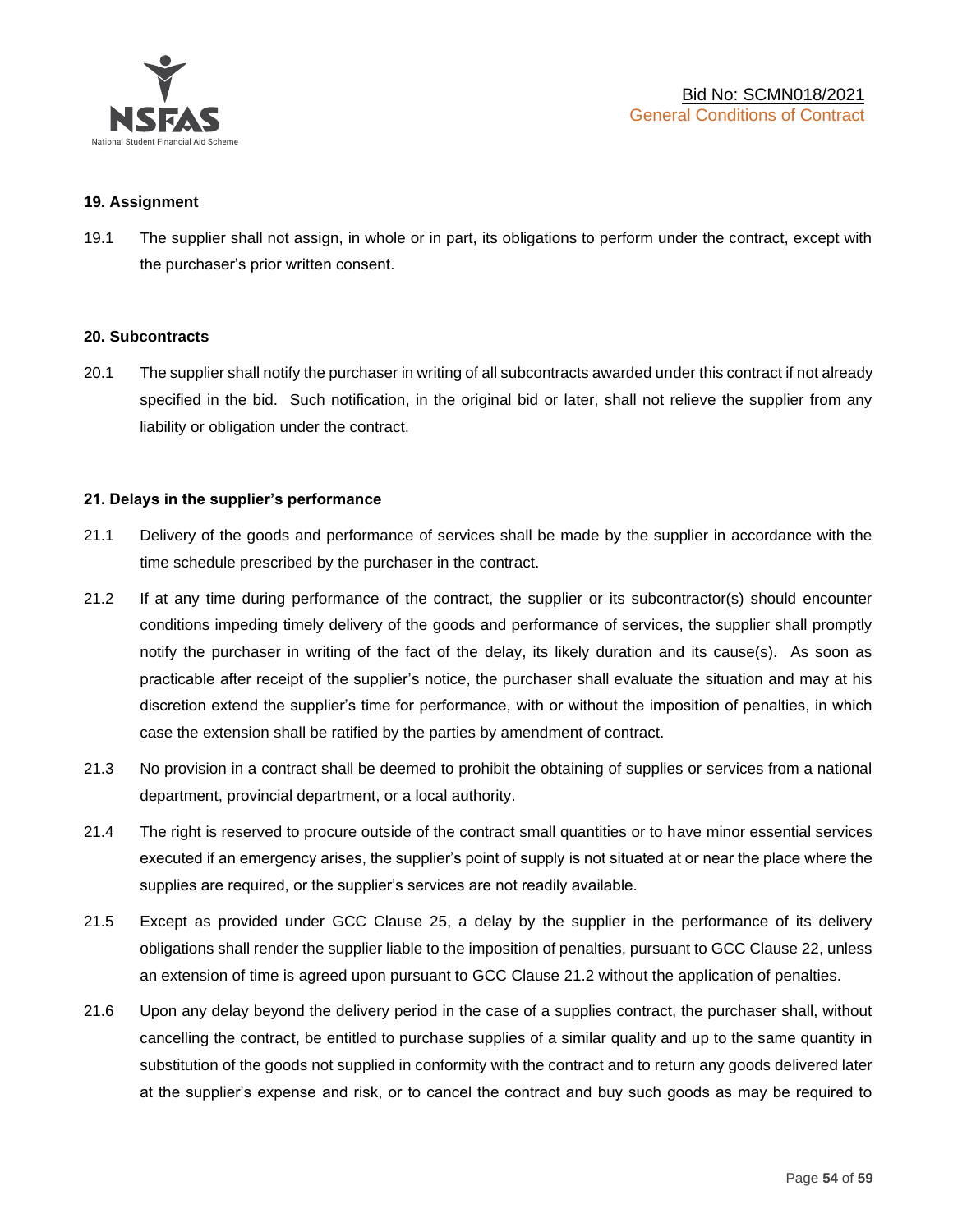

complete the contract and without prejudice to his other rights, be entitled to claim damages from the supplier.

#### **22. Penalties**

22.1 Subject to GCC Clause 25, if the supplier fails to deliver any or all of the goods or to perform the services within the period(s) specified in the contract, the purchaser shall, without prejudice to its other remedies under the contract, deduct from the contract price, as a penalty, a sum calculated on the delivered price of the delayed goods or unperformed services using the current prime interest rate calculated for each day of the delay until actual delivery or performance. The purchaser may also consider termination of the contract pursuant to GCC Clause 23.

#### **23. Termination for default**

- 23.1 The purchaser, without prejudice to any other remedy for breach of contract, by written notice of default sent to the supplier, may terminate this contract in whole or in part:
	- (a) if the supplier fails to deliver any or all of the goods within the period(s) specified in the contract, or within any extension thereof granted by the purchaser pursuant to GCC Clause 21.2;
	- (b) if the Supplier fails to perform any other obligation(s) under the contract; or
	- (c) if the supplier, in the judgment of the purchaser, has engaged in corrupt or fraudulent practices in competing for or in executing the contract.
- 23.2 In the event the purchaser terminates the contract in whole or in part, the purchaser may procure, upon such terms and in such manner as it deems appropriate, goods, works or services similar to those undelivered, and the supplier shall be liable to the purchaser for any excess costs for such similar goods, works or services. However, the supplier shall continue performance of the contract to the extent not terminated.
- 23.3 Where the purchaser terminates the contract in whole or in part, the purchaser may decide to impose a restriction penalty on the supplier by prohibiting such supplier from doing business with the public sector for a period not exceeding 10 years.
- 23.4 If a purchaser intends imposing a restriction on a supplier or any person associated with the supplier, the supplier will be allowed a time period of not more than fourteen (14) days to provide reasons why the envisaged restriction should not be imposed. Should the supplier fail to respond within the stipulated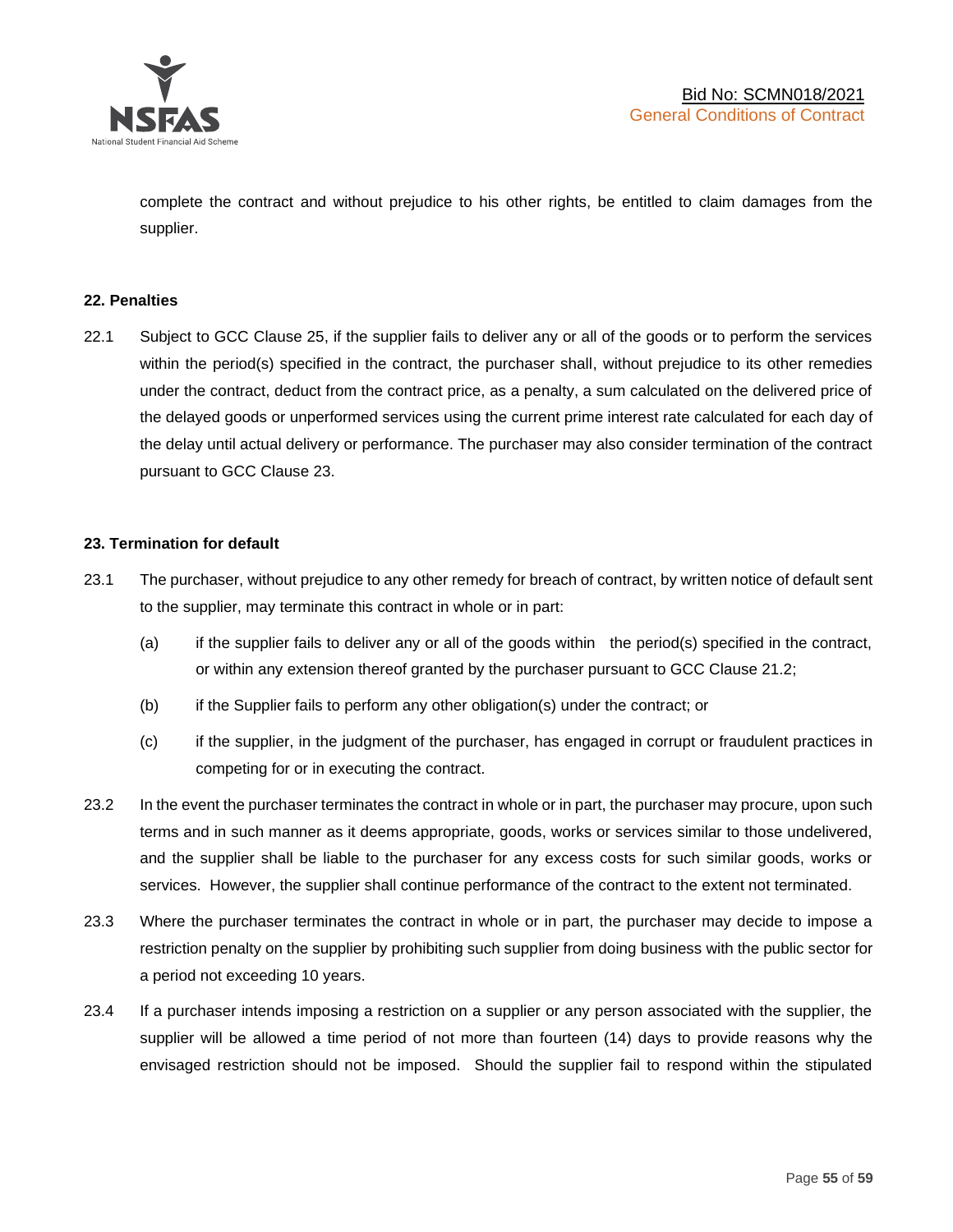

fourteen (14) days the purchaser may regard the intended penalty as not objected against and may impose it on the supplier.

- 23.5 Any restriction imposed on any person by the Accounting Officer / Authority will, at the discretion of the Accounting Officer / Authority, also be applicable to any other enterprise or any partner, manager, director or other person who wholly or partly exercises or exercised or may exercise control over the enterprise of the first-mentioned person, and with which enterprise or person the first-mentioned person, is or was in the opinion of the Accounting Officer / Authority actively associated.
- 23.6 If a restriction is imposed, the purchaser must, within five (5) working days of such imposition, furnish the National Treasury, with the following information:
	- (i) the name and address of the supplier and / or person restricted by the purchaser;
	- (ii) the date of commencement of the restriction
	- (iii) the period of restriction; and
	- (iv) the reasons for the restriction.

These details will be loaded in the National Treasury's central database of suppliers or persons prohibited from doing business with the public sector.

23.7 If a court of law convicts a person of an offence as contemplated in sections 12 or 13 of the Prevention and Combating of Corrupt Activities Act, No. 12 of 2004, the court may also rule that such person's name be endorsed on the Register for Tender Defaulters. When a person's name has been endorsed on the Register, the person will be prohibited from doing business with the public sector for a period not less than five years and not more than 10 years. The National Treasury is empowered to determine the period of restriction and each case will be dealt with on its own merits. According to section 32 of the Act the Register must be open to the public. The Register can be perused on the National Treasury website.

# **24. Anti- dumping and countervailing duties and rights**

24.1 When, after the date of bid, provisional payments are required, or anti-dumping or countervailing duties are imposed, or the amount of a provisional payment or anti-dumping or countervailing right is increased in respect of any dumped or subsidized import, the State is not liable for any amount so required or imposed, or for the amount of any such increase. When, after the said date, such a provisional payment is no longer required or any such anti-dumping or countervailing right is abolished, or where the amount of such provisional payment or any such right is reduced, any such favourable difference shall on demand be paid forthwith by the contractor to the State or the State may deduct such amounts from moneys (if any) which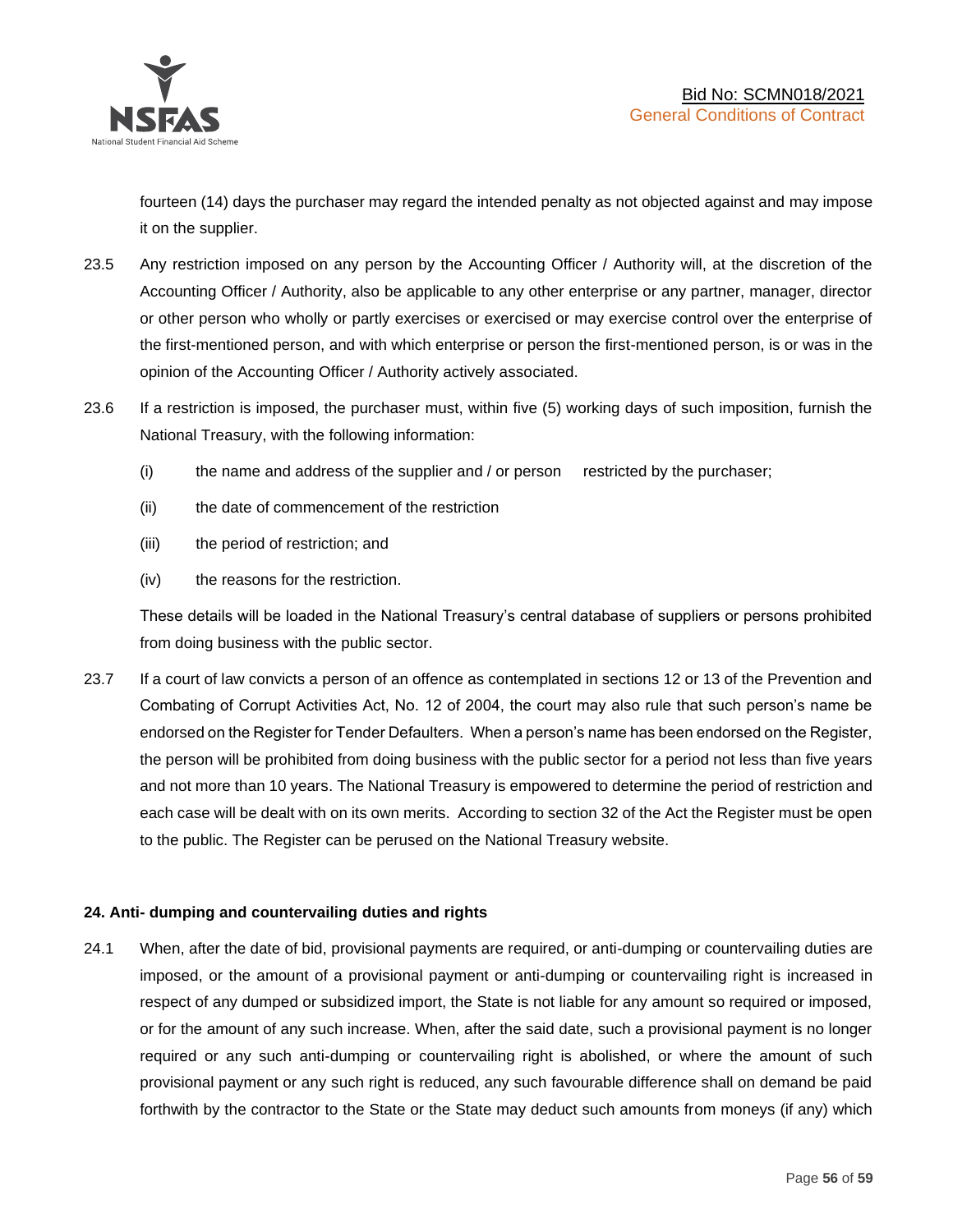

may otherwise be due to the contractor in regard to supplies or services which he delivered or rendered, or is to deliver or render in terms of the contract or any other contract or any other amount which may be due to him

# **25. Force Majeure**

- 25.1 Notwithstanding the provisions of GCC Clauses 22 and 23, the supplier shall not be liable for forfeiture of its performance security, damages, or termination for default if and to the extent that his delay in performance or other failure to perform his obligations under the contract is the result of an event of force majeure.
- 25.2 If a force majeure situation arises, the supplier shall promptly notify the purchaser in writing of such condition and the cause thereof. Unless otherwise directed by the purchaser in writing, the supplier shall continue to perform its obligations under the contract as far as is reasonably practical, and shall seek all reasonable alternative means for performance not prevented by the force majeure event.

#### **26. Termination for insolvency**

26.1 The purchaser may at any time terminate the contract by giving written notice to the supplier if the supplier becomes bankrupt or otherwise insolvent. In this event, termination will be without compensation to the supplier, provided that such termination will not prejudice or affect any right of action or remedy which has accrued or will accrue thereafter to the purchaser.

#### **27. Settlement of Disputes**

- 27.1 If any dispute or difference of any kind whatsoever arises between the purchaser and the supplier in connection with or arising out of the contract, the parties shall make every effort to resolve amicably such dispute or difference by mutual consultation.
- 27.2 If, after thirty (30) days, the parties have failed to resolve their dispute or difference by such mutual consultation, then either the purchaser or the supplier may give notice to the other party of his intention to commence with mediation. No mediation in respect of this matter may be commenced unless such notice is given to the other party.
- 27.3 Should it not be possible to settle a dispute by means of mediation, it may be settled in a South African court of law.
- 27.4 Mediation proceedings shall be conducted in accordance with the rules of procedure specified in the SCC.
- 27.5 Notwithstanding any reference to mediation and/or court proceedings herein,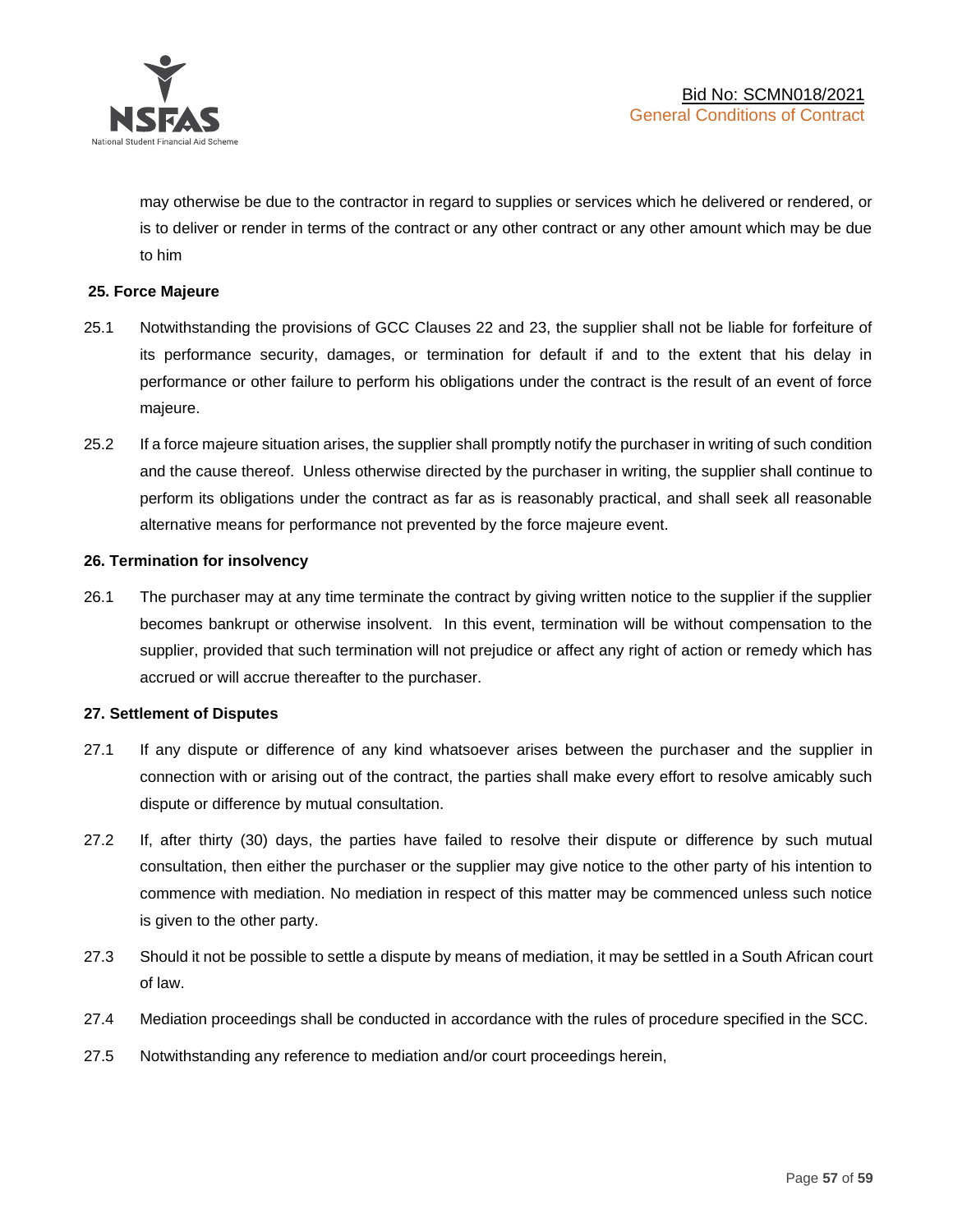

(a) the parties shall continue to perform their respective obligations under the contract unless they otherwise agree; and

(b) the purchaser shall pay the supplier any monies due the supplier.

# **28. Limitation of liability**

28.1 Except in cases of criminal negligence or wilful misconduct, and in the case of infringement pursuant to Clause 6;

(a) the supplier shall not be liable to the purchaser, whether in contract, tort, or otherwise, for any indirect or consequential loss or damage, loss of use, loss of production, or loss of profits or interest costs, provided that this exclusion shall not apply to any obligation of the supplier to pay penalties and/or damages to the purchaser; and

(b) the aggregate liability of the supplier to the purchaser, whether under the contract, in tort or otherwise, shall not exceed the total contract price, provided that this limitation shall not apply to the cost of repairing or replacing defective equipment.

#### **29. Governing language**

29.1 The contract shall be written in English. All correspondence and other documents pertaining to the contract that is exchanged by the parties shall also be written in English.

#### **30. Applicable Law**

30.1 The contract shall be interpreted in accordance with South African laws, unless otherwise specified in SCC.

#### **31. Notices**

31.1 Every written acceptance of a bid shall be posted to the supplier concerned by registered or certified mail and any other notice to him shall be posted by ordinary mail to the address furnished in his bid or to the address notified later by him in writing and such posting shall be deemed to be proper service of such notice

The time mentioned in the contract documents for performing any act after such aforesaid notice has been given, shall be reckoned from the date of posting of such notice.